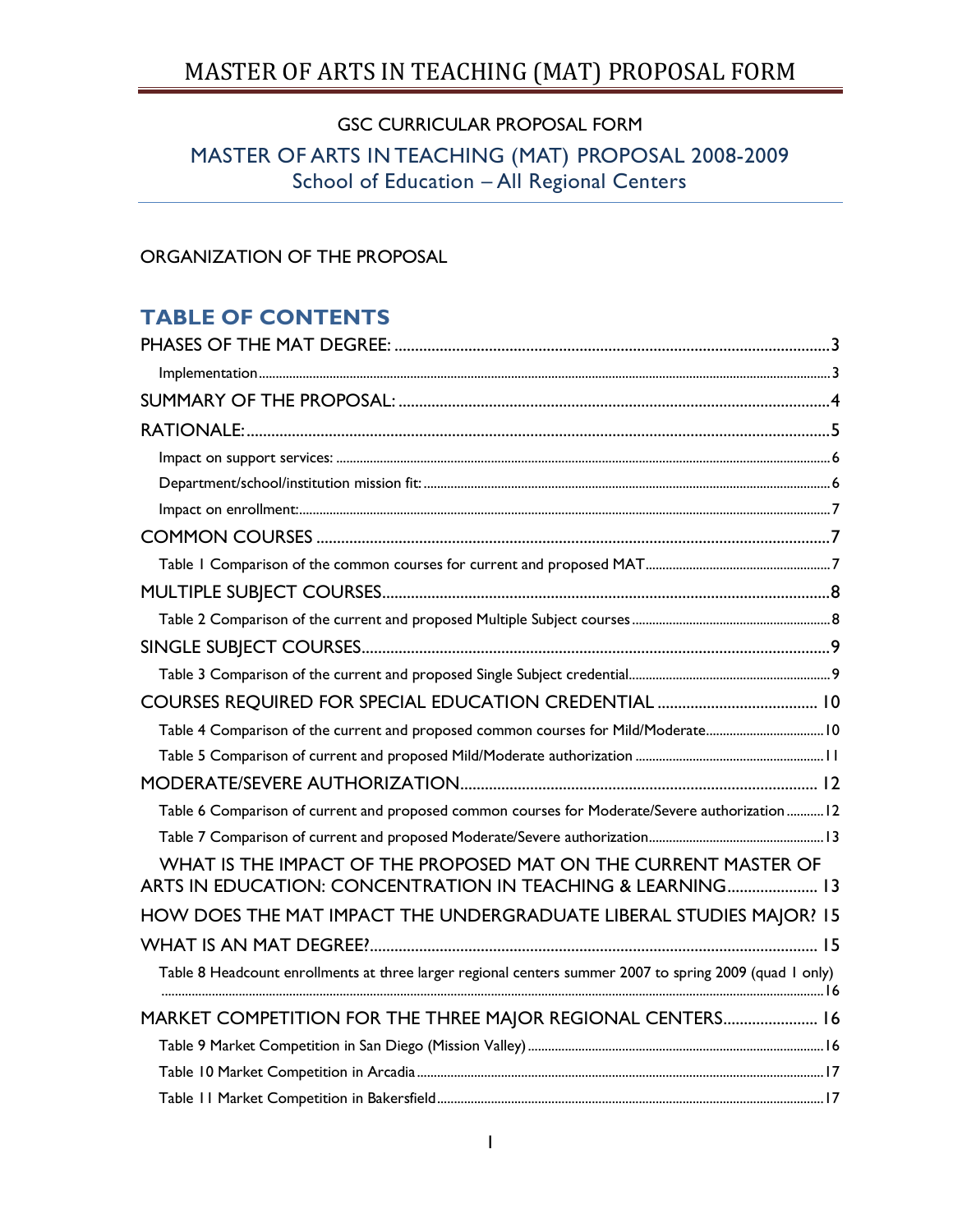| HOW DOES THE MAT IMPACT THE UNDERGRADUATE DEPARTMENTS OFFERING        |  |
|-----------------------------------------------------------------------|--|
|                                                                       |  |
|                                                                       |  |
|                                                                       |  |
|                                                                       |  |
|                                                                       |  |
|                                                                       |  |
|                                                                       |  |
|                                                                       |  |
|                                                                       |  |
| PRELIMINARY LEVEL I EDUCATIONAL SPECIALIST (MILD/MODERATE) TEACHING   |  |
| PRELIMINARY LEVEL I EDUCATIONAL SPECIALIST (MODERATE/SEVERE) TEACHING |  |
|                                                                       |  |
|                                                                       |  |
|                                                                       |  |
|                                                                       |  |
|                                                                       |  |
|                                                                       |  |
|                                                                       |  |
|                                                                       |  |
|                                                                       |  |
|                                                                       |  |
|                                                                       |  |
|                                                                       |  |
|                                                                       |  |
|                                                                       |  |

## **PROPOSAL:**

The MAT Proposal committee was appointed in August 2008 with representation from the three regional centers (Arcadia, Bakersfield and Mission Valley), and representation from the programs impacted by it – Multiple Subject (Marge Morwood, Chair, Arcadia; Conni Cintas, Mission Valley), Single Subject (Jessica Miller, Arcadia), Special Education (Shirlee Gibbs, Mission Valley) and Master of Arts in Education: Concentration in Teaching and Learning (Jill Hamilton-Bunch, Bakersfield). The committee created this proposal with the assistance of all SOE faculty who teach in the areas involved. The SOE faculty meeting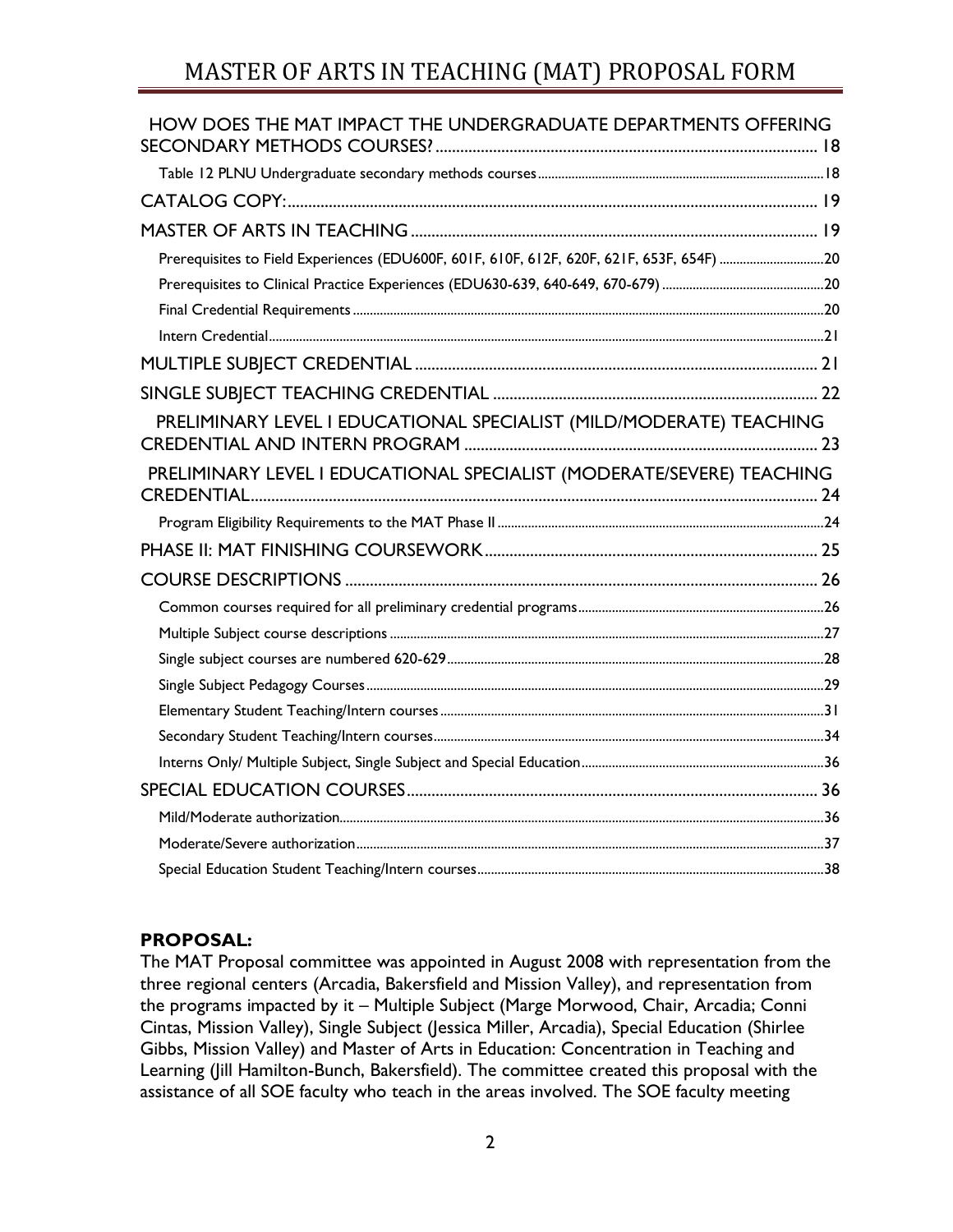approved the proposal at their regular faculty meeting on January 21, 2009. **(GSC voted approval 2.12.09)** This proposal requests approval for a new degree - the Master of Arts in Teaching (MAT) degree. While the MAT degree is new to PLNU it has been awarded by American universities since the 1950's and is the most commonly recognized name for a graduate degree that includes a teaching credential. It should be noted that while the MAT is the name most used and recognized for this type of program, not all universities use it. (For background information on the MAT degree, see [WHAT IS AN MAT DEGREE?](#page-14-1) page [15\)](#page-14-1) The proposed MAT includes one of the preliminary credential programs for Multiple Subject, Single Subject (33 hours) and Special Education (9 additional hours required for authorization) and an additional 13 hours for Multiple and Single Subject candidates and 7 for Special Education.

# <span id="page-2-0"></span>**PHASES OF THE MAT DEGREE:**

The MAT will be offered to graduate candidates in two phases:

(1) Phase 1 will consist of 33 hours of courses and fieldwork/clinical practice for Multiple and Single Subject candidates and 39 hours for Special Education culminating in a preliminary teaching credential.

(2) Phase 2 will occur after a candidate has earned the preliminary credential and is advised to obtain their first teaching position before completing the MAT coursework in accordance with local employment conditions and hiring preferences. The finishing courses in phase 2 would be 13 hours for Multiple and Single Subject for a total of 46 hours, and 7 hours for Special Education candidates for a total of 47 hours. Candidates will still have the option of completing phase I only for their credential and would not be required to finish the MAT degree.

## <span id="page-2-1"></span>**Implementation**

The MAT would be implemented as early as summer semester 2009 and no later than fall semester 2009. Once the MAT is implemented at a regional center all new candidates would be admitted into the MAT program. The new MAT would replace the current courses in the stand alone preliminary credential programs that would be phased out at the end of the 2009-10 academic year. Candidates admitted to the current preliminary programs would be assisted in completing their program or be allowed to move into the MAT.

Total course additions: 19 (effective summer 2009) (EDU600, 600F, 601F, 610, 610F, 611, 612F, 620F, 621F, 622, 623, 624, 625, 626, 627, 628, 629, 653F, 654F)

Total course deletions: 7 (effective end of summer 2010) (EDU502, 504, 520, 522, 526, 528, 530, 536)

Total unit additions: 33 hours in courses and 8 one half hour field work (4 hours), total 37

Total unit deletions: 21 (effective end of summer 2010)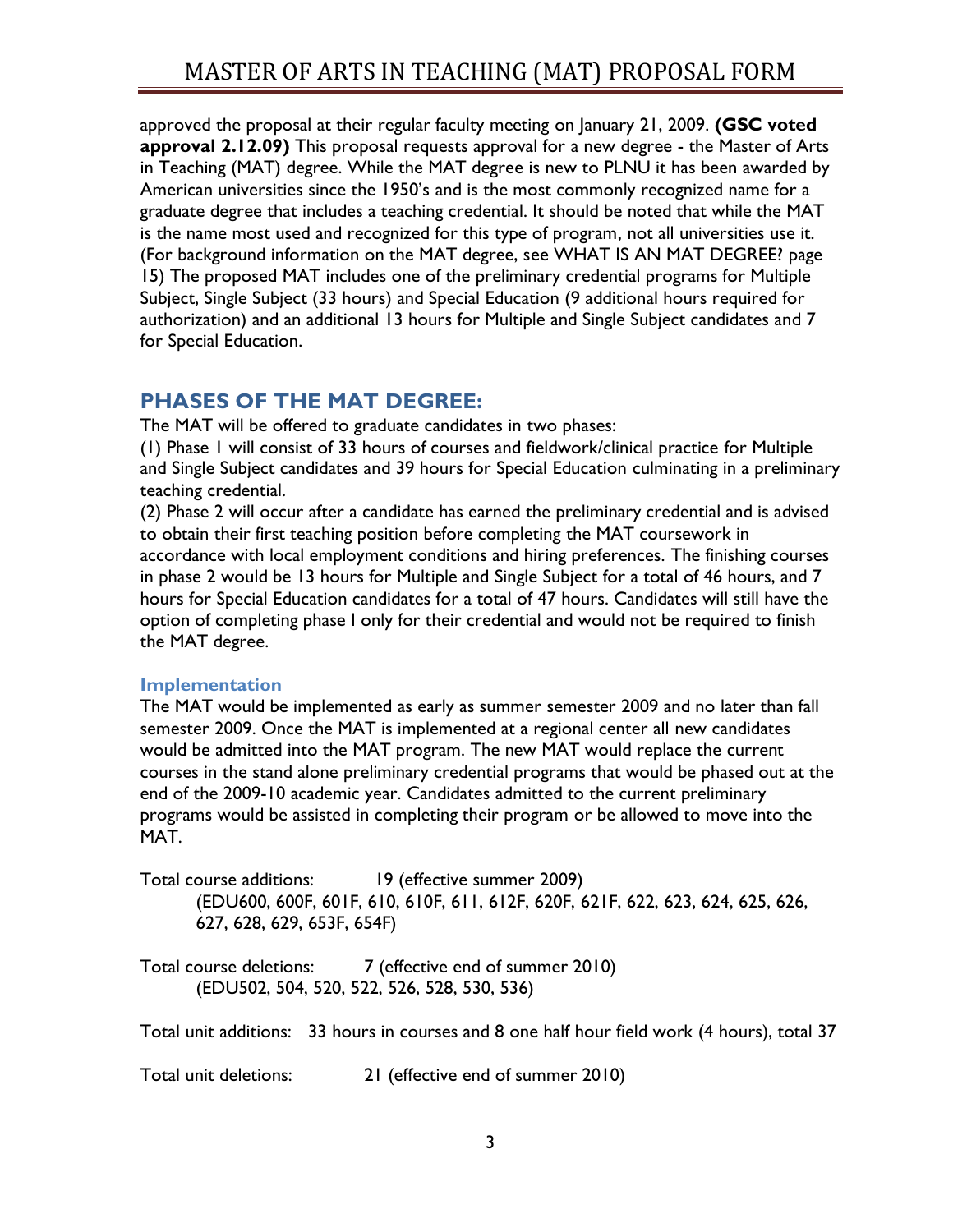Total courses renumbered to fit EDU 600 course series and no increase in units: 13 (EDU 506=EDU601, EDU507=EDU652, EDU508 = EDU603, EDU524=EDU612, EDU525=EDU654, EDU626 = EDU655, EDU532=EDU620, EDU533 = EDU602, EDU534=EDU621, GED621=EDU650, GED626 =EDU655, GED631 = EDU651, GED632 = EDU652)

Staffing increase/decrease: 2009-10 during implementation of new MAT and phase out of old credential program we project an overlap of four courses at each of the 3 centers or a total of 12 courses total. The second year 2010-11 there will be a decrease of 4 hours in both the Multiple Subject and Special Education Programs and a decrease of 6 hours for the Single Subject Program. The increase in the Single Subject program is due to the dropping of EDU530 (3) and EDU536 (3) at each of the centers (6 hours  $\times$  3 centers = 18 hours offered twice per year = 36) and the addition of offering EDU622-629 once each year at a centrally located site (8 courses  $\times$  3 hours = 24 hours), or a decrease of 8. There is also a reduction in the number of hours required in the Special Education credential programs from 43 to 39 hours.

Library resource impact: 0

Net Financial impact: The proposal calls for the reduction of 4 hours in phase I of the MAT program for Multiple Subject and Special Education students and no change in the Single Subject preliminary credential program. The Graduate Admissions department is predicting an increase in new MAT Students over current enrollments. We are also predicting retaining more MAT students to complete the additional hours for the master's over current enrollments of credential students coming back to finish the MA in Education.

<span id="page-3-0"></span>Signature Dean of the School/Department Chair

# **SUMMARY OF THE PROPOSAL:**

The School of Education (SOE) have been working on a combined credential program and master's degree for the last two academic years. The final proposal comes from gaining feedback from graduates, employers, other professionals in the field and the California Commission on Teaching Credentialing.

It is therefore recommended that the School of Education make the following major changes:

- 1. Replace the current EDU 500 courses in the preliminary credential programs in Multiple, Single and Special Education during summer semester 2009 with Phase I of the MAT.
- 2. Utilize the existing courses in the MA in Education concentration in Teaching and Learning (MATL) courses for phase II of the MAT degree.
	- a. For Single and Multiple Subject this would be an additional 13 hours for a total of 46 hours.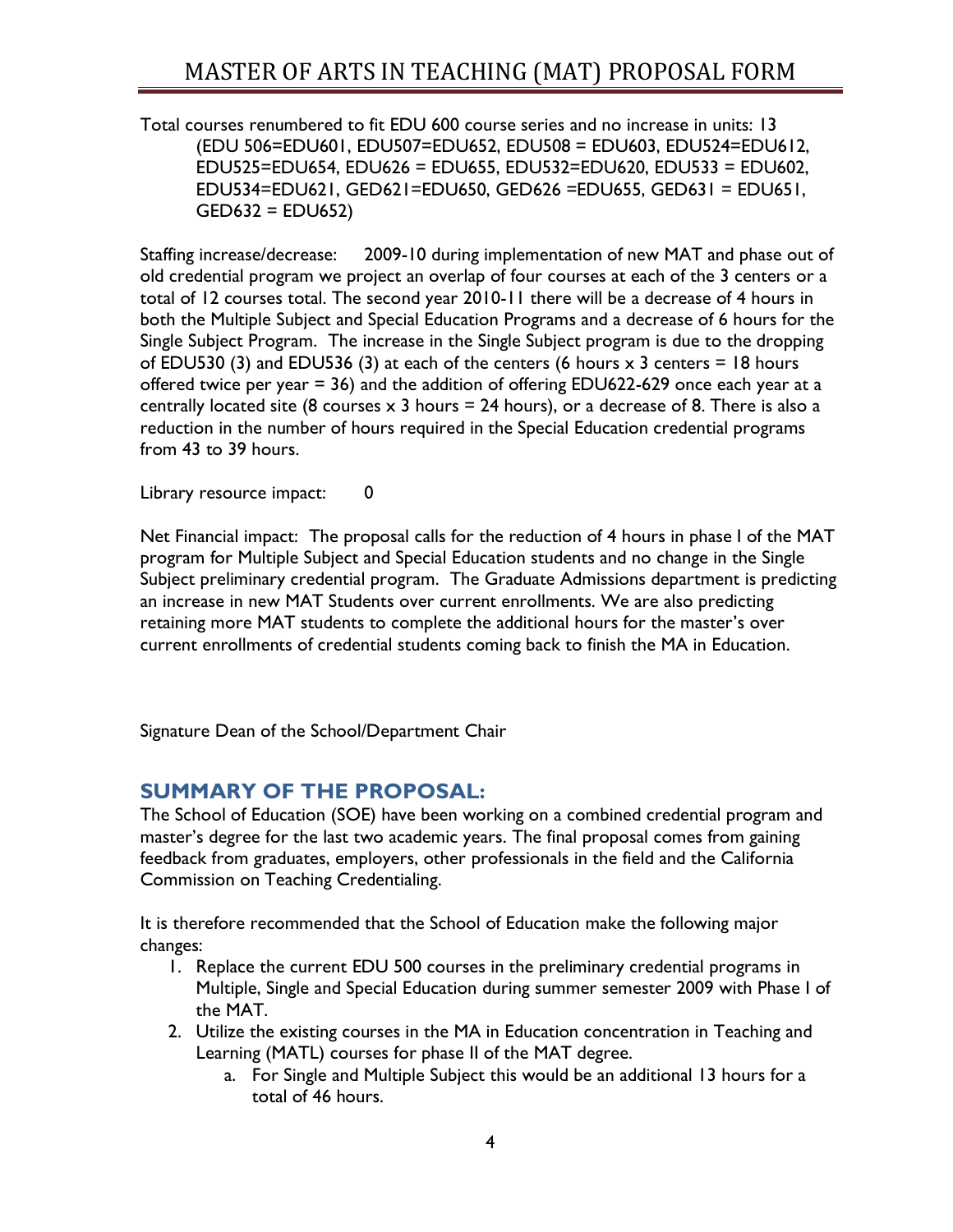b. For Special Education Candidates who already have an additional 9 hours for their preliminary credential and an additional 7 hours would be required for a total of 47 hours.

# <span id="page-4-0"></span>**RATIONALE:**

The preliminary credential programs have not undergone a thorough evaluation and curriculum change for a number of years. According to a representative from the California Commission on Teaching Credentialing (CTC), PLNU currently has a very high number of credits required for our preliminary credential program and do not offer an option for candidates to also obtain a master's degree.

The rationale for the proposed MAT Program derives from two major areas, academic quality and marketing or financial. Each of these major areas will be considered separately.

- (1) Academic quality:
	- a. Academic alignment: With the requirement of CTC that the teacher performance assessments (TPA) be implemented into coursework, it has become increasingly important for all regional centers to be in alignment regarding course offerings and instructional practices. The MAT proposal allows the SOE to build a new program that brings about that alignment and includes the TPA requirement in specific courses that are the same for all centers.
	- b. Academic alignment and quality: The MAT proposal allows the field experiences required prior to student teaching to be in alignment across the regional centers. By offering course credit, we are systematizing and formalizing the early field experience.
	- c. Special Education: The common courses required for the Multiple and Single Subject programs requires a specific course (EDU602) in Special Education that has been noted by graduates of our program as an area of deficiency. (See [Table 1 Comparison of the common courses for current and proposed](#page-6-2)  [MAT,](#page-6-2) page 7) With the increase in Special Education students in public and private classrooms this will better prepare our candidates to work with this growing population.
	- d. Single Subject Pedagogy courses: The MAT Proposal also strengthens the academic preparation of single subject Candidates being prepared to teach in high schools. While PLNU undergraduates have the opportunity to enroll in subject methods courses in their undergraduate programs there is no equivalent course in the current Single Subject preliminary program offered at the regional centers. This proposal has a subject specific methods course for the major areas that we currently credential candidates. (See *Single Subject Pedagogy courses, page* [29\)](#page-28-1).
	- e. The MAT also provides a coherent credential and finishing course program that should be attractive to our candidates to complete. The current option for a PLNU credential student to complete a Multiple Subject preliminary credential of 37 hours and an additional 24 hours for the Master of Arts in Education with a concentration in Teaching in Learning (MATL) requires 61 hours. This is not an attractive program to our candidates and is an excessive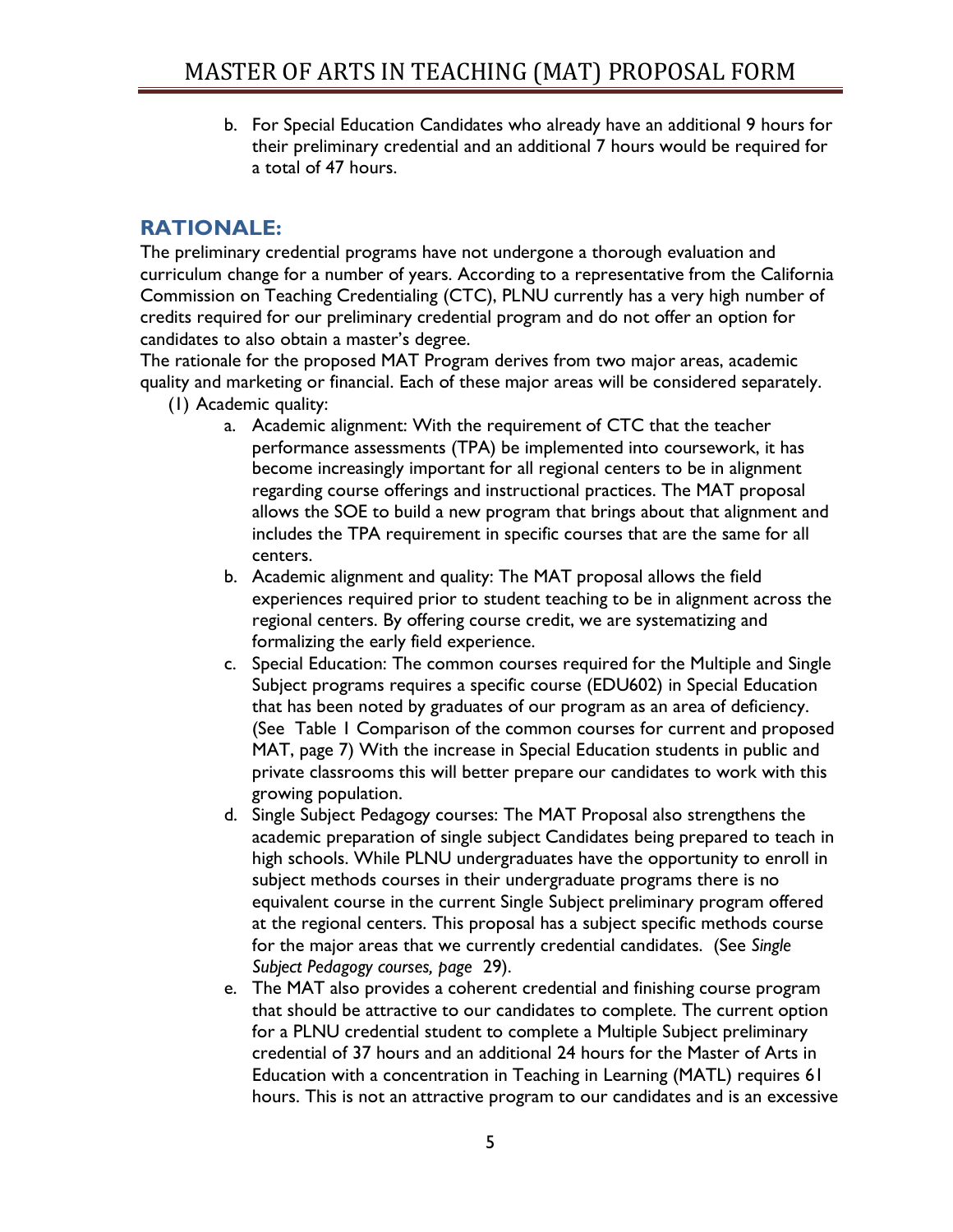amount of credits. The MAT, with a 46 hour requirement, is more in line with other universities and should help us retain our credential candidates.

- f. Diversity: As California schools are increasingly becoming more diverse, it is important that a diversity thread be included throughout the program. This is included in specific fieldwork assignments (601F) and a finishing course (GED641).
- (2) Market and Financial issues:
	- a. Market competition: As evidenced in the enrollment tables below (see page [16\)](#page-15-0), the competition for credential students is fierce and we are losing ground because our major competitors are offering an MAT of 45 hours. If a candidate wanted to complete both their Multiple Subject Preliminary Credential and Master's degree at PLNU then they would have to complete two separate programs, a stand alone Preliminary Credential (37 hours) and a MA-TL degree (24 hours) for a total of 61 hours. A candidate that wanted to complete both their Single Subject credential and a Master's degree at PLNU would have to complete two separate programs, a stand alone Preliminary credential (34 hours) and a MA-TL degree (24 hours) for a total of 58 hours.
	- b. Because PLNU does not have a MAT Program with an embedded preliminary credential, then if a student wants to complete their credential and master's degree at PLNU they must complete approximately 16 semester hours more at PLNU than our competition, and when 16 hours is multiplied by our tuition rate of \$485, PLNU is charging \$7,275 more for the preliminary credential and master's degree at Mission Valley and Arcadia, and \$6,975 more at Bakersfield.
	- c. Financial Aid Benefit: The MAT Program is a graduate program and allows candidates to obtain more federal financial aid than is available to them as a credential only student.
	- d. Efficiency: The 13 hours for finishing the MAT for Multiple and Single Subject candidates (see [Phase II: MAT Finishing Coursework,](#page-24-0) page 25) and 7 hours for Special Education after obtaining the preliminary credential are all existing courses offered in each of our regional centers and will not require new sections as the program is implemented.

### <span id="page-5-0"></span>**Impact on support services:**

The Office of Records, SFS, graduate admissions counselors and faculty will need to become familiar with the requirements of the new MAT program. The support services offices have all been contacted during the development of this proposal and have encouraged this process as they see it beneficial to both candidates and the university.

### <span id="page-5-1"></span>**Department/school/institution mission fit:**

The teaching credential program has been a part of the PLNU and before that, the Pasadena College curriculum since the 1913-14 when the first courses were offered in Education, and the credential was first offered in 1947-48. In 1961-62 the MA in Education was offered for the first time. As the legislature, CTC and market demands have been recognized, our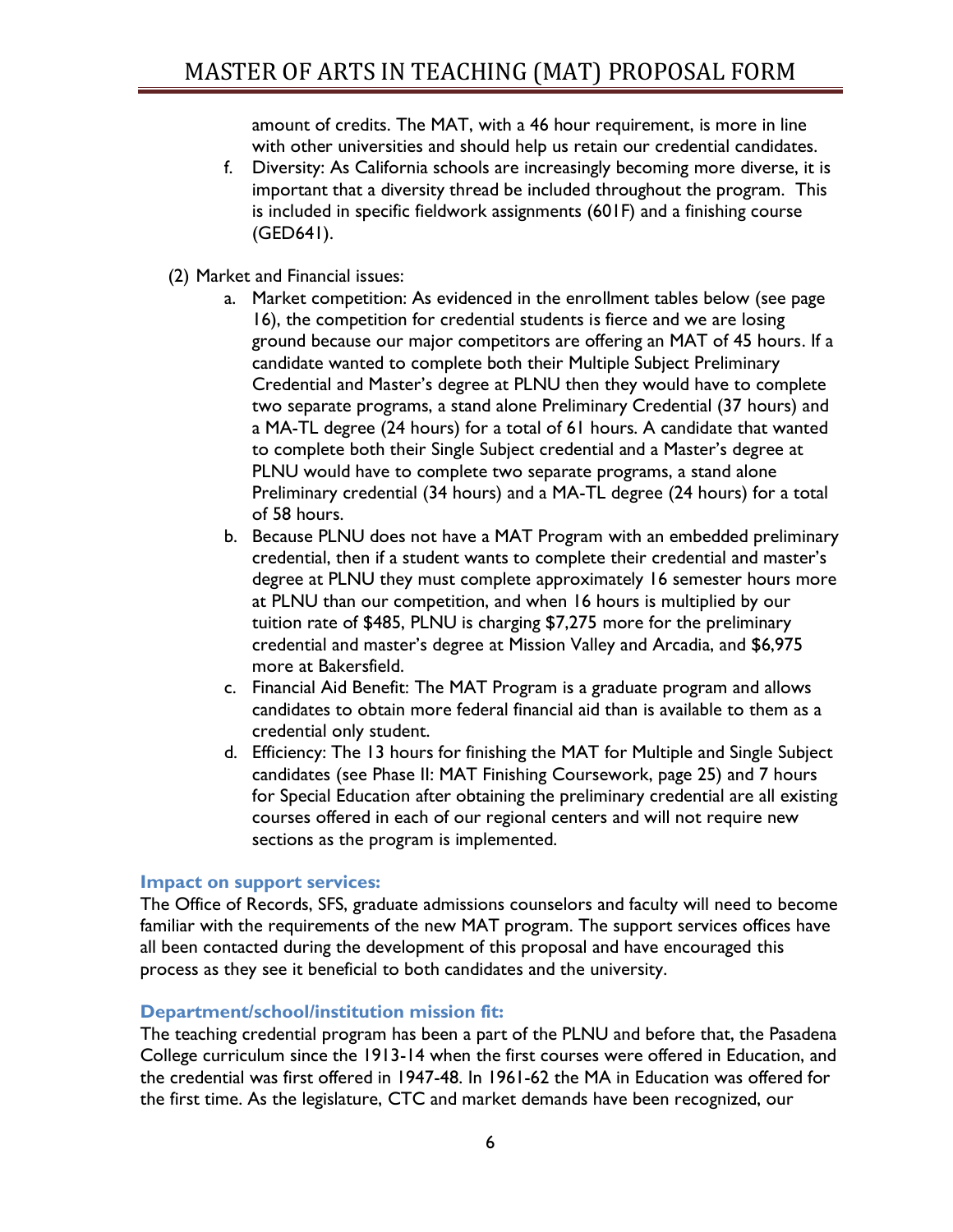program has thus adapted. This proposal allows our programs to be more competitive in helping candidates obtain a high quality credential and at the same time, complete a master's degree.

## <span id="page-6-0"></span>**Impact on enrollment:**

The credential programs at the three larger regional centers (Arcadia, Bakersfield and Mission Valley) have seen a decrease in credential enrollments over the last several years. Between summer 2007 and the current semester, spring 2009, they have decreased from 380 to 281 (See Table 8, page [16\)](#page-15-0). The preliminary credential program at Corona was just started fall 2008 and the credential enrollment is primarily in Special Education. The graduate master's and educational special degree programs at Mission Valley have held steady while the programs at Arcadia and Bakersfield have been decreasing in the last several years. It is anticipated with offering the MAT that more candidates will be interested in the program.

# <span id="page-6-1"></span>**COMMON COURSES**

The common courses in Table 1 below are required for preliminary credential in Multiple/Single Subject and are numbered EDU 600 – 609.

| Current Program                                |   | <b>Proposed Program</b>                     |    |
|------------------------------------------------|---|---------------------------------------------|----|
| EDU502 Research-based Learning Theory          | 3 | NOTE: 502 and 504 are combined into         | 3  |
| EDU504 Legal, Ethical & Wesleyan               | 3 | the new course EDU600 Foundations of        |    |
| Perspectives on Education                      |   | <b>Education and Learning Theory</b>        |    |
| EDU 506 Principles of Language Acquisition     | 3 | EDU601 Language Acquisition and             | 3  |
| and preparation to teach English Learners      |   | diverse populations                         |    |
| <b>EDU508 Assessment and Research</b>          | 3 | <b>EDU603 Classroom Assessment and</b>      | 3  |
| <b>Practices</b>                               |   | <b>Research Practices</b>                   |    |
|                                                |   | <b>EDU600F Fieldwork for Foundations of</b> | .5 |
|                                                |   | <b>Education &amp; Learning Theory</b>      |    |
|                                                |   | EDU 601F Fieldwork for Language             | .5 |
|                                                |   | Acquisition and Diverse Populations         |    |
|                                                |   | Note: EDU533 is currently only              | 3  |
|                                                |   | required for Special Education students.    |    |
|                                                |   | EDU602 Foundations of Special               |    |
|                                                |   | Education (Formerly EDU533)                 |    |
| EDU540 Student Teaching/Intern Teaching I      | 4 | See footnote I below. Multiple Subject      | 4  |
|                                                |   | students take either EDU630 or 632          |    |
|                                                |   | and Single Subject take either 640 or       |    |
|                                                |   | 642                                         |    |
| <b>EDU541 Student Teaching/Intern Teaching</b> |   | Multiple Subject\ students take either      |    |
| Inquiry and reflection I                       |   | EDU631 or 633 and Single Subject take       |    |

### <span id="page-6-2"></span>**Table 1 Comparison of the common courses for current and proposed MAT**

 $\overline{a}$ <sup>1</sup> A separate section for Multiple Subject, and Single Subject student teaching has been created to adequately reflect on the student's official transcript whether the experience was in an elementary or secondary placement. We have also differentiated between student teaching and intern placements as we have to report this information to the federal government in Title II reports and this will help to keep an historical record. Faculty are not assigned to teach the four hour student teaching or intern courses as the supervision is assigned at a different rate.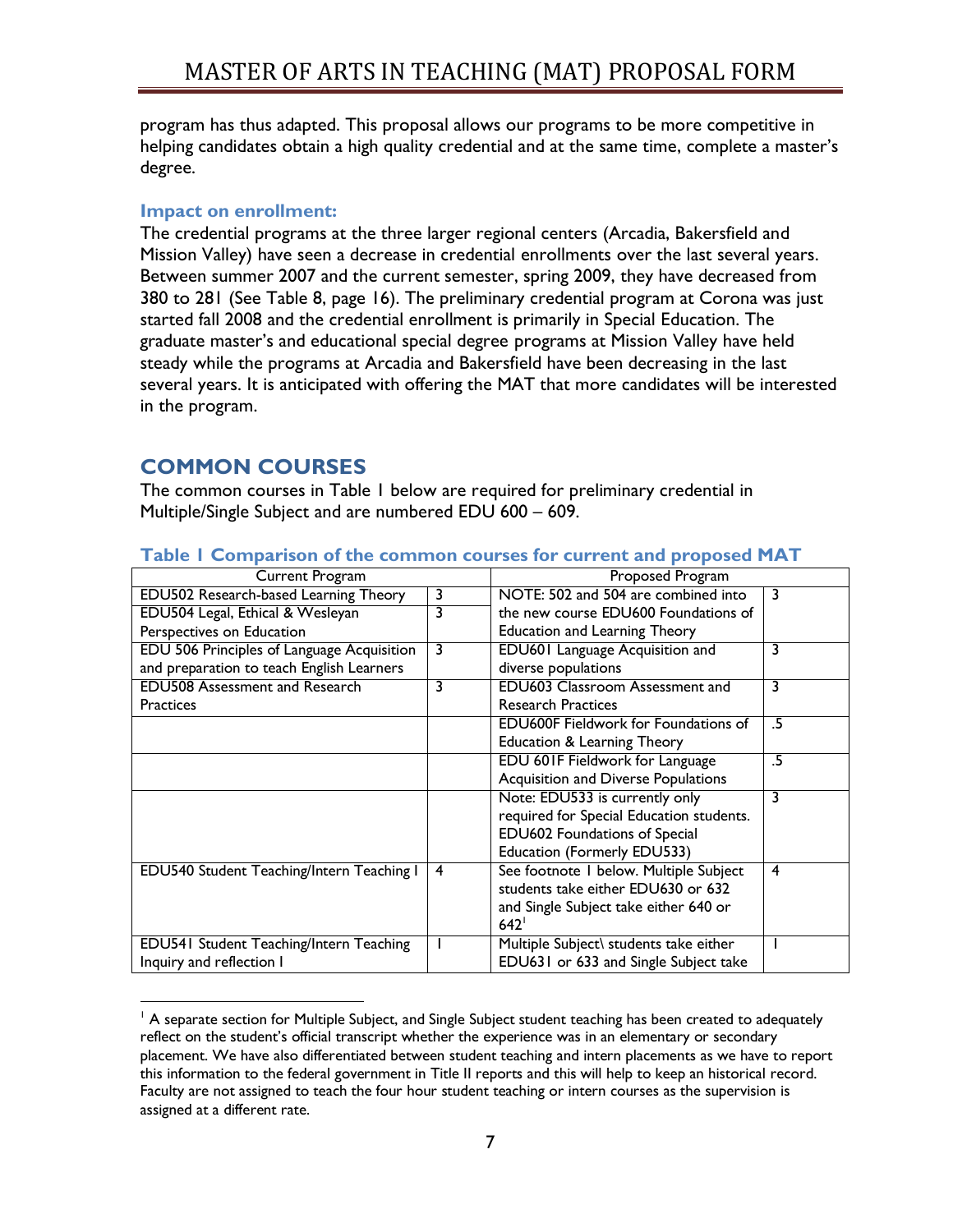|                                         |    | either 641 or 643                                          |    |
|-----------------------------------------|----|------------------------------------------------------------|----|
| EDU550 Student Teaching/Intern Teaching | 4  | Multiple Subject students take either                      |    |
|                                         |    | EDU634 or 636 and Single Subject take<br>either 644 or 646 |    |
| EDU551 Student Teaching/Intern Teaching |    | Multiple Subject students take either                      |    |
| Inquiry and Reflection II               |    | EDU 635 or 637 and Single Subject take                     |    |
|                                         |    | either 645 or 647                                          |    |
| <b>TOTAL</b>                            | 22 |                                                            | 23 |

# <span id="page-7-0"></span>**MULTIPLE SUBJECT COURSES**

are numbered EDU 610-619 are required only for the preliminary credential. Multiple Subject candidates complete all of the courses in Table 1 above and the following unique courses in Table 2 below. The current program equals 22 common courses and 15 unique courses for a total of 37 hours. The proposed MAT requires 23 hours in common courses and 10 hours in Multiple Subject courses for a total of 33 or a net reduction of 4 hours.

### <span id="page-7-1"></span>**Table 2 Comparison of the current and proposed Multiple Subject courses**

| <b>Current Program</b>                          |    | <b>Proposed Program</b>                     |    |
|-------------------------------------------------|----|---------------------------------------------|----|
| EDU520 Differentiated Reading and Related       | 3  | Note: EDU520 and 522 are combined           | 3  |
| Language Arts Instruction for all learners      |    | into a new course - EDU610 Methods          |    |
| EDU522 Differentiated Writing and Related       | 3  | of Teaching Reading and Writing             |    |
| Language Arts Instructions for all learners     |    |                                             |    |
|                                                 |    | <b>EDU610F Fieldwork for Methods of</b>     | .5 |
|                                                 |    | Teaching Reading and Writing                |    |
| <b>EDU524 Differentiated Mathematics</b>        | 3  | <b>EDU612 Differentiated Mathematics</b>    | 3  |
| Instructions for all Learners                   |    | Instruction for all Learners                |    |
|                                                 |    | <b>EDU612F Fieldwork for Differentiated</b> | .5 |
|                                                 |    | Mathematics Instruction for all Learners    |    |
| EDU526 Differentiated Elementary Science,       | 3  | NOTE: EDU526 and 528 are combined           | 3  |
| Health and Physical Education                   |    | into a new course EDU611                    |    |
| <b>EDU528 Differentiated Social Science and</b> | 3  | Interdisciplinary Approaches in Teaching    |    |
| Visual and Performing Arts Instruction for      |    | in the Content Areas                        |    |
| all Learners                                    |    |                                             |    |
| <b>TOTAL UNIQUE COURSES</b>                     | 15 |                                             | 10 |
| <b>TOTAL COMMON COURSES (See Table</b>          | 22 |                                             | 23 |
| $\Box$                                          |    |                                             |    |
| <b>TOTAL REQUIRED</b> for preliminary           | 37 |                                             | 33 |
| credential                                      |    |                                             |    |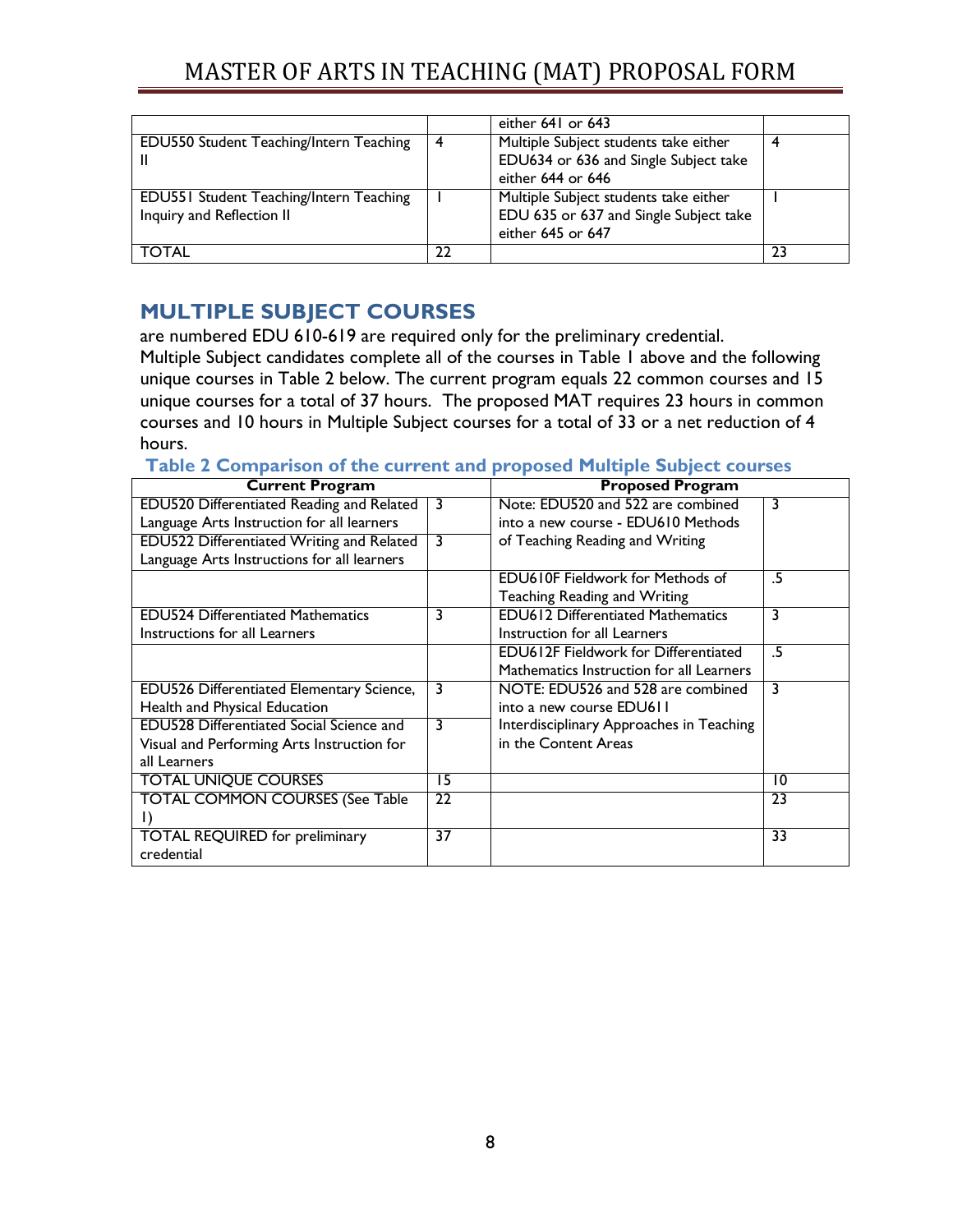# <span id="page-8-0"></span>**SINGLE SUBJECT COURSES**

Are numbered 620-629

# <span id="page-8-1"></span>**Table 3 Comparison of the current and proposed Single Subject credential**

| Current preliminary credential program    | Hours | Proposed MAT program                  | <b>Hours</b> |
|-------------------------------------------|-------|---------------------------------------|--------------|
| EDU530 Differentiated Instruction for all | 3     | Note: EDU530 & EDU532 are             |              |
| learners in the secondary classroom       |       | combined into a new course EDU620     |              |
| EDU532 Secondary Content area Literacy    | 3     | Literacy Instruction for Secondary    |              |
|                                           |       | <b>Teachers</b>                       |              |
|                                           |       | <b>EDU620F Fieldwork for Literacy</b> | .5           |
|                                           |       | Instruction for Secondary Teachers    |              |
| EDU534 General Methods for Secondary      | 3     | <b>EDU621 General Methods for</b>     | 3            |
| <b>Teachers</b>                           |       | Secondary Teachers                    |              |
|                                           |       | <b>EDU621F Fieldwork for General</b>  | .5           |
|                                           |       | Methods for Secondary Teachers        |              |
| EDU536 Curriculum Development,            | 3     | Students choose one of the content    | 3            |
| Innovation and Evaluation                 |       | specific pedagogy courses EDU622 -    |              |
|                                           |       | 629                                   |              |
| <b>TOTAL UNIQUE COURSES</b>               | 12    |                                       | 10           |
| <b>COMMON COURSES (See table 1)</b>       | 22    |                                       | 23           |
| <b>TOTAL REQUIRED</b>                     | 34    |                                       | 33           |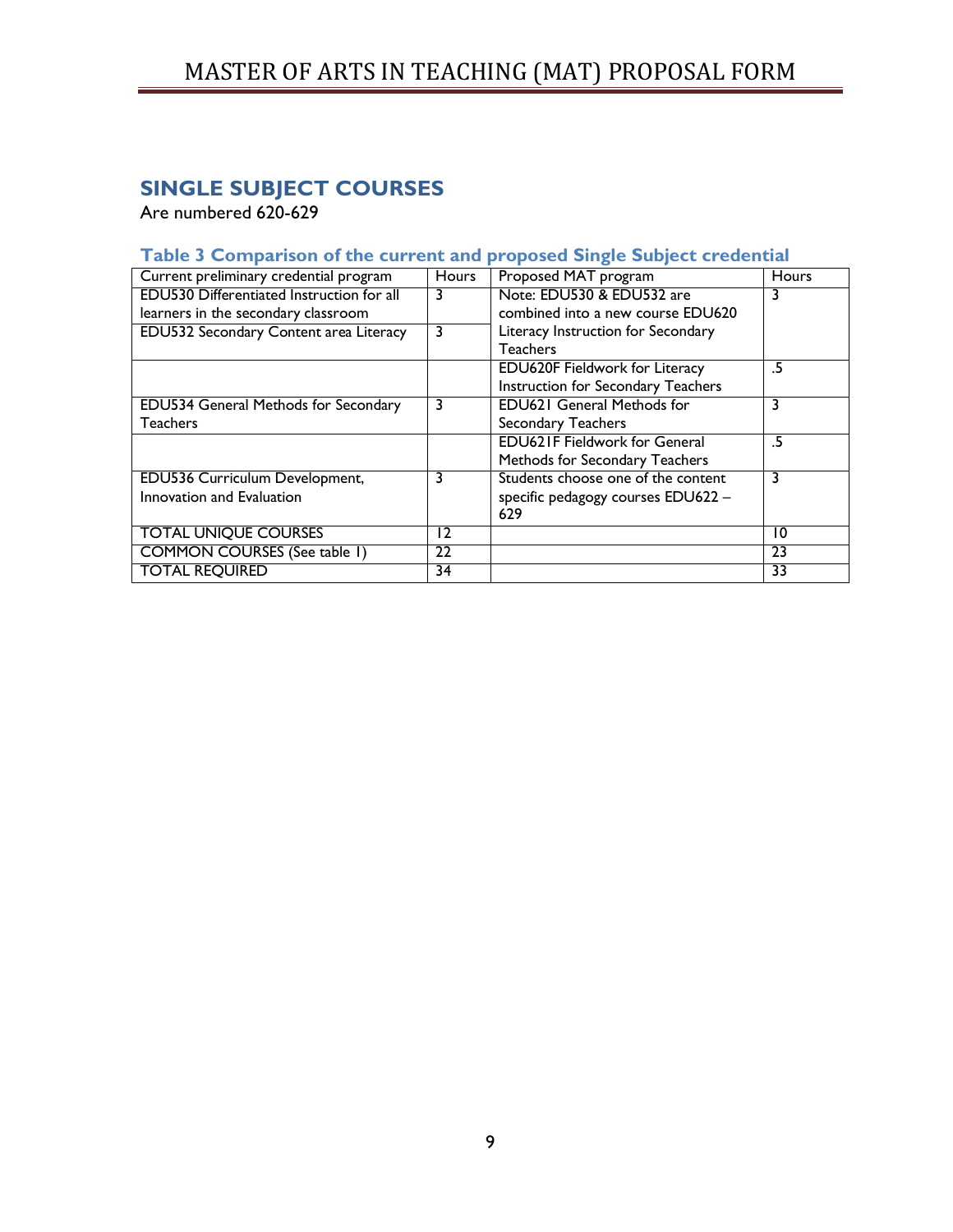# <span id="page-9-0"></span>**COURSES REQUIRED FOR SPECIAL EDUCATION CREDENTIAL**

Students preparing for teaching in special education would choose either the Mild/Moderate authorization or the Moderate/Severe authorization. Students can also choose to add the other authorization at the same time or at a later time.

#### <span id="page-9-1"></span>**Table 4 Comparison of the current and proposed common courses for Mild/Moderate**

| <b>Current Program</b>                         |    | <b>Proposed Program</b>                     |    |
|------------------------------------------------|----|---------------------------------------------|----|
| EDU502 Research-based Learning Theory          | 3  | NOTE: 502 and 504 are combined into         | 3  |
| EDU504 Legal, Ethical & Wesleyan               | 3  | the new course EDU600 Foundations of        |    |
| Perspectives on Education                      |    | <b>Education and Learning Theory</b>        |    |
| EDU 506 Principles of Language Acquisition     | 3  | EDU601 Language Acquisition and             | 3  |
| and preparation to teach English Learners      |    | diverse populations or EDU653               |    |
| or EDU507 Principles of Language               |    | Principles of Language Acquisition for      |    |
| Acquisition for students with                  |    | <b>Students with Moderate/Severe</b>        |    |
| Moderate/Severe Disabilities                   |    | <b>Disabilities</b>                         |    |
|                                                |    | EDU 601F Fieldwork for Language             | .5 |
|                                                |    | Acquisition and Diverse Populations or      |    |
|                                                |    | EDU653F Fieldwork for Principles of         |    |
|                                                |    | Language Acquisition for Students with      |    |
|                                                |    | Moderate/Severe Disabilities                |    |
| <b>EDU508 Assessment and Research</b>          | 3  | EDU603 Classroom Assessment and             | 3  |
| <b>Practices</b>                               |    | <b>Research Practices</b>                   |    |
|                                                |    | <b>EDU600F Fieldwork for Foundations of</b> | .5 |
|                                                |    | <b>Education &amp; Learning Theory</b>      |    |
| EDU533 Foundations of Special Education        | 3  | <b>EDU602 Foundations of Special</b>        | 3  |
|                                                |    | Education (Formerly EDU533)                 |    |
| EDU540 Student Teaching/Intern Teaching I      | 4  | EDU670 or 671                               | 4  |
| <b>EDU541 Student Teaching/Intern Teaching</b> |    | EDU672 or 673                               |    |
| Inquiry and reflection I                       |    |                                             |    |
| EDU550 Student Teaching/Intern Teaching        | 4  | EDU674 or 676                               | 4  |
|                                                |    |                                             |    |
| <b>EDU551 Student Teaching/Intern Teaching</b> |    | EDU675 or 676                               |    |
| Inquiry and Reflection II                      |    |                                             |    |
| <b>TOTAL</b>                                   | 25 |                                             | 23 |

In addition to the common courses listed above in Table 4, candidates in the Mild/Moderate authorization also take the courses in Table 5 below from either Multiple or Single Subject area.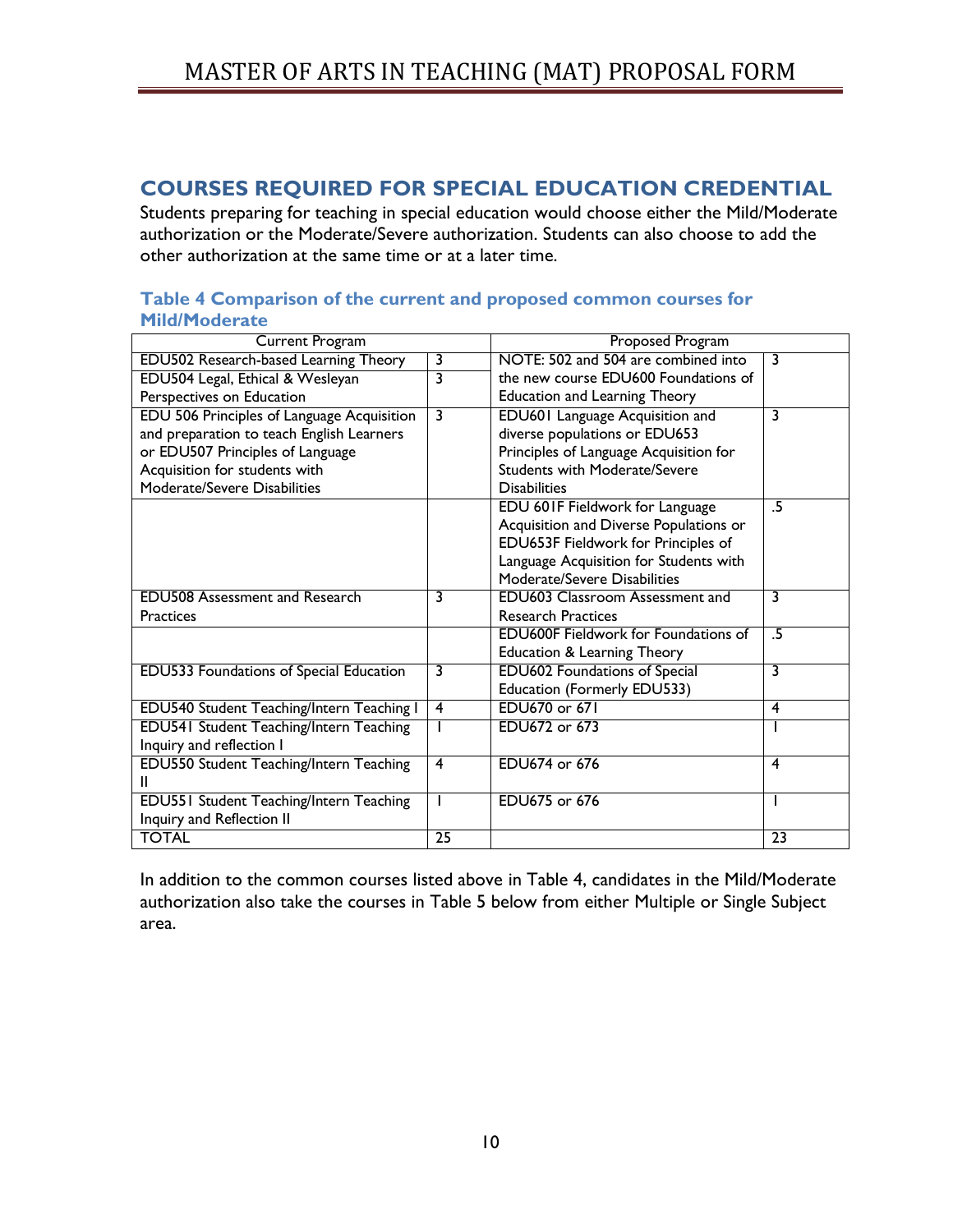| <u>Companion of carriers</u> and proposed interfere |    |                                            |    |
|-----------------------------------------------------|----|--------------------------------------------|----|
| <b>Current Program</b>                              |    | <b>Proposed Program</b>                    |    |
| EDU520 Differentiated Reading and Related           | 3  | Note: EDU520 and 522 are combined          | 3  |
| Language Arts Instruction for all learners          |    | into a new course - EDU610 Methods         |    |
| EDU522 Differentiated Writing and Related           | 3  | of Teaching Reading and Writing            |    |
| Language Arts Instructions for all learners         |    |                                            |    |
|                                                     |    | <b>EDU610F Fieldwork for Methods of</b>    | .5 |
|                                                     |    | Teaching Reading and Writing               |    |
| <b>EDU524 Differentiated Mathematics</b>            | 3  | <b>EDU612 Differentiated Mathematics</b>   | 3  |
| Instructions for all Learners OR                    |    | Instruction for all Learners or            |    |
| EDU534 General Methods for Secondary                |    | <b>EDU621 General Methods for</b>          |    |
| <b>Teachers</b>                                     |    | Secondary Teachers                         |    |
|                                                     |    | EDU 612 or EDU621F Fieldwork               | .5 |
| <b>GED621 Assessment Procedures and</b>             | 3  | <b>EDU650 Assessment and Services for</b>  | 3  |
| Services for Students with Disabilities             |    | <b>Students with Disabilities</b>          |    |
| <b>GED631 Curricular and Instructional</b>          | 3  | <b>EDU651 Curricular and Instructional</b> | 3  |
| Adaptations for Students with Disabilities          |    | Adaptations for Students with              |    |
|                                                     |    | Mild/Moderate Disabilities                 |    |
| <b>GED632 Collaboration and Consultation</b>        | 3  | EDU652 Collaboration and                   | 3  |
| for IEP Implementation, Evaluation and              |    | Consultation for IEP Implementation,       |    |
| Program Improvement                                 |    | Evaluation and Program Improvement         |    |
| <b>TOTAL UNIQUE COURSES</b>                         | 18 |                                            | 16 |
| <b>TOTAL COMMON COURSES (See Table</b>              | 25 |                                            | 23 |
| 5)                                                  |    |                                            |    |
| <b>TOTAL REQUIRED for preliminary</b>               | 43 |                                            | 39 |
| credential                                          |    |                                            |    |

## <span id="page-10-0"></span>**Table 5 Comparison of current and proposed Mild/Moderate authorization**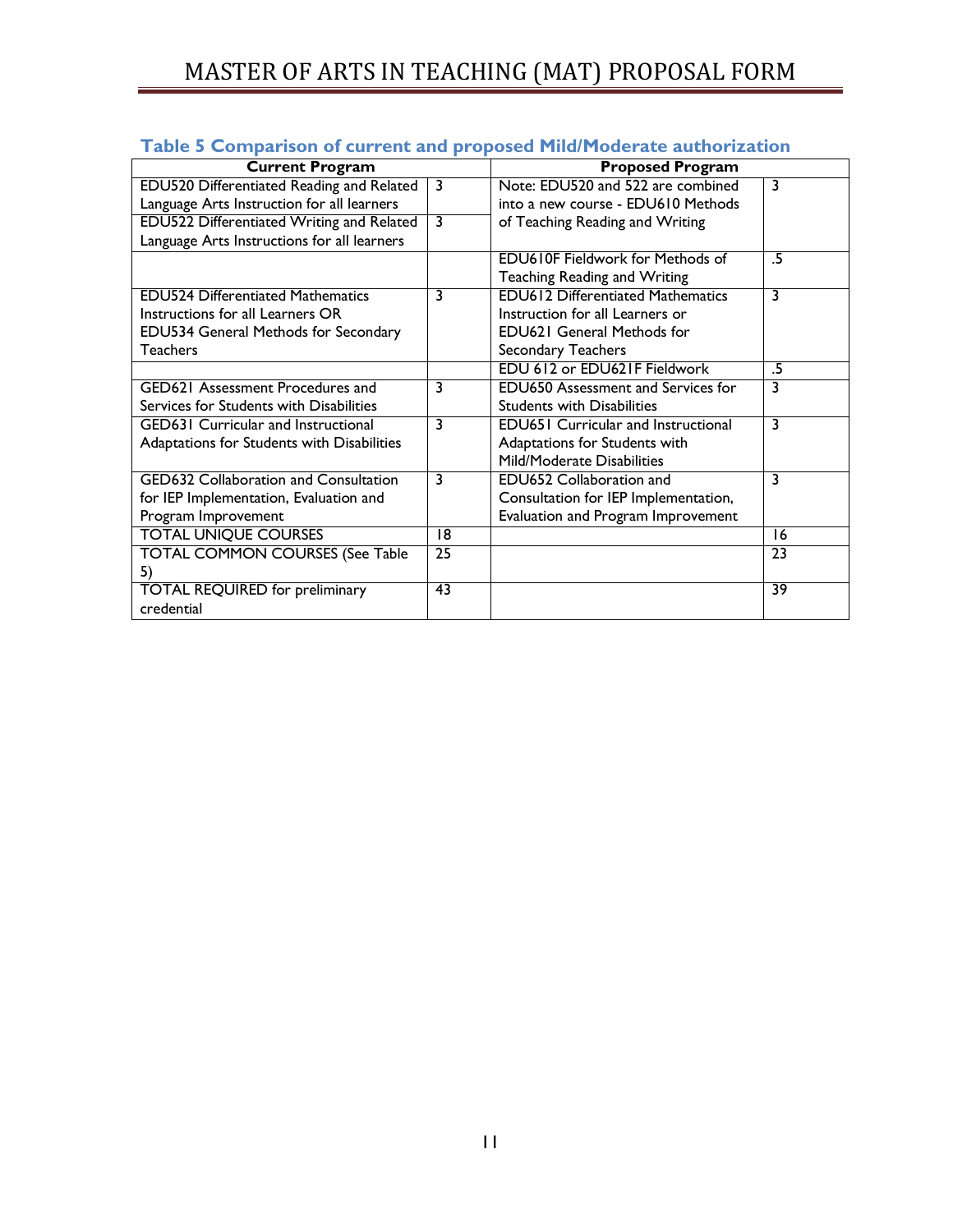# <span id="page-11-0"></span>**MODERATE/SEVERE AUTHORIZATION**

### <span id="page-11-1"></span>**Table 6 Comparison of current and proposed common courses for Moderate/Severe authorization**

| Current Program                                  | Proposed Program |                                             |    |
|--------------------------------------------------|------------------|---------------------------------------------|----|
| EDU502 Research-based Learning Theory            | 3                | NOTE: 502 and 504 are combined into         | 3  |
| EDU504 Legal, Ethical & Wesleyan                 | 3                | the new course EDU600 Foundations of        |    |
| Perspectives on Education                        |                  | <b>Education and Learning Theory</b>        |    |
| <b>EDU507 Principles of Language Acquisition</b> | 3                | EDU653 Principles of Language               | 3  |
| for students with Moderate/Severe                |                  | Acquisition for Students with               |    |
| <b>Disabilities</b>                              |                  | Moderate/Severe Disabilities                |    |
|                                                  |                  | EDU653F Fieldwork for Principles of         | .5 |
|                                                  |                  | Language Acquisition for Students with      |    |
|                                                  |                  | Moderate/Severe Disabilities                |    |
| <b>EDU508 Assessment and Research</b>            | 3                | <b>EDU603 Classroom Assessment and</b>      | 3  |
| <b>Practices</b>                                 |                  | <b>Research Practices</b>                   |    |
|                                                  |                  | <b>EDU600F</b> Fieldwork for Foundations of | .5 |
|                                                  |                  | <b>Education &amp; Learning Theory</b>      |    |
| EDU533 Foundations of Special Education          | 3                | <b>EDU602 Foundations of Special</b>        | 3  |
|                                                  |                  | Education (Formerly EDU533)                 |    |
| EDU540 Student Teaching/Intern Teaching I        | 4                | EDU670 or 671                               | 4  |
| EDU541 Student Teaching/Intern Teaching          |                  | EDU672 or 673                               |    |
| Inquiry and reflection I                         |                  |                                             |    |
| EDU550 Student Teaching/Intern Teaching          | $\overline{4}$   | EDU674 or 676                               | 4  |
| Ш                                                |                  |                                             |    |
| EDU551 Student Teaching/Intern Teaching          |                  | EDU675 or 676                               |    |
| Inquiry and Reflection II                        |                  |                                             |    |
| <b>TOTAL</b>                                     | 25               |                                             | 23 |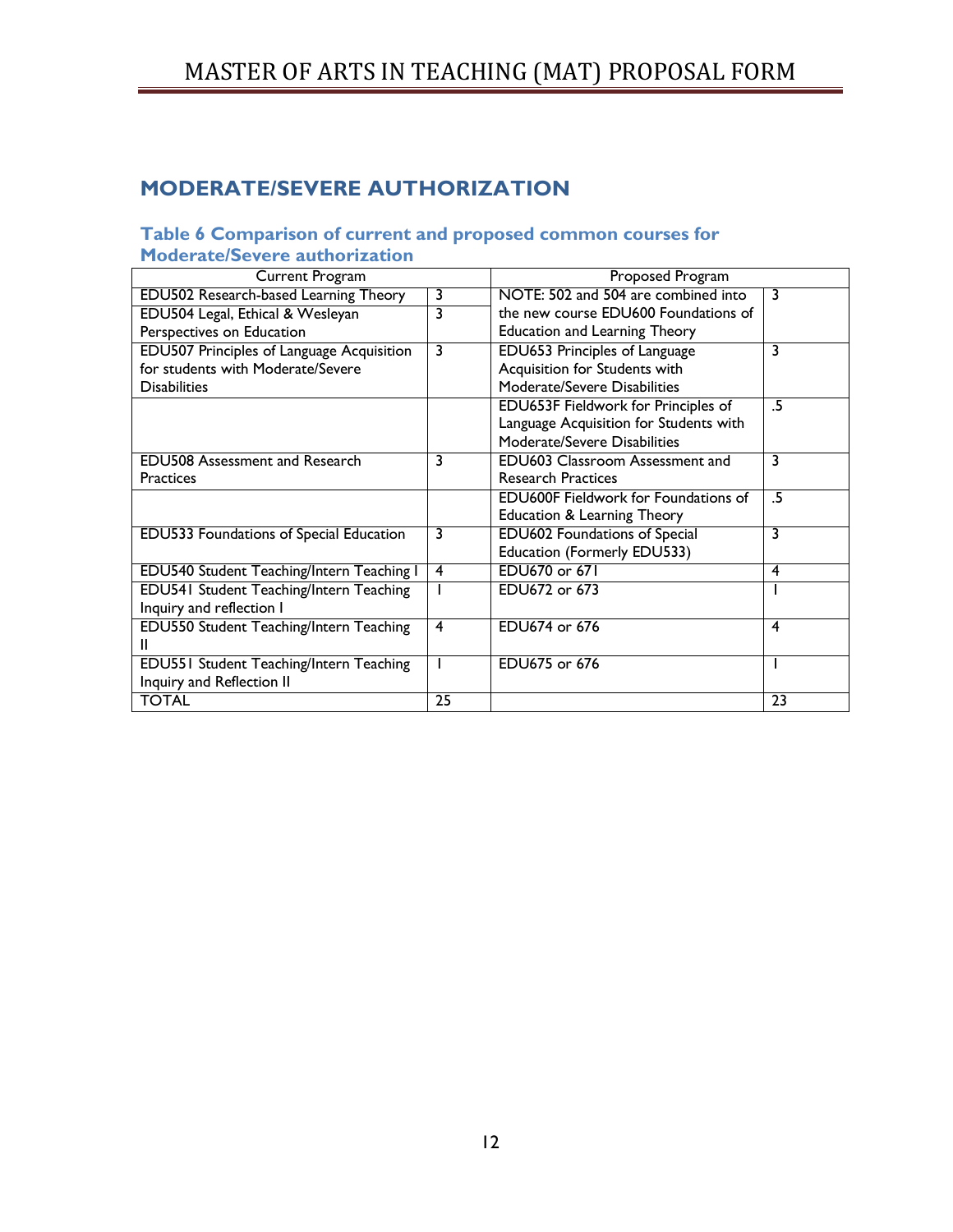| <b>TWEE A SUITPARTON OF CALL CITY AND PLOPOSCA FRONCHACOSCYCLC ANGHOLIZACION</b> |    |                                                 |    |
|----------------------------------------------------------------------------------|----|-------------------------------------------------|----|
| <b>Current Program</b>                                                           |    | <b>Proposed Program</b>                         |    |
| EDU520 Differentiated Reading and Related                                        | 3  | Note: EDU520 and 522 are combined               | 3  |
| Language Arts Instruction for all learners                                       |    | into a new course - EDU610 Methods              |    |
| <b>EDU522 Differentiated Writing and Related</b>                                 | 3  | of Teaching Reading and Writing                 |    |
| Language Arts Instructions for all learners                                      |    |                                                 |    |
|                                                                                  |    | <b>EDU610F Fieldwork for Methods of</b>         | .5 |
|                                                                                  |    | Teaching Reading and Writing                    |    |
| <b>EDU525 Methods of Teaching Students</b>                                       | 3  | EDU 654 Methods for Teaching                    | 3  |
| with Moderate/Severe Disabilities                                                |    | <b>Students with Moderate/Severe</b>            |    |
|                                                                                  |    | <b>Disabilities</b>                             |    |
|                                                                                  |    | <b>EDU 654F Fieldwork for Methods for</b>       | .5 |
|                                                                                  |    | Teaching Students with M/S Disabilities         |    |
| <b>GED621 Assessment Procedures and</b>                                          | 3  | <b>EDU650 Assessment Procedures and</b>         | 3  |
| Services for Students with Disabilities                                          |    | Services for Students with Disabilities         |    |
| GED626 Organization and Management for                                           | 3  | EDU 655 Organization and Management             | 3  |
| Success in the Moderate/Severe Classroom                                         |    | for Success in the Moderate/Severe              |    |
|                                                                                  |    | Classroom                                       |    |
| <b>GED632 Collaboration and Consultation</b>                                     | 3  | <b>EDU 652 Collaboration &amp; Consultation</b> | 3  |
| for IEP Implementation, Evaluation and                                           |    | for IEP Implementation, Evaluation &            |    |
| Program Improvement                                                              |    | Program Improvement                             |    |
| <b>TOTAL UNIQUE COURSES</b>                                                      | 18 |                                                 | 16 |
| <b>TOTAL COMMON COURSES (See Table</b>                                           | 25 |                                                 | 23 |
| 6)                                                                               |    |                                                 |    |
| <b>TOTAL REQUIRED for preliminary</b>                                            | 43 |                                                 | 39 |
| credential                                                                       |    |                                                 |    |

<span id="page-12-0"></span>

|  |  |  |  | Table 7 Comparison of current and proposed Moderate/Severe authorization |  |
|--|--|--|--|--------------------------------------------------------------------------|--|
|--|--|--|--|--------------------------------------------------------------------------|--|

# <span id="page-12-1"></span>**WHAT IS THE IMPACT OF THE PROPOSED MAT ON THE CURRENT MASTER OF ARTS IN EDUCATION: CONCENTRATION IN TEACHING & LEARNING**

One important consideration in the new MAT is the impact on an existing program, the MA in Education: Concentration in Teaching and Learning (often abbreviated as MATL). It is essential to distinguish between the populations of the two programs. While the MAT population is for those candidates that do not already hold a credential, the population of candidates in the current MA in ED: T&L are teachers that already hold a preliminary credential that did not include a master's degree. The current MA in Ed: TL program allows a student that completed the PLNU credential program to count 12 of their 37 hours of their preliminary credential program into the 36 hour degree program. This means that MATL candidates that complete the preliminary credential at PLNU need to complete an additional 24 hours of credits toward the required 36 hours.

Another important factor in considering the impact of the MAT on the MA in Ed: TL program is that the majority of the current candidates in this program did not complete their preliminary credential program at PLNU. At the three regional centers – Arcadia, Bakersfield and Mission Valley only 25% of the candidates completed their credential at PLNU while 75% completed their credential elsewhere. PLNU Graduates that complete the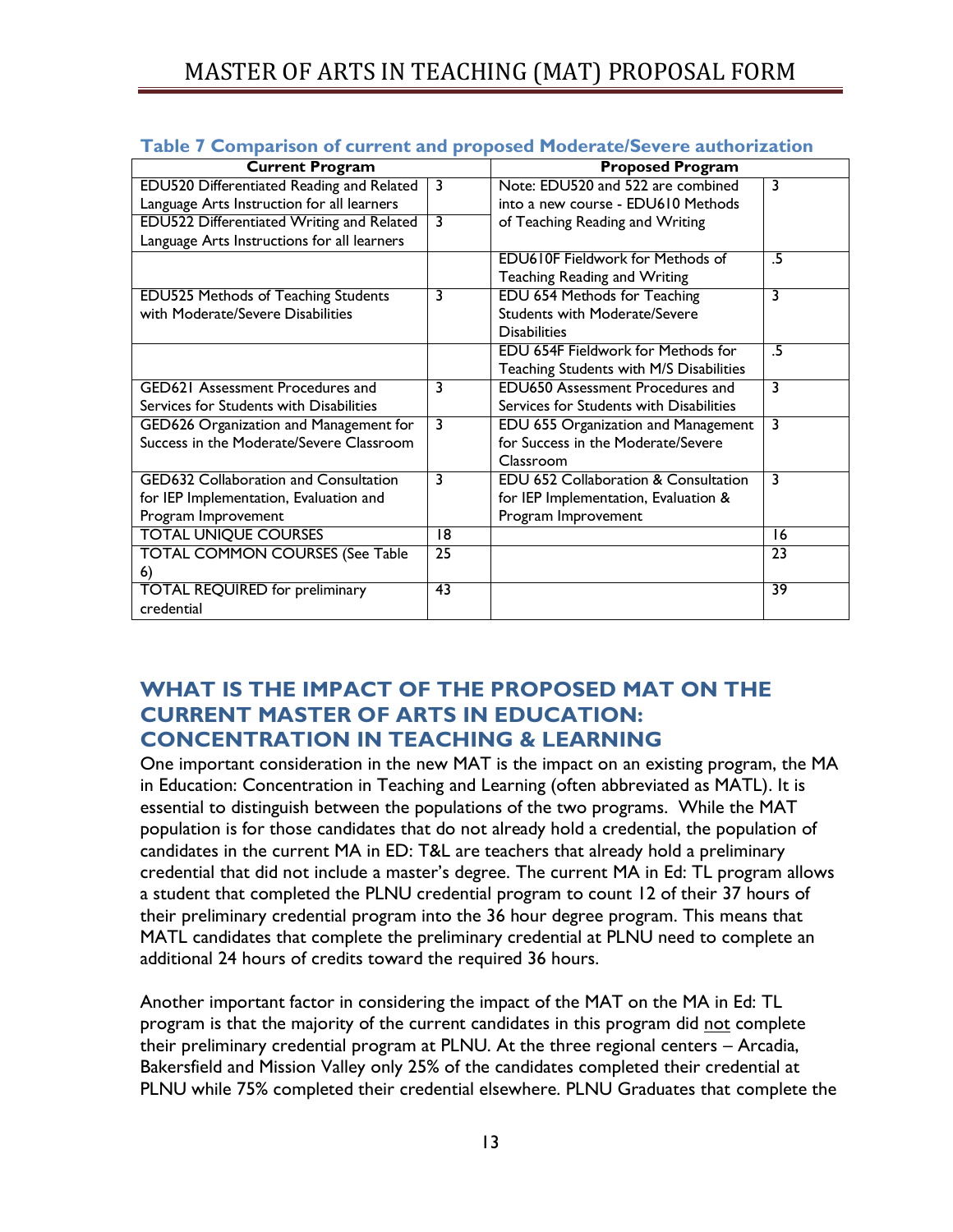MAT will not need to return and complete the MA in Education: TL, (MA:TL) as they will already have a master's degree and this may impact MATL enrollment. So the majority of currently enrolled MATL candidates are not bringing into their program the 12 hours from their credential program. This drop in future MATL enrollments of PLNU credential completers would not happen for at least 3 years as it takes at least a year for a candidate to complete the credential, obtain their first teaching job and then return for the master's degree. The loss of 25% of MATL students in the future this is a concern and can be replenished by doing a better job of recruiting our former preliminary credential completers into the MATL program.

**Impact on department/school staffing:** Regional Centers would utilize current full-time faculty or adjunct faculty. Each regional center and program coordinators for the three programs (Single Subject, Multiple Subject and Special Education) will develop a phase in for the MAT and phase out for the current programs. Since the new program is four hours less than the current program there should not be an increase in faculty load to implement this program.

**Impact of proposal on the size of the major:** This question applies only to undergraduate proposals with a major and not to graduate programs.

**Staffing increase/decrease:** Because the MAT is eliminating the courses in the current program and replacing them with fewer courses there is no need for increased staffing. During the 2009-10 year of implementation there would be minimal overlap as the old is being phased out and the new is being phased in.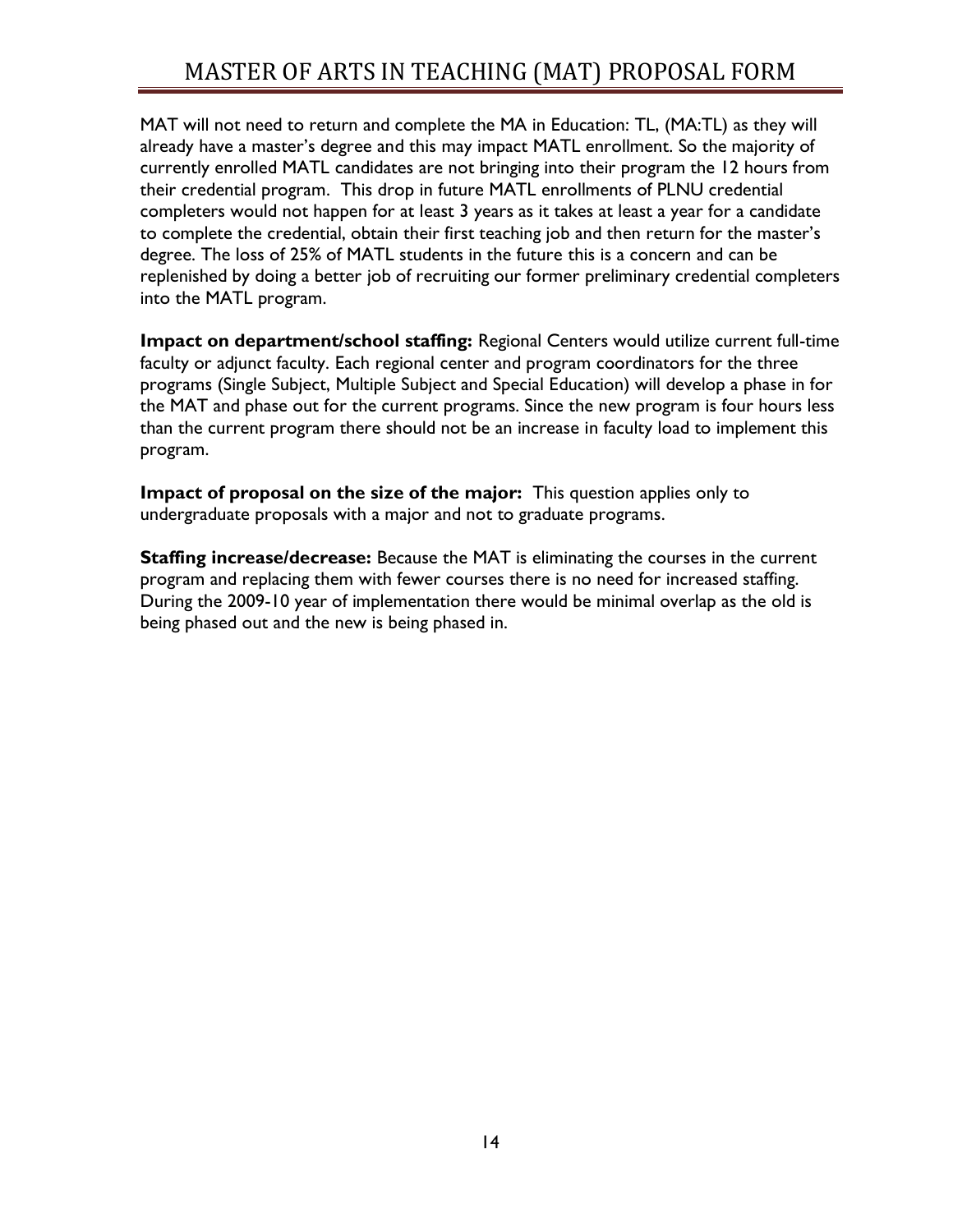# <span id="page-14-0"></span>**HOW DOES THE MAT IMPACT THE UNDERGRADUATE LIBERAL STUDIES MAJOR?**

Point Loma Nazarene University Liberal Studies majors that are preparing for teaching in elementary schools enroll in 12 hours that are used for the Multiple Subject preliminary credential. With the implementation of the MAT these same courses will be used for the preliminary credential. However since these 12 hours are undergraduate they cannot be used for the MAT graduate program just as they could not have been used in the current MA in Education program. To complete the MAT degree Liberal studies majors will take the following 12 units to satisfy the MAT degree and also complete the Reading Certificate. This certificate is highly desired for elementary teachers as the teaching of reading is extremely important in elementary classrooms. The 12 hours in the Reading Certificate are all existing courses and offered at all of the three larger regional centers (Arcadia, Bakersfield and Mission Valley).

| GED 692        | Standards, Assessment and Instruction: Comprehending and      |   |
|----------------|---------------------------------------------------------------|---|
|                | <b>Composing Written Language</b>                             |   |
| <b>GED 693</b> | Research-Based Intervention Models and Strategies             |   |
| GED694         | Standards, Assessment and Instruction: Word Analysis, Fluency | 3 |
|                | and Systematic Vocabulary Development                         |   |
| <b>GED 698</b> | Special Studies in Education: Literacy Field Studies (Reading |   |
|                | Certificate Level)                                            |   |
| <b>GED 628</b> | Using Technology to Support Student Learning                  |   |
| Total          |                                                               |   |

# <span id="page-14-1"></span>**WHAT IS AN MAT DEGREE?**

"In the 1950s, MATs were supported by private funds for scholarships, and during the 1960s, some institutions developed MAT programs as part of NDEA graduate fellowship programs. The original concept for the MAT was a two-year post-baccalaureate program for graduates from arts and sciences programs (Powell, 1980). Based on a 48-hour requirement, the program was about equally divided between a content field—such as English or history—and pedagogy. When the original funding expired and new funding for scholarships was not forthcoming, the enrollments in MAT programs soon dwindled, and in many institutions the program was dropped. In recent years, teacher education programs at the graduate level have reappeared, often targeted on career-changers and early retirees from the military or business and industry. Some institutions have initiated the fifth-year program for recent graduates who did not choose education as their undergraduate majors. These programs differ from the traditional master's degree in education because they are initial licensure programs and do not build on a foundation created during the baccalaureate program. In addition, they are not programs that focus on inquiry as a way of increasing knowledge in a field, and they are not designed to help Candidates become better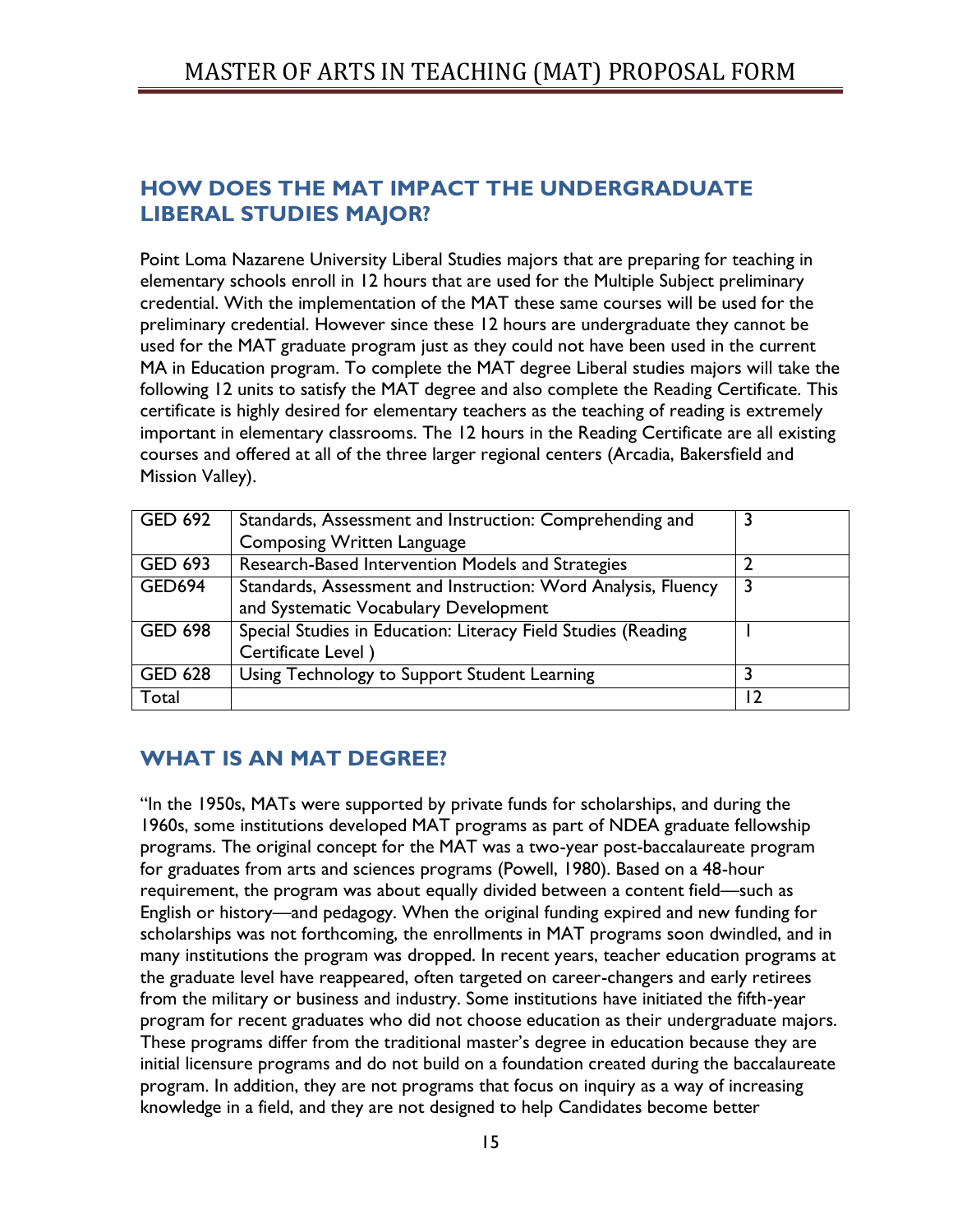researchers or consumers of the research done by others." Report to the American Council on Education Presidents' Task Force on Teacher Education, Models of Teacher Education, by Dale P. Scannell Retrieved from

**<http://curie.umd.umich.edu/TeacherPrep/74.pdf>**

| to spring 2007 (quad Tonly) |                |                |                |                |                 |                |
|-----------------------------|----------------|----------------|----------------|----------------|-----------------|----------------|
|                             | Summer<br>2007 | Fall<br>2007   | Spring<br>2008 | Summer<br>2008 | Fall<br>2008    | Spring<br>2009 |
| <b>Arcadia</b>              |                |                |                |                |                 |                |
| <b>Credential</b>           | 131            | 2              | 118            | 99             | 97              | 99             |
| <b>Arcadia</b>              |                |                |                |                |                 |                |
| Grad                        | 166            | 199            | 217            | 298            | 193             | 181            |
| <b>Bakersfield</b>          |                |                |                |                |                 |                |
| <b>Credential</b>           | 165            | 166            | 191            | 153            | 108             | 94             |
| <b>Bakersfield</b>          |                |                |                |                |                 |                |
| <b>Graduate</b>             | 134            | 133            | 144            | 156            | 186             | 222            |
| <b>Mission</b>              |                |                |                |                |                 |                |
| <b>Valley</b>               |                |                |                |                |                 |                |
| <b>Credential</b>           | 84             | 95             | 87             | 72             | 91              | 88             |
| <b>Mission</b>              |                |                |                |                |                 |                |
| <b>Valley Grad</b>          | 169            | 168            | 153            | 200            | 193             | 183            |
| <b>Non-degree</b>           |                |                |                |                |                 |                |
| all centers                 | 297            | $\blacksquare$ | 65             | 96             | $\overline{13}$ | 9              |
| <b>Total</b>                | II46           | 993            | 975            | 1074           | 881             | 876            |

## <span id="page-15-0"></span>**Table 8 Headcount enrollments at three larger regional centers summer 2007 to spring 2009 (quad 1 only)**

# <span id="page-15-1"></span>**MARKET COMPETITION FOR THE THREE MAJOR REGIONAL CENTERS**

In the following three tables there is a comparison with our current preliminary credential program (37 hours) plus 24 hours to complete the MATL degree (total 61) with other institutions. In the San Diego market other private competitors such as APU have a 45 hour degree that includes the preliminary credential while PLNU requires 61 hours. Though our tuition is comparable the number of credits required is much higher.

<span id="page-15-2"></span>**Table 9 Market Competition in San Diego (Mission Valley)** 

| Institution                            | # hours required      | Tuition | <b>Total Cost</b> |
|----------------------------------------|-----------------------|---------|-------------------|
| Azusa Pacific -combined MAT and        | 45                    | \$510   | \$22,950          |
| credential                             |                       |         |                   |
| <b>Chapman University</b>              | 39 (12 units)         | \$545   | \$21,255          |
|                                        | prerequisite)         |         |                   |
| <b>National University</b>             | 38 (57 quarter hours) | \$377   | \$14,326          |
| University of Phoenix                  | 43                    | \$420   | \$18,060          |
| <b>UCSD Master of Education degree</b> | 43 (64 quarter)       |         |                   |
| including credential                   |                       |         |                   |
| University of San Diego                | 36 (credential only)  | \$1,120 | \$40,320          |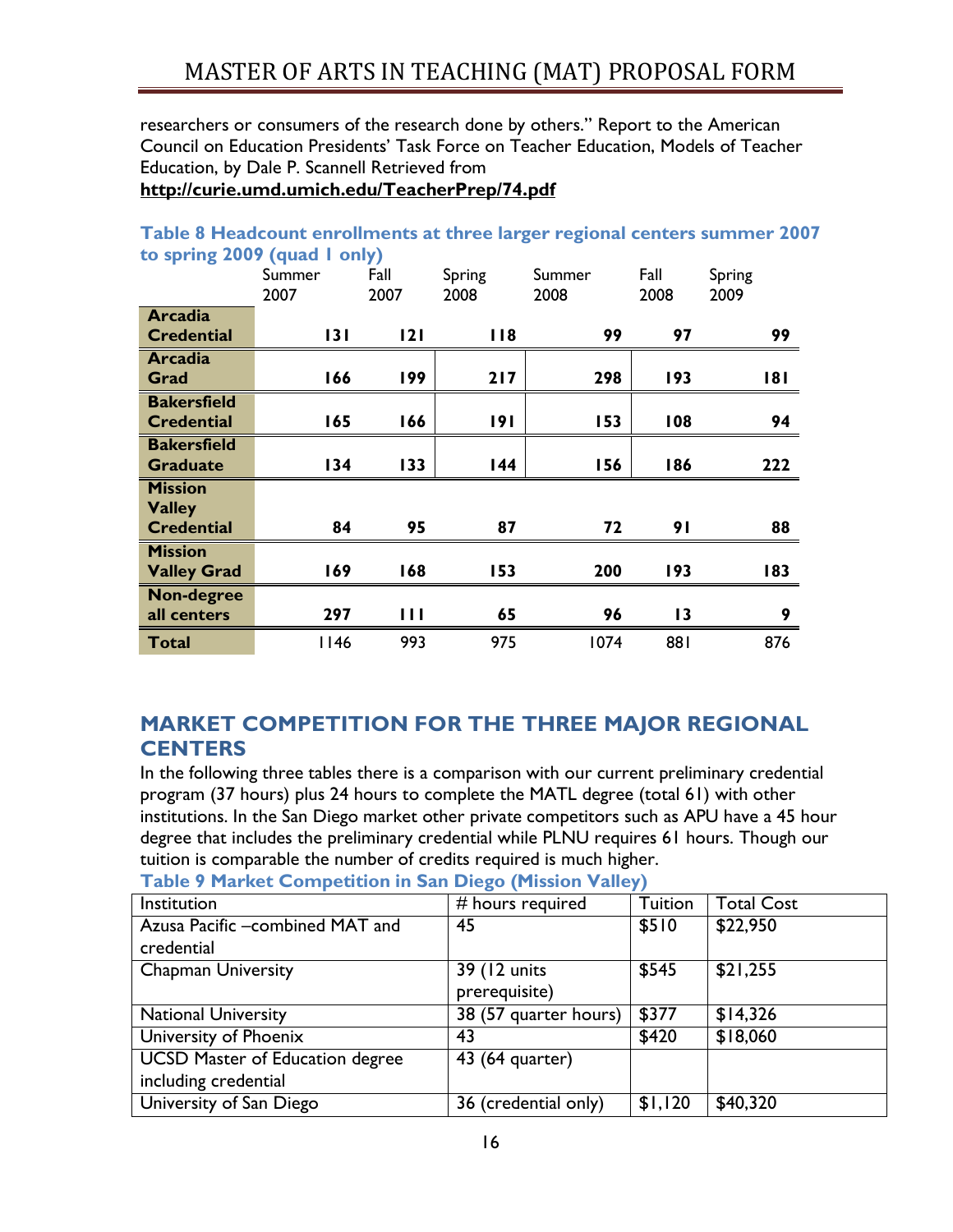| Point Loma current program $37 + 24$ |    | \$485 | \$29,585 |
|--------------------------------------|----|-------|----------|
| Point Loma proposed MAT              | 46 | \$485 | \$22,310 |

The market competition outlined in Table 10 in Arcadia is different from San Diego in that our major competition is also APU, but also Cal State LA, and USC. While USC's tuition is much higher than the others it is interesting to note that USC has developed an MAT degree where the coursework is entirely online. In both their online and face-to-face programs they require only 32 semester hours for the credential and master's degree combined.

| Institution       | # hours required | <b>Tuition</b> | <b>Total Cost</b> |
|-------------------|------------------|----------------|-------------------|
| Azusa Pacific     | 45               | \$510          | \$22,950          |
| University of     | 32               | \$1,249        | \$39,968          |
| Southern Cal      |                  |                |                   |
| <b>USC Online</b> | 32               | \$1,249        | \$39,968          |
| University of     | 43               | \$420          | \$18,060          |
| Phoenix           |                  |                |                   |

# <span id="page-16-0"></span>**Table 10 Market Competition in Arcadia**

The PLNU Bakersfield regional center has had a higher enrollment in credential programs than our other centers and has been successful by hiring full-time faculty to run the programs as opposed to the model used by other university of having primarily adjuncts off site. The faculty and staff at Bakersfield are convinced that the MAT will put them in a strong position to compete with other private institutions in Bakersfield.

| Institution      | # hours required        | Tuition | <b>Total Cost</b> |
|------------------|-------------------------|---------|-------------------|
| Fresno Pacific   | 34 (credential only)    | \$485   | \$16,490          |
| University of La | 33 credential $+$ 12 to | \$640   | \$28,880          |
| Verne            | complete $MAT = 45$     |         |                   |
| University of    | 43                      | \$420   | \$18,060          |
| Phoenix          |                         |         |                   |

### <span id="page-16-1"></span>**Table 11 Market Competition in Bakersfield**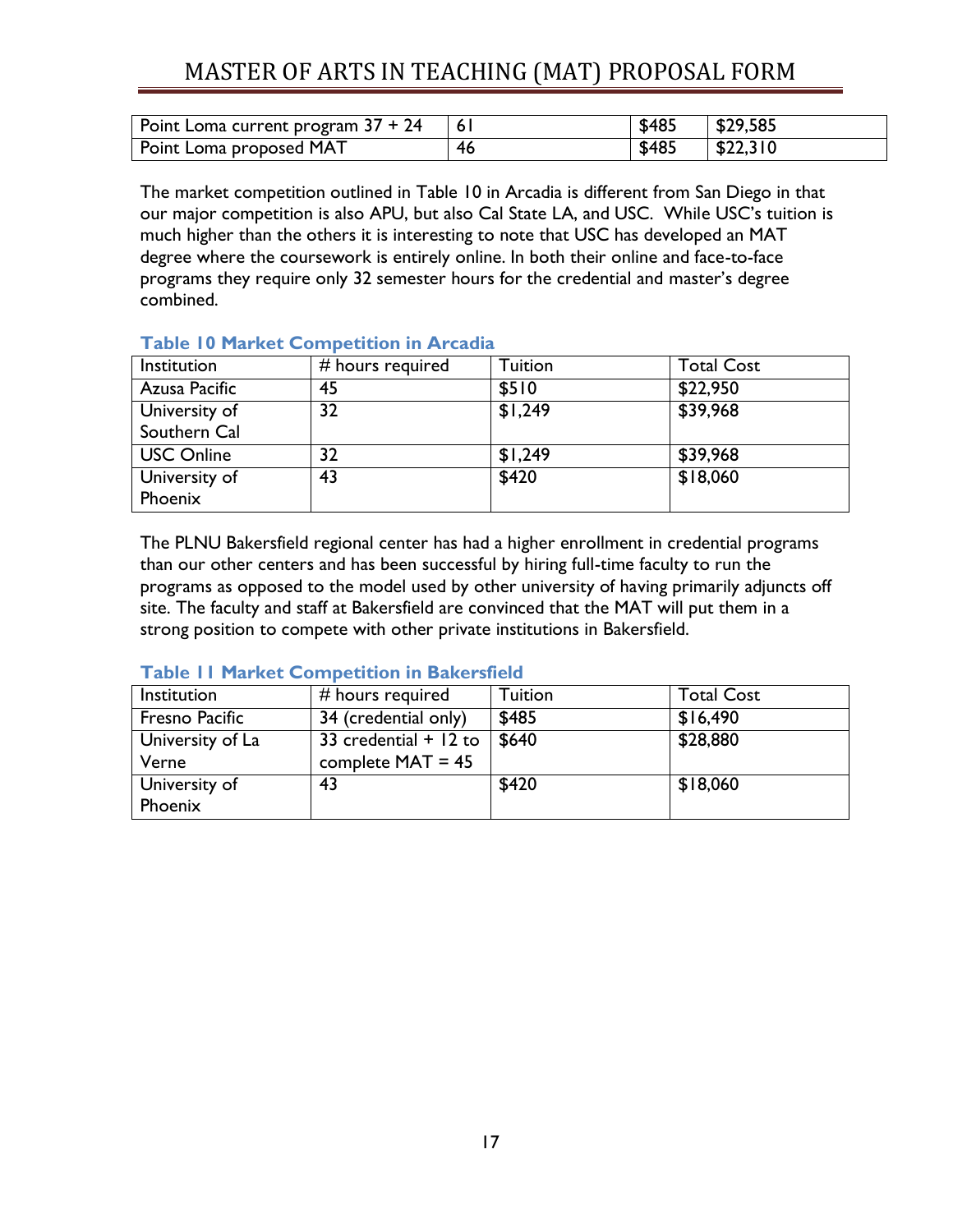# <span id="page-17-0"></span>**HOW DOES THE MAT IMPACT THE UNDERGRADUATE DEPARTMENTS OFFERING SECONDARY METHODS COURSES?**

One of the improvements in the MAT program over the current preliminary credential program for Single Subject candidates is that it requires a content specific pedagogy course. Several PLNU departments offer such a course to undergraduates that in the past has been substituted for EDU534 General Methods for Secondary Teachers. In the proposed MAT the equivalent course (EDU 621General Methods for Secondary Teachers) will be required of all candidates. PLNU students that have completed a content specific pedagogy course will be substituted for one of the new EDU622-629 courses. Table 12 below illustrates the PLNU departments that have a secondary methods course and where it would be substituted in the preliminary teaching credential.

| <b>PLNU Undergrad Department</b>             |   | <b>Equivalent course for</b>                 |   |
|----------------------------------------------|---|----------------------------------------------|---|
|                                              |   | <b>Preliminary credential</b>                |   |
| LIT 535, Methods of Teaching English         | 3 | <b>EDU622 Methods of Teaching Secondary</b>  | 3 |
|                                              |   | Language Arts                                |   |
| MTH 463 Secondary School Mathematics,        | 3 | <b>EDU623 Methods of Teaching Secondary</b>  | 3 |
|                                              |   | <b>Mathematics</b>                           |   |
| ART455 Visual Arts in the Classroom II       | 3 | EDU627 Methods for Teaching Secondary        | 3 |
|                                              |   | <b>Visual Arts</b>                           |   |
| PED416 Methods of Teaching Secondary         | 3 | <b>EDU628 Methods for Teaching Secondary</b> | 3 |
| <b>Physical Education</b>                    |   | <b>Physical Education</b>                    |   |
| <b>MUE454 Secondary School Music Methods</b> | 3 | EDU629 Content Specific Pedagogy for         | 3 |
|                                              |   | <b>Secondary Teachers</b>                    |   |

### <span id="page-17-1"></span>**Table 12 PLNU Undergraduate secondary methods courses**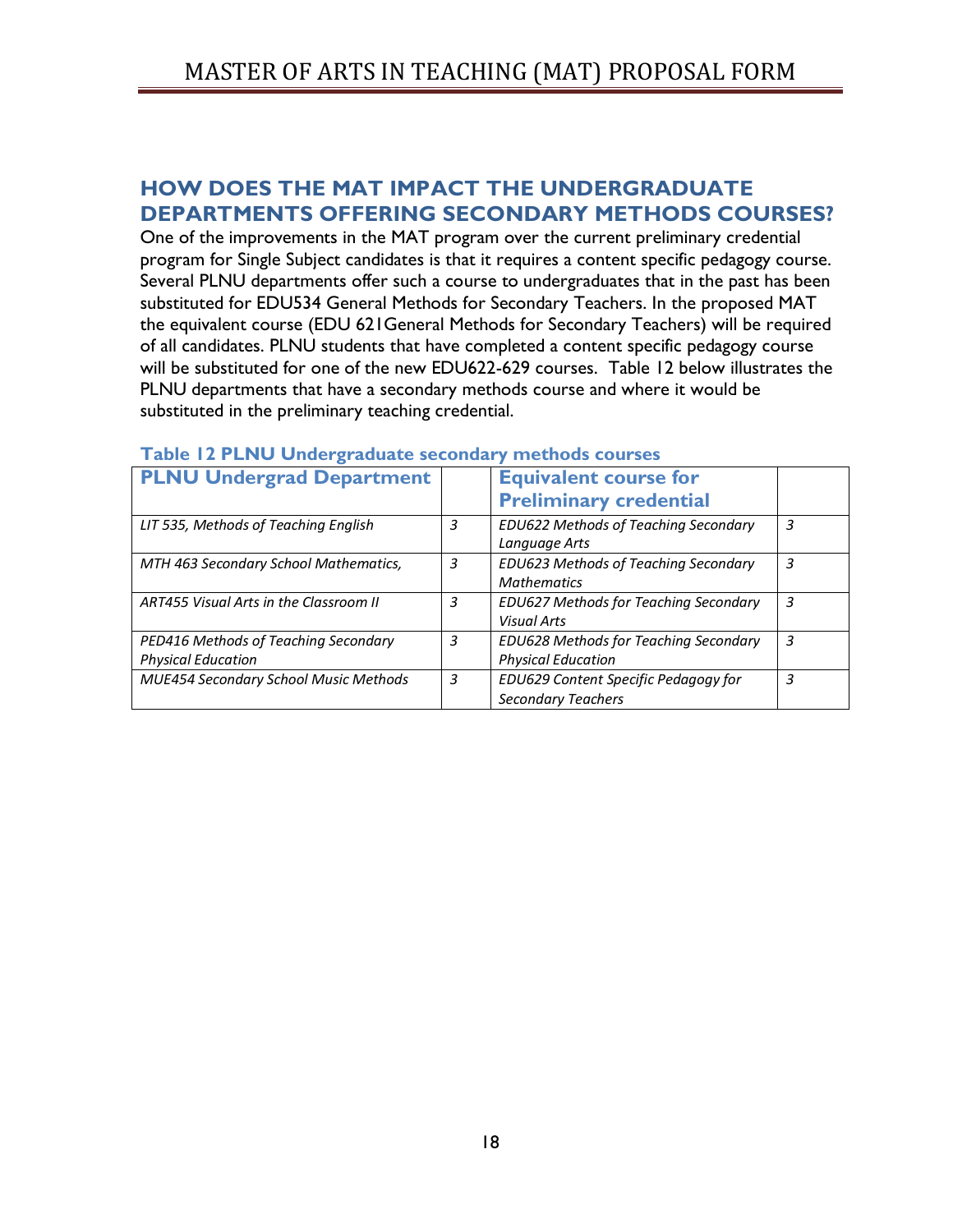# <span id="page-18-0"></span>**CATALOG COPY:**

(replacing current graduate catalog copy starting at page 61 and ending on page 66 just before Title II information)

# <span id="page-18-1"></span>**MASTER OF ARTS IN TEACHING**

## (M.A.T. degree)

The MAT is offered to candidates with a bachelor's degree in two phases:

(1) Phase 1 will consist of 23 hours of courses and 10 hours fieldwork/clinical practice for Multiple and Single Subject candidates and 39 hours for Special Education culminating in a preliminary teaching credential. Candidates have the option of completing phase I and are not required to finish Phase 2 of the MAT degree. Each of the preliminary credential programs builds upon a foundation of 23 hours of common courses in educational research, learning theory, language acquisition, special education and fieldwork.

(2) Phase 2 occurs after a candidate has earned the preliminary credential and is advised to obtain their first teaching position before completing the MAT coursework in accordance with local employment conditions and hiring preferences. The finishing courses in phase 2 would be 13 hours for Multiple and Single Subject for a total of 46 hours, and 7 hours for Special Education candidates for a total of 47 hours.

Point Loma preliminary credential candidates develop the knowledge, skills, and dispositions to be highly qualified, high performing educators of noble character in an age of assessment and accountability for student learning.

Point Loma Nazarene University provides a Teacher Education Handbook. This Handbook is provided to those applying to the program and contains the actual forms required for credential program admission as well as the instructions for completion.

Once admitted to Phase I of the MAT (preliminary teaching program), candidates are assessed during each course and field experience. Decisions regarding each candidate's ability to continue in the program are made prior to both the first and second Clinical Practice assignments.

Upon successful completion of all requirement and coursework, candidates may apply for the appropriate preliminary/Level I credential.

Program eligibility for entrance to MAT Phase I:

- Basic Skills requirement evidence of registration or passage of California Basic Educational Skills Test (CBEST) or other commission approved method.
- A writing sample that indicates graduate-level ability addressing your interest in the teaching profession.
- Teacher Education Program Interview: All candidates must complete a personal interview with faculty from the School of Education.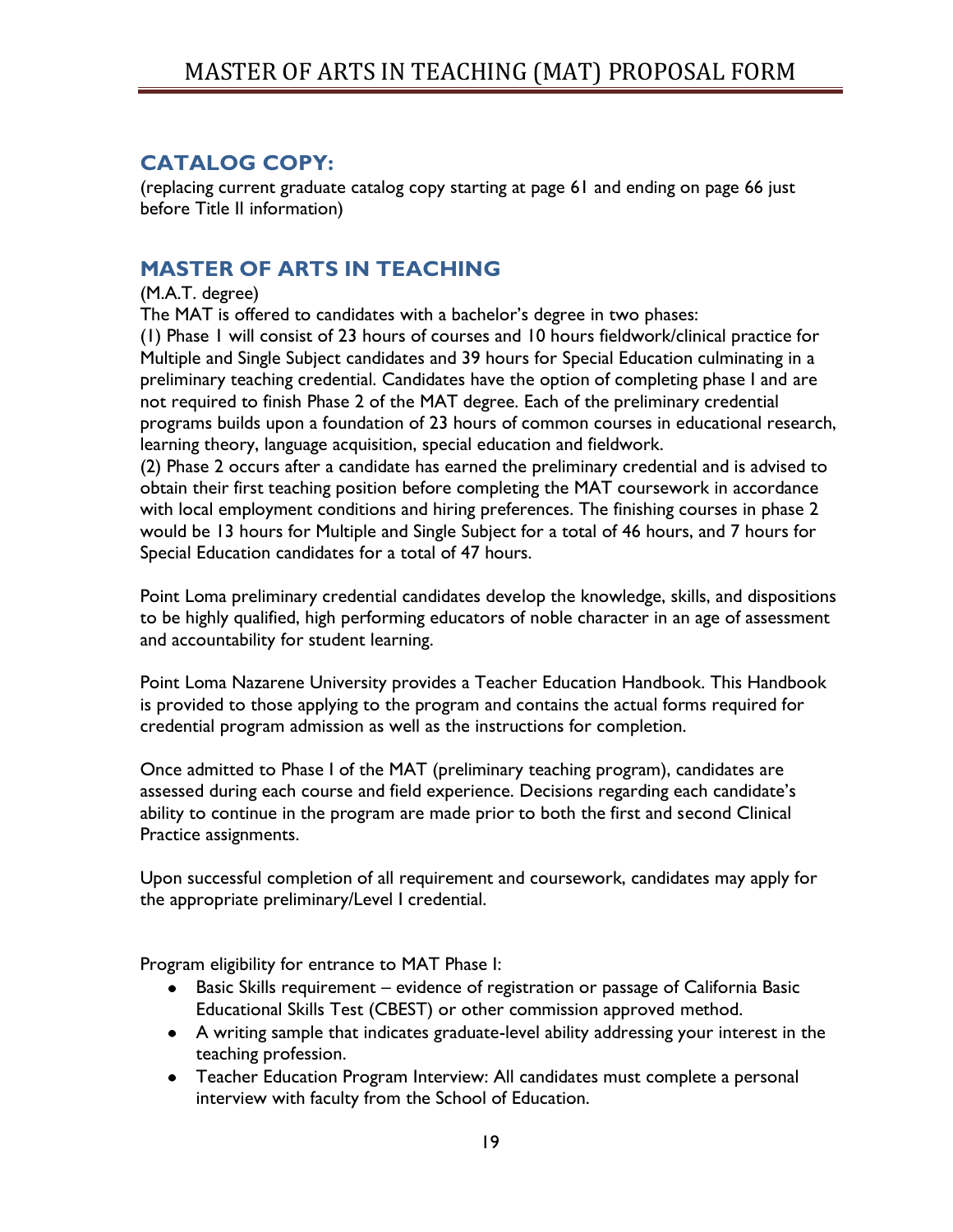# <span id="page-19-0"></span>**Prerequisites to Field Experiences (EDU600F, 601F, 610F, 612F, 620F, 621F, 653F, 654F)**

- Application for Field Experiences submitted to Regional Center Field Experience **Coordinator**
- Health Clearance: Evidence must be presented that the candidate is free from tuberculosis.
- Finger Print Clearance (Certificate of Clearance): Teacher candidates must possess or apply for a Certificate of Clearance or valid CTC document. The Certificate of Clearance or permit must be valid at the time of field experiences and clinical practice.

# <span id="page-19-1"></span>**Prerequisites to Clinical Practice Experiences (EDU630-639, 640-649, 670-679)**

- Application for Clinical Practice Experiences submitted to Regional Center Field Experience Coordinator;
- Teacher Performance Assessment Tasks one and two passed.
- Teacher education interview
- Subject Matter Competence:
	- o Single Subject candidates meet this requirement by completing a state-approved subject matter competency program or by passing the appropriate subject matter exam.
	- o Multiple Subject candidates are required to pass the CSET:MS.
	- o Special Education candidates are required to pass the CSET:MS or the appropriate subject matter exam.
- Professional Preparation: met by completing the sequence of courses and all field experiences for the appropriate credential program.

# <span id="page-19-2"></span>**Final Credential Requirements**

(due prior to application for Preliminary Credential to Regional Center Credential Analyst)

- US Constitution: Knowledge of the Constitution is demonstrated by either a California Commission on Teacher Credentialing approved college level course, by exam, or by a workshop followed by an exam offered by PLNU. (Required prior to intern credential)
- Professional Preparation: Met by completing the sequence of courses, fieldwork and clinical practice for the appropriate credential program.
- Developing English Language Skills: Met by passing EDU 601 or EDU 653, and EDU 610 for Multiple Subject and Educational Specialist or EDU620 for Single Subject.
- Teacher Performance Assessment (TPA)/E-Portfolio: All candidates are required to successfully pass California's Teacher Performance Assessment (TPA).
- Current CPR Certification: Successful completion of an approved infant-child-adult CPR course and documentation of that fact is required before applying for a preliminary credential.
- Computer Level I Competencies: Computer Level I Competencies are imbedded into Educational coursework and successful completion of coursework will meet this standard.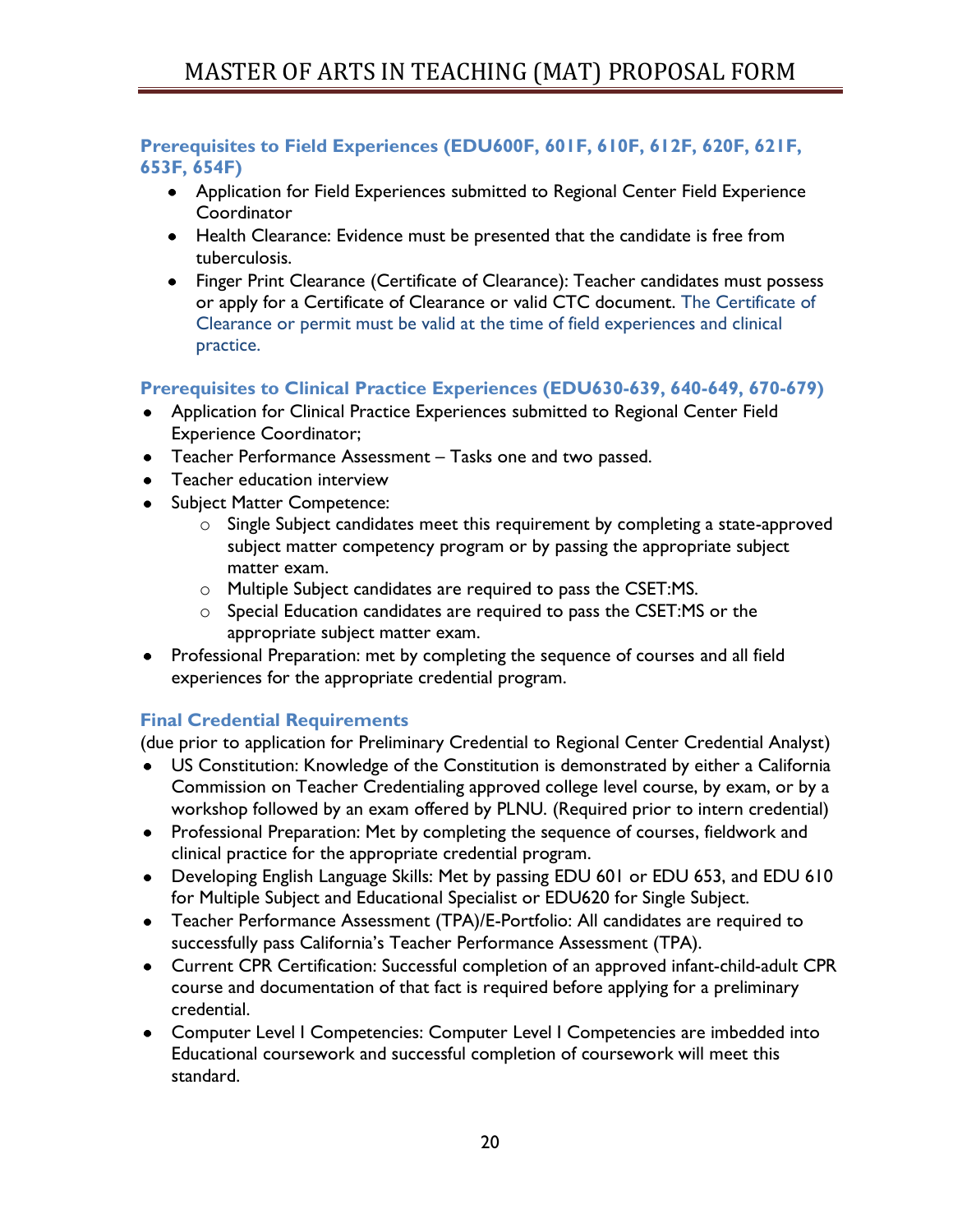Reading Instruction Competency Assessment (RICA): Multiple Subject and Educational Specialist candidates are required to pass the Reading Instruction Competence Assessment (RICA) exam prior to applying for a teaching credential.

## <span id="page-20-0"></span>**Intern Credential**

Intern candidates must complete a minimum of 120 pre-service hours, Basic Skills competency, subject matter competence, certificate of clearance and TB, the US Constitution requirement and an offer of employment prior to issuance of an intern credential.

# <span id="page-20-1"></span>**MULTIPLE SUBJECT CREDENTIAL**

The School of Education offers a specially designed multiple subject teaching credential program for candidates seeking to teach at the elementary grade levels or in K-12 selfcontained, general education classrooms. The California Commission on Teaching Credentialing 2042 credential requirements are subject to change based on state and federal requirements which supersede any existing catalog requirements.

The preliminary multiple subject teacher credential (33 hours) prepares entry level teachers with a rich blend of research-based learning theory and structured opportunities to apply their learning in field-work and student teaching experiences in K-12 classrooms supported by expert Point Loma faculty and practicing master teachers.

| Common Courses required of all Multiple, Single and Special Education candidates<br>EDU600 Foundations of Education and Learning Theory | 3            |
|-----------------------------------------------------------------------------------------------------------------------------------------|--------------|
|                                                                                                                                         |              |
| EDU601 Language Acquisition and diverse populations                                                                                     | 3            |
| <b>EDU603 Classroom Assessment and Research Practices</b>                                                                               | 3            |
| EDU600F Fieldwork for Foundations of Education & Learning Theory                                                                        | .5           |
| EDU 601F Fieldwork for Language Acquisition and Diverse Populations                                                                     | .5           |
| <b>EDU602 Foundations of Special Education</b>                                                                                          | 3            |
| EDU630 Elementary Clinical Practice I or                                                                                                | 4            |
| EDU 632 Intern Elementary Clinical Practice 1                                                                                           |              |
| EDU631 Elementary Clinical Practice Seminar I or                                                                                        | $\mathbf{I}$ |
| EDU 633 Intern Elementary Clinical Practice Seminar I                                                                                   |              |
| EDU 634 Elementary Clinical Practice II or                                                                                              | 4            |
| EDU636 Intern Elementary Clinical Practice II                                                                                           |              |
| EDU635 Elementary Clinical Practice Seminar II or                                                                                       | $\mathbf{I}$ |
| EDU637 Intern Elementary Clinical Practice Seminar II                                                                                   |              |
| <b>TOTAL COMMON COURSES</b>                                                                                                             | 23           |
| EDU610 Methods of Teaching Reading and Writing                                                                                          | 3            |
| EDU610F Fieldwork for Methods of Teaching Reading and Writing                                                                           | .5           |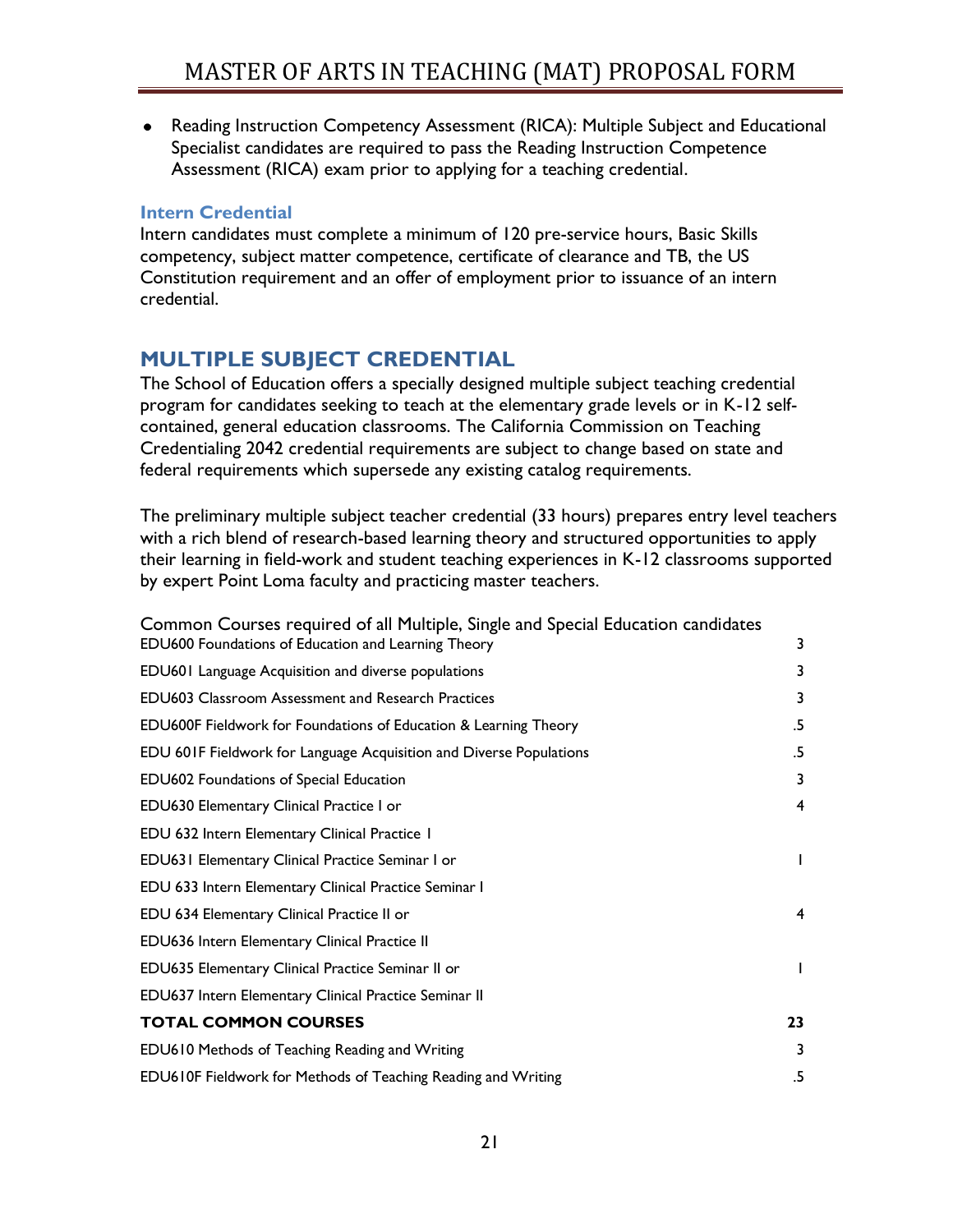| <b>EDU612 Differentiated Mathematics Instruction for all Learners</b>                                  | 3             |
|--------------------------------------------------------------------------------------------------------|---------------|
| <b>EDU612F Fieldwork for Differentiated Mathematics Instruction for all Learners</b>                   | .5            |
| EDU611 Interdisciplinary Approaches in Teaching in the Content Areas                                   | 3             |
|                                                                                                        |               |
| <b>TOTAL MULTIPLE SUBJECT COURSES</b>                                                                  | 10            |
| TOTAL MULTIPLE SUBJECT PRELIMINARY CREDENTIAL/PHASE I MAT                                              | 33            |
| Candidates who are under an intern contract with a school district also take<br>the following 2 hours: |               |
| EDU648 Intern Support Seminar (.5 unit for 4 semesters)                                                | $\mathcal{L}$ |

# <span id="page-21-0"></span>**SINGLE SUBJECT TEACHING CREDENTIAL**

Candidates who plan to teach at the secondary level need to pursue the Single Subject Credential in an approved discipline of their choice. A Single Subject credential enables a person to teach in a departmental (K-12) classroom. The California Commission on Teacher Credential 2042 credential requirements are subject to change based on state and federal requirements which supersede any existing catalog requirements.

| Common Courses required of all Multiple, Single and Special Education candidates<br>EDU600 Foundations of Education and Learning Theory | 3            |
|-----------------------------------------------------------------------------------------------------------------------------------------|--------------|
| <b>EDU601 Language Acquisition and diverse populations</b>                                                                              | 3            |
| <b>EDU603 Classroom Assessment and Research Practices</b>                                                                               | 3            |
| EDU600F Fieldwork for Foundations of Education & Learning Theory                                                                        | .5           |
| EDU 601F Fieldwork for Language Acquisition and Diverse Populations                                                                     | .5           |
| EDU602 Foundations of Special Education                                                                                                 | 3            |
| EDU630 Elementary Clinical Practice I or                                                                                                | 4            |
| EDU 632 Intern Elementary Clinical Practice 1                                                                                           |              |
| EDU631 Elementary Clinical Practice Seminar I or                                                                                        | $\mathbf{I}$ |
| EDU 633 Intern Elementary Clinical Practice Seminar I                                                                                   |              |
| EDU 634 Elementary Clinical Practice II or                                                                                              | 4            |
| EDU636 Intern Elementary Clinical Practice II                                                                                           |              |
| EDU635 Elementary Clinical Practice Seminar II or                                                                                       | $\mathbf{I}$ |
| EDU637 Intern Elementary Clinical Practice Seminar II                                                                                   |              |
| <b>TOTAL COMMON COURSES</b>                                                                                                             | 23           |
| EDU620 Literacy Instruction for Secondary Teachers                                                                                      | 3            |
| EDU620F Fieldwork for Literacy Instruction for Secondary Teachers                                                                       | .5           |
| <b>EDU621 General Methods for Secondary Teachers</b>                                                                                    | 3            |
| EDU621F Fieldwork for General Methods for Secondary Teachers                                                                            | .5           |
| Students choose one of the content specific pedagogy courses EDU622 - 629                                                               | 3            |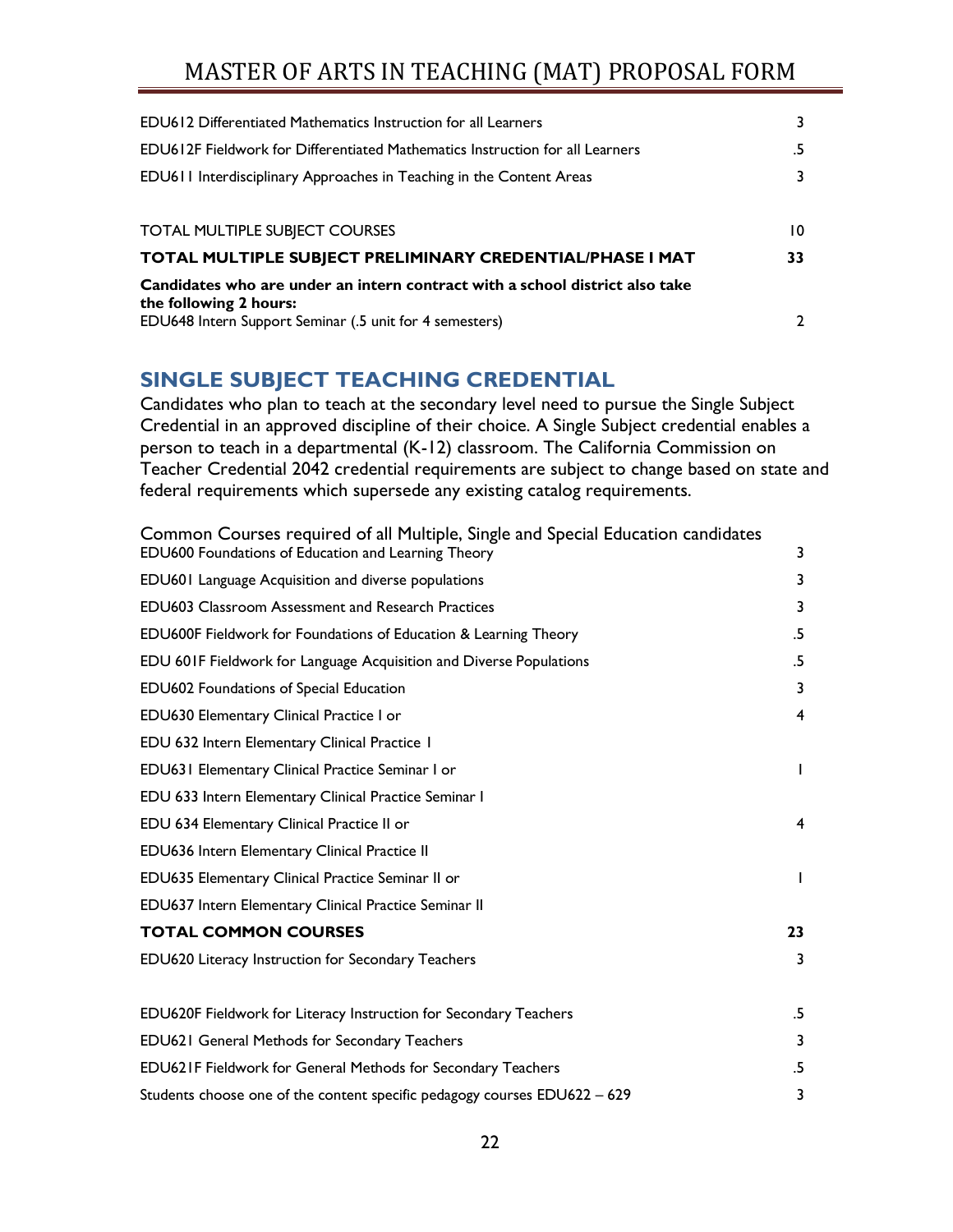| <b>TOTAL SINGLE SUBJECT COURSES</b>                                          |    |
|------------------------------------------------------------------------------|----|
| TOTAL SINGLE SUBJECT PRELIMINARY CREDENTIAL/PHASE I MAT                      | 33 |
| Candidates who are under an intern contract with a school district also take |    |
| the following 2 hours:                                                       |    |
| EDU648 Intern Support Seminar (.5 unit for 4 semesters)                      |    |
|                                                                              |    |

# <span id="page-22-0"></span>**PRELIMINARY LEVEL I EDUCATIONAL SPECIALIST (MILD/MODERATE) TEACHING CREDENTIAL AND INTERN PROGRAM**

This credential prepares teachers to create, develop and implement individualized adaptations and accommodations to facilitate access to learning of the core curriculum in a variety of environments. Coursework focuses on state and federal regulations, Individual Education Plans (IEP), specialized curricula, learning, behavior and transition strategies as well as the use of current and assistive technologies. Candidates in this program develop skills in working as collaborators in educational settings.

| Common Courses required of all Multiple, Single and Special Education candidates<br>EDU600 Foundations of Education and Learning Theory            | 3                                       |
|----------------------------------------------------------------------------------------------------------------------------------------------------|-----------------------------------------|
| EDU600F Fieldwork for Foundations of Education & Learning Theory                                                                                   | .5                                      |
| EDU601 Language Acquisition and diverse populations or EDU653 Principles of Language<br>Acquisition for Students with Moderate/Severe Disabilities | 3                                       |
| EDU 601F Fieldwork for Language Acquisition and Diverse Populations or EDU653F                                                                     | $.5\,$                                  |
| Fieldwork for Principles of Language Acquisition for Students with Moderate/Severe<br><b>Disabilities</b>                                          |                                         |
| EDU602 Foundations of Special Education                                                                                                            |                                         |
| <b>EDU603 Classroom Assessment and Research Practices</b>                                                                                          | $\frac{3}{3}$                           |
| <b>Total Common Courses for Mild/Moderate</b>                                                                                                      | $\overline{13}$                         |
| EDU610 Methods of Teaching Reading and Writing                                                                                                     | $\mathbf{3}$                            |
| EDU610F Fieldwork for Methods of Teaching Reading and Writing                                                                                      | $\overline{5}$                          |
| EDU612 Differentiated Mathematics Instruction for all Learners or                                                                                  | $\overline{3}$                          |
| <b>EDU621 General Methods for Secondary Teachers</b>                                                                                               |                                         |
| EDU 612F Fieldwork for Differentiated Mathematics Instruction for all Learners or                                                                  | $.5\,$                                  |
| EDU621F Fieldwork for General Methods for Secondary Teachers                                                                                       |                                         |
| <b>EDU650</b> Assessment and Services for Students with Disabilities                                                                               | 3                                       |
| EDU651 Curricular and Instructional Adaptations for Students with Mild/Moderate<br><b>Disabilities</b>                                             | $\overline{\mathbf{3}}$                 |
| EDU652 Collaboration and Consultation for IEP Implementation, Evaluation and Program                                                               | 3                                       |
| Improvement                                                                                                                                        |                                         |
| <b>Total hours for Mild/Moderate Authorization</b>                                                                                                 | 16                                      |
| Candidates who are not under contract with a School district also take the                                                                         |                                         |
| following 10 hours:                                                                                                                                |                                         |
| EDU670 Special Education Clinical Practice I                                                                                                       | 4                                       |
| EDU671 Special Education Clinical Practice Seminar I                                                                                               | $\mathsf{I}$<br>$\overline{\mathbf{4}}$ |
| <b>EDU674 Special Education Clinical Practice II</b>                                                                                               |                                         |
| EDU675 Special Education Clinical Practice Seminar II<br>Candidates who are under an intern contract with a school district also take              | T                                       |
| the following 12 hours:                                                                                                                            |                                         |
| EDU648 Intern Support Seminar (.5 unit for 4 semesters)                                                                                            | $\mathbf{2}$                            |
| EDU672 Intern Special Education Clinical Practice I                                                                                                | $\overline{4}$                          |
|                                                                                                                                                    |                                         |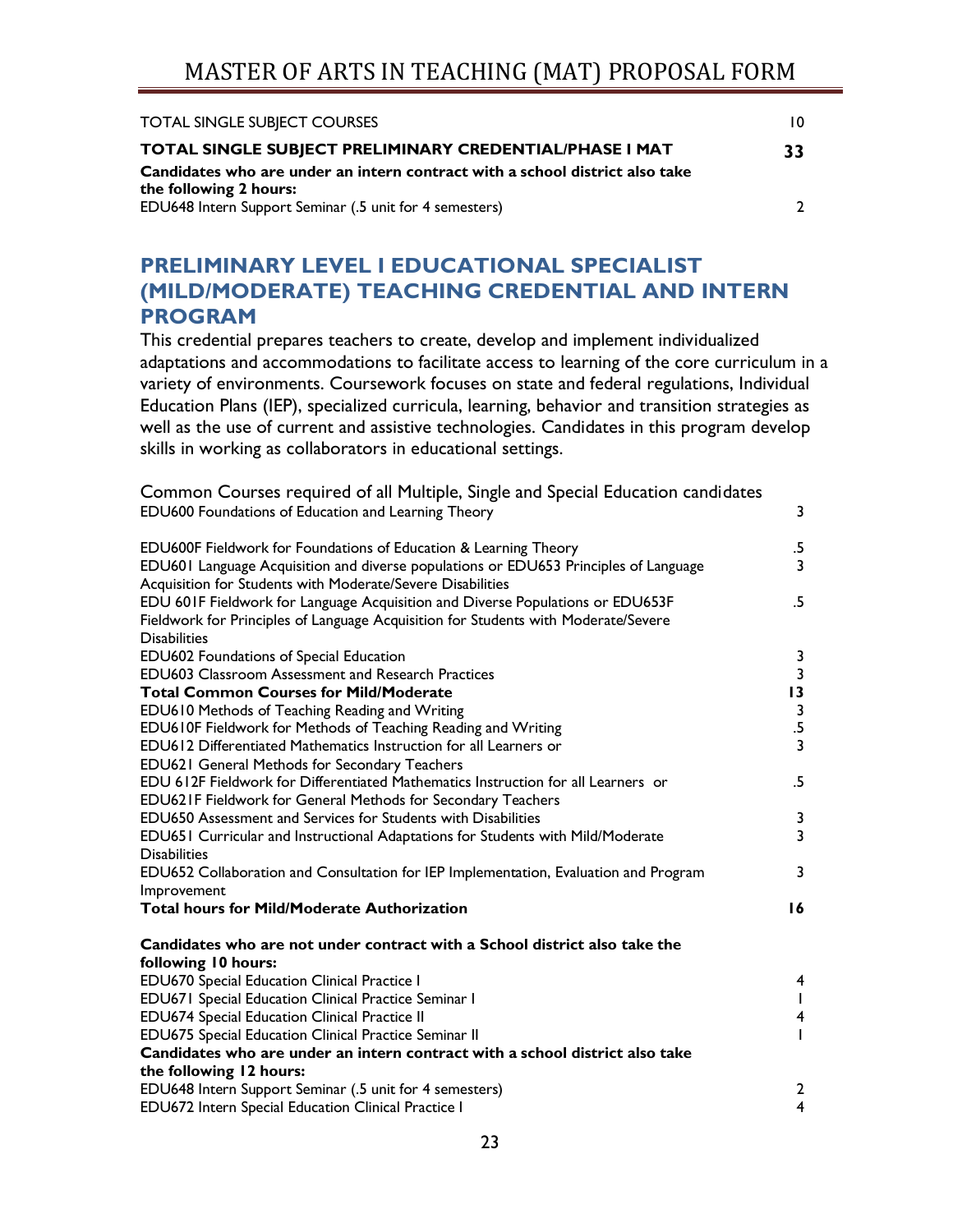| <b>EDU673</b> Intern Special Education Clinical Practice Seminar I  |           |
|---------------------------------------------------------------------|-----------|
| <b>EDU676 Intern Special Education Clinical Practice II</b>         | 4         |
| <b>EDU677 Intern Special Education Clinical Practice Seminar II</b> |           |
| <b>TOTAL Mild/Moderate</b>                                          | $39 - 41$ |

# <span id="page-23-0"></span>**PRELIMINARY LEVEL I EDUCATIONAL SPECIALIST (MODERATE/SEVERE) TEACHING CREDENTIAL**

| Common Courses required of all Multiple, Single and Special Education candidates<br>EDU600 Foundations of Education and Learning Theory                                | 3                                               |
|------------------------------------------------------------------------------------------------------------------------------------------------------------------------|-------------------------------------------------|
| EDU600F Fieldwork for Foundations of Education & Learning Theory                                                                                                       | .5                                              |
| EDU602 Foundations of Special Education (Formerly EDU533)                                                                                                              |                                                 |
| <b>EDU603 Classroom Assessment and Research Practices</b>                                                                                                              |                                                 |
| EDU653 Principles of Language Acquisition for Students with Moderate/Severe Disabilities<br>EDU653F Fieldwork for Principles of Language Acquisition for Students with | $\begin{array}{c} 3 \\ 3 \\ 3 \\ 5 \end{array}$ |
| Moderate/Severe Disabilities                                                                                                                                           |                                                 |
| <b>Total Common Courses</b>                                                                                                                                            | 13                                              |
| EDU610 Methods of Teaching Reading and Writing                                                                                                                         | 3                                               |
| EDU610F Fieldwork for Methods of Teaching Reading and Writing                                                                                                          | $.5\,$                                          |
| EDU650 Assessment and Services for Students with Disabilities                                                                                                          | $\mathbf{3}$                                    |
| EDU652 Collaboration and Consultation for IEP Implementation, Evaluation and Program<br>Improvement                                                                    | $\overline{3}$                                  |
| EDU654 Methods of Teaching Students with Moderate/Severe Disabilities                                                                                                  |                                                 |
| EDU654 Fieldwork for Methods of Teaching Students with Moderate/Severe Disabilities                                                                                    | $\frac{3}{5}$                                   |
| EDU655 Organization and Management for Success in the Moderate/Severe Classroom                                                                                        | $\overline{3}$                                  |
| <b>Total hours for Moderate/Severe Authorization</b>                                                                                                                   | 16                                              |
| Candidates who are not under contract with a School district also take the                                                                                             |                                                 |
| following 10 hours:                                                                                                                                                    |                                                 |
| <b>EDU670 Special Education Clinical Practice I</b>                                                                                                                    | 4                                               |
| EDU671 Special Education Clinical Practice Seminar I                                                                                                                   | $\mathbf{I}$                                    |
| EDU674 Special Education Clinical Practice II                                                                                                                          | 4                                               |
| EDU675 Special Education Clinical Practice Seminar II                                                                                                                  | T                                               |
| Candidates who are under an intern contract with a School district also take                                                                                           |                                                 |
| the following 12 hours:                                                                                                                                                |                                                 |
| EDU648 Intern Support Seminar (.5 unit for 4 semesters)                                                                                                                | 2                                               |
| EDU672 Intern Special Education Clinical Practice I                                                                                                                    | $\overline{4}$                                  |
| EDU673 Intern Special Education Clinical Practice Seminar I                                                                                                            | T                                               |
| EDU676 Intern Special Education Clinical Practice II                                                                                                                   | 4                                               |
| EDU677 Intern Special Education Clinical Practice Seminar II                                                                                                           |                                                 |
| <b>Total Moderate/Severe</b>                                                                                                                                           | $39 - 41$                                       |

## <span id="page-23-1"></span>**Program Eligibility Requirements to the MAT Phase II**

It is anticipated that most MAT students will finish Phase I of the program and apply for their preliminary teaching credential and for the next two years participate in BTSA programs in their local school district.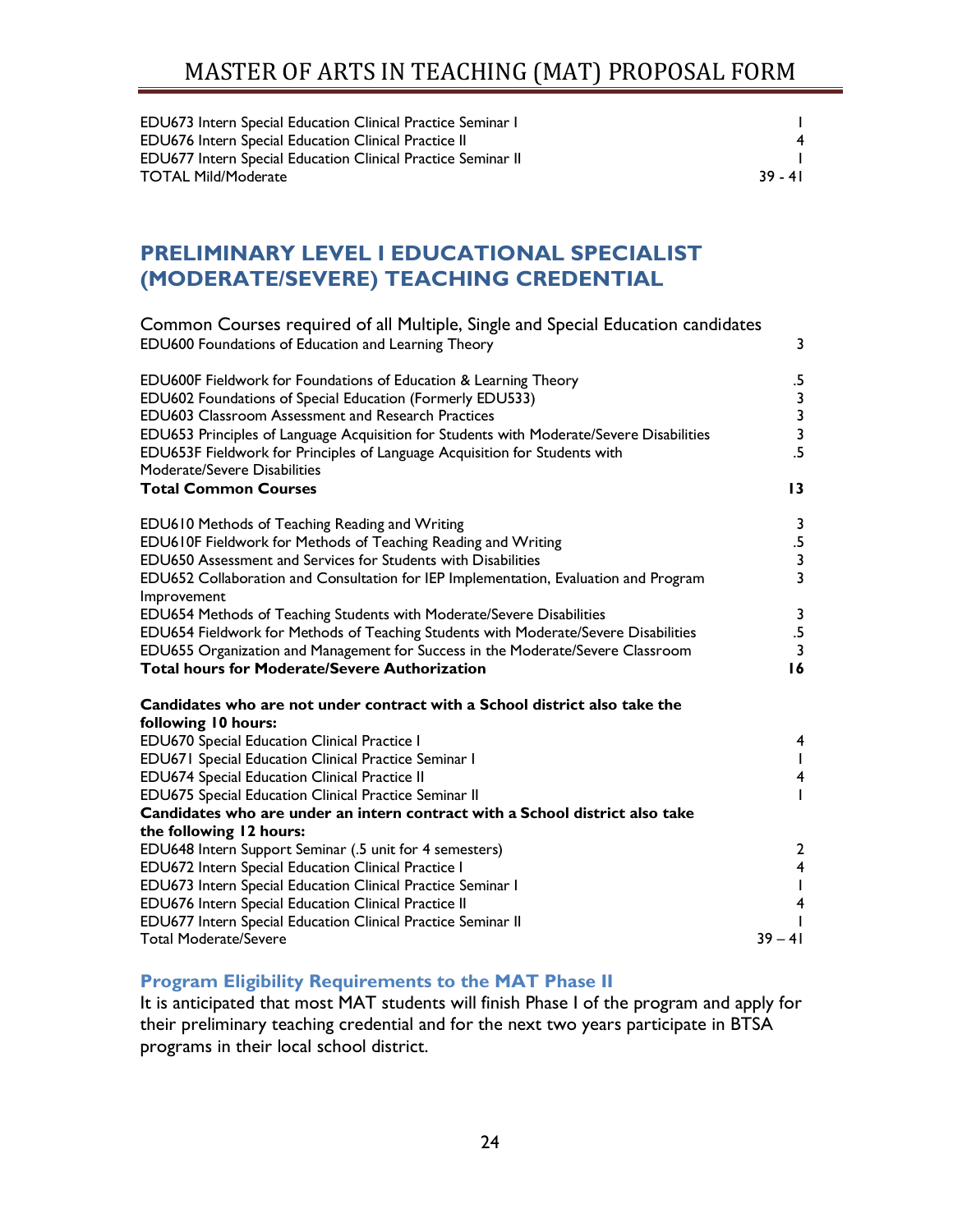# <span id="page-24-0"></span>**PHASE II: MAT FINISHING COURSEWORK**

Phase II of the MAT normally takes place after a candidate has completed the preliminary teaching credential and has completed two years of teaching experience.

The courses listed below are the final 13 coursework hours to complete the MAT degree for Multiple and Single Subject for a total of 46 hours.

| Core Course:                       | GED 672 Philosophy of Education                    |    |
|------------------------------------|----------------------------------------------------|----|
| <b>Curriculum Courses:</b>         | GED 616 Curriculum Development, Innovation,        |    |
| Students choose either             | and Evaluation OR                                  |    |
|                                    | GED 692 Standards, Assessment and Instruction:     |    |
|                                    | <b>Comprehending and Composing Written</b>         |    |
|                                    | Language                                           |    |
| <b>Diversity Courses: Students</b> | <b>GED 641 School Communities in a Pluralistic</b> |    |
| choose either                      | Society or                                         |    |
|                                    | GED 609 Collaborative and Responsive               |    |
|                                    | Leadership                                         |    |
| <b>Action Research:</b>            | GED 689 Master's Project and                       |    |
|                                    | GED 689P Action Research Project Support           |    |
| <b>TOTAL</b>                       |                                                    | 13 |

The courses listed below are the final 7 hours to complete the MAT degree for Special Education for a total of 47 hours. The preliminary credential in Special Education requires an additional 6 hours beyond the 33 required for the Multiple and Single Subject credentials. Both of these courses that are in excess of the 33 for the preliminary are counted below in the finishing courses for MAT in Special Education.

| <b>Core Course:</b>                                  | GED 672 Philosophy of Education                         |  |
|------------------------------------------------------|---------------------------------------------------------|--|
| <b>Curriculum Courses: Special</b>                   | <b>EDU 651 Curricular and Instructional Adaptations</b> |  |
| <b>Education Candidates meet</b>                     | for Candidates with Mild/Moderate Disabilities or       |  |
| this requirement by taking                           | EDU 654 Methods of Teaching Candidates with             |  |
| either 651 or 654 in their<br>preliminary credential | Moderate/Severe Disabilities                            |  |
| <b>Diversity Courses: Students</b>                   | EDU 652 Collaboration and Consultation for IEP          |  |
| meet this requirement by                             | Implementation, Evaluation, and Program                 |  |
| taking either 652 or 655 in                          | Improvement or                                          |  |
| their preliminary credential                         | EDU 655 Organization and Management for                 |  |
|                                                      | Success in the Moderate/Severe Classroom                |  |
| <b>Action Research:</b>                              | GED 689 Master's Project and                            |  |
|                                                      | GED 689P Action Research Project Support                |  |
| <b>TOTAL</b>                                         |                                                         |  |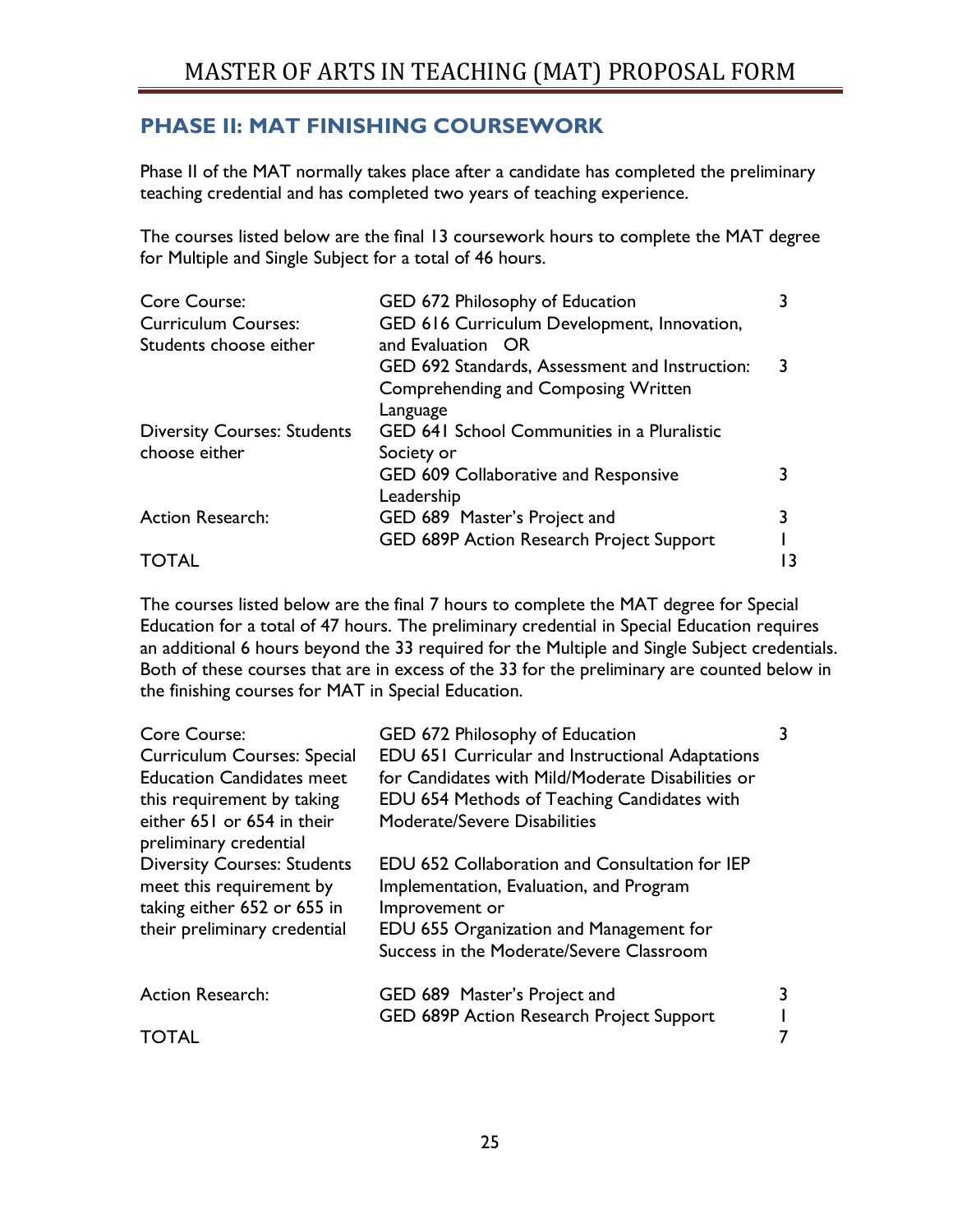# <span id="page-25-0"></span>**COURSE DESCRIPTIONS**

## <span id="page-25-1"></span>**Common courses required for all preliminary credential programs**

ARE NUMBERED 600 - 609

EDU 600 (3) Foundations of Education and Learning Theory

*(Formerly EDU 502 and EDU504)*

## Course Description:

*This survey course provides an overview of the major laws and principles regarding the historical and contemporary purposes, roles and functions of education in American society as well as an overview of the major concepts, theories and research related to the cognitive, linguistic, social, emotional and physical development of children and adolescents. Wesleyan perspectives in education are introduced. Effective instructional strategies that ensure active and equitable participation of all learners, as well as modifications for diverse learners with exceptionalities, are observed through fieldwork experiences (must be concurrently enrolled in EDU600F).* 

## EDU 600F (.5) Fieldwork for Foundations of Education and Learning Theory Course Description:

*This fieldwork course requires 15 clock hours of observation and participation specific to learning theory in a culturally diverse and inclusive school setting. Candidates are responsible for transportation to and from school site. Candidates must be concurrently enrolled in EDU 600. Graded CREDIT/NO CREDIT.*

# EDU 601 (3) Language Acquisition and Diverse Populations (Formerly EDU506)

### Course Description:

*This theory course focuses on the principles of language acquisition and effective instructional practices for English learners. It further examines the pedagogy of educational equity to provide English learners access to the core curriculum. Foundational knowledge and classroom instructional practices are linked through the systematic study of phonemic awareness, oral language, and literacy development. Special emphasis is placed on the Structured English Immersion model as practiced in California Schools. Effective instructional strategies that ensure active and equitable participation of learners who are culturally, ethnically, and socio-economically diverse are introduced and applied through fieldwork experiences (must be concurrently enrolled in EDU601F).* 

# EDU 601F (.5) Fieldwork Language Acquisition and Diverse Populations Course Description:

*This course requires 15 clock hours of observation and participation specific to culturally and linguistically diverse learners in a culturally diverse and inclusive school setting. Candidates are responsible for transportation to and from school site. Candidates must be concurrently enrolled in EDU 601. Graded CREDIT/NO CREDIT.*

# EDU 602 (3) Foundations of Special Education (TPA 1) (Formerly numbered EDU 533)

### Course Description:

*This survey course provides an overview of the major educational practices, theories, and research regarding diverse learners with disabilities. Emergent issues and best practices including differentiated instruction, curricular adaptations and modifications, compliance with laws, ethical concerns, and characteristics and needs of learners with disabilities will be examined. Principles of effective collaborative and interdisciplinary teaming, positive behavior supports, and inclusive educational programming will be addressed. This course*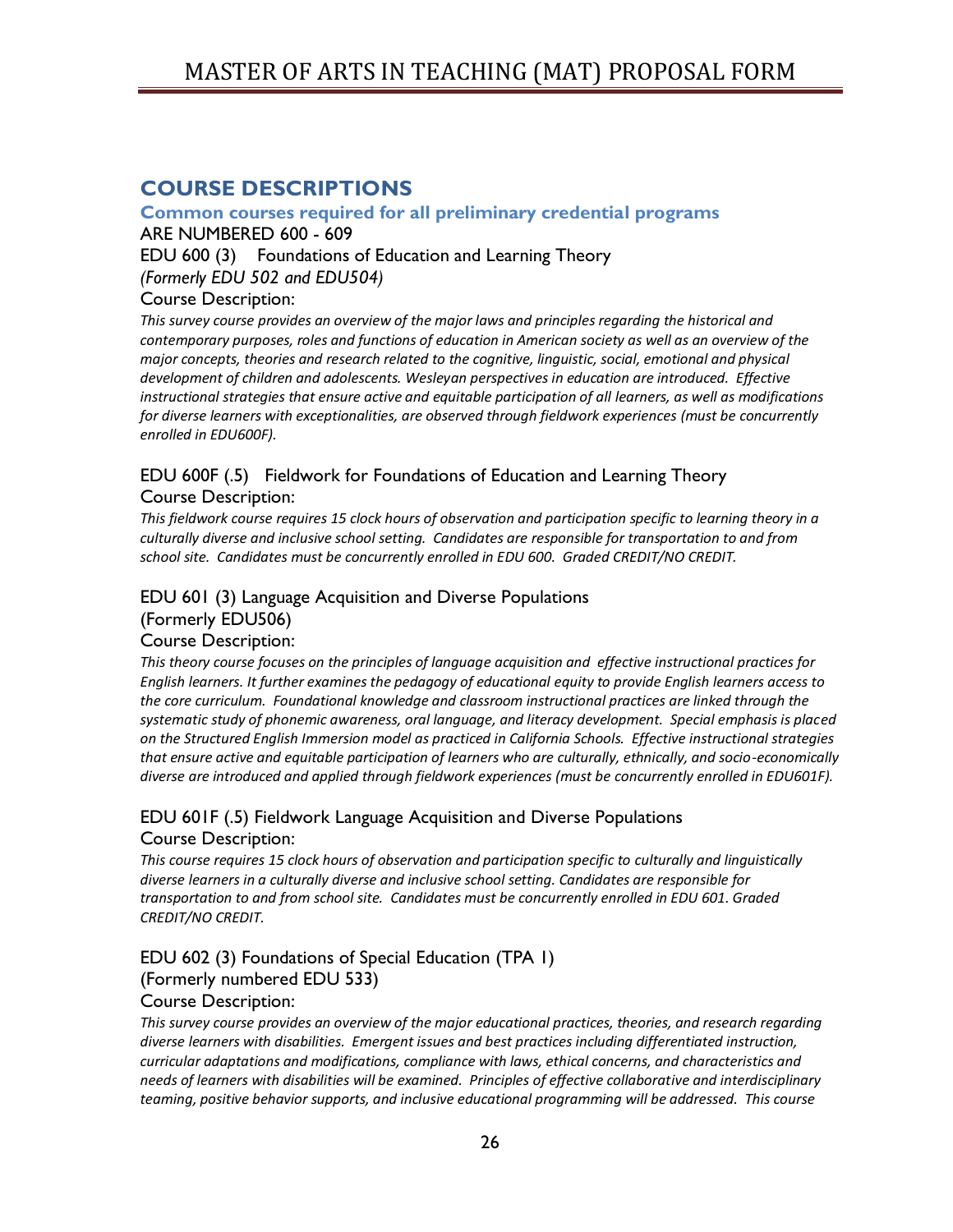*meets the special education mainstreaming requirement for all basic teaching credentials. It is through this course that each candidate completes the CalTPA task "Subject Specific Pedagogy" as a performance-based measure of the knowledge and skills taught in this course.*

### EDU 603 (3) Classroom Assessment and Research Practices (Formerly numbered EDU 508)

### Course Description:

*This methodology course analyzes assessment types, practices, and instruments used to evaluate student academic achievement utilizing formative, summative, formal, informal, as well as classroom-based and standardized measures. Candidates apply the knowledge and skills to design both whole class and differentiated instruction and assessments based on learner profiles. The relationship between theory and practice provides the basis for reflection to encourage application of research-based assessment strategies in the classroom. This course includes intentional practice of classroom management, active and equitable participation for culturally, ethnically, linguistically and academically diverse learners, lesson planning, and formative assessment to differentiate instruction for all learners. Modifications for diverse learners and learners with exceptionalities are researched and applied. Technology for teaching and learning is integrated in the course.* 

## <span id="page-26-0"></span>**Multiple Subject course descriptions**

These courses numbered 610-619 are required only for the Multiple Subject credential (All Special Education candidates take EDU610, and Special Education elementary candidates take EDU612 and Secondary candidates take EDU621).

# EDU 610 (3) Methods of Teaching Reading and Writing (Formerly EDU520 and EDU522)

#### Course Description:

*This methodology course provides intensive instruction grounded in sound research to enable candidates to deliver a comprehensive program of systematic, explicit and meaningfully-applied instruction in reading, writing, listening and speaking. Opportunities for candidates to learn, understand and effectively use materials, methods and strategies, to include culturally diverse literature for all learners is provided. Instruction is aligned to the state adopted English Language Arts Content Standards (K-8) and the English Language Development Standards. This course includes intentional practice of classroom management, active and equitable participation for culturally, ethnically, linguistically and academically diverse learners, lesson planning, and formative assessment to differentiate instruction for all learners. Modifications for diverse learners and learners with exceptionalities are researched and applied through field work experience. Technology for teaching and learning is integrated in the course (must be concurrently enrolled in EDU610F).*

## EDU 610F (.5) Fieldwork for Methods of Teaching Reading and Writing Course Description:

*This course requires 15 clock hours of participation in a classroom specific to literacy instruction in a culturally diverse and inclusive school setting. Candidates will work with a small group in the area of literacy under the direction of a cooperating teacher. Candidates are responsible for transportation to and from school site. Candidates must be concurrently enrolled in EDU 610. Graded CREDIT/NO CREDIT.*

# EDU 611 (3) Interdisciplinary Approaches to Teaching in the Content Areas (Formerly EDU526 and EDU528)

### Course Description:

*This methodology course emphasizes a cross-curricular approach to content-based instruction through critical thinking skills, basic analysis skills, study skills and specific teaching strategies and methodology for active forms of learning. The process of interrelation of ideas and information within and across science, social*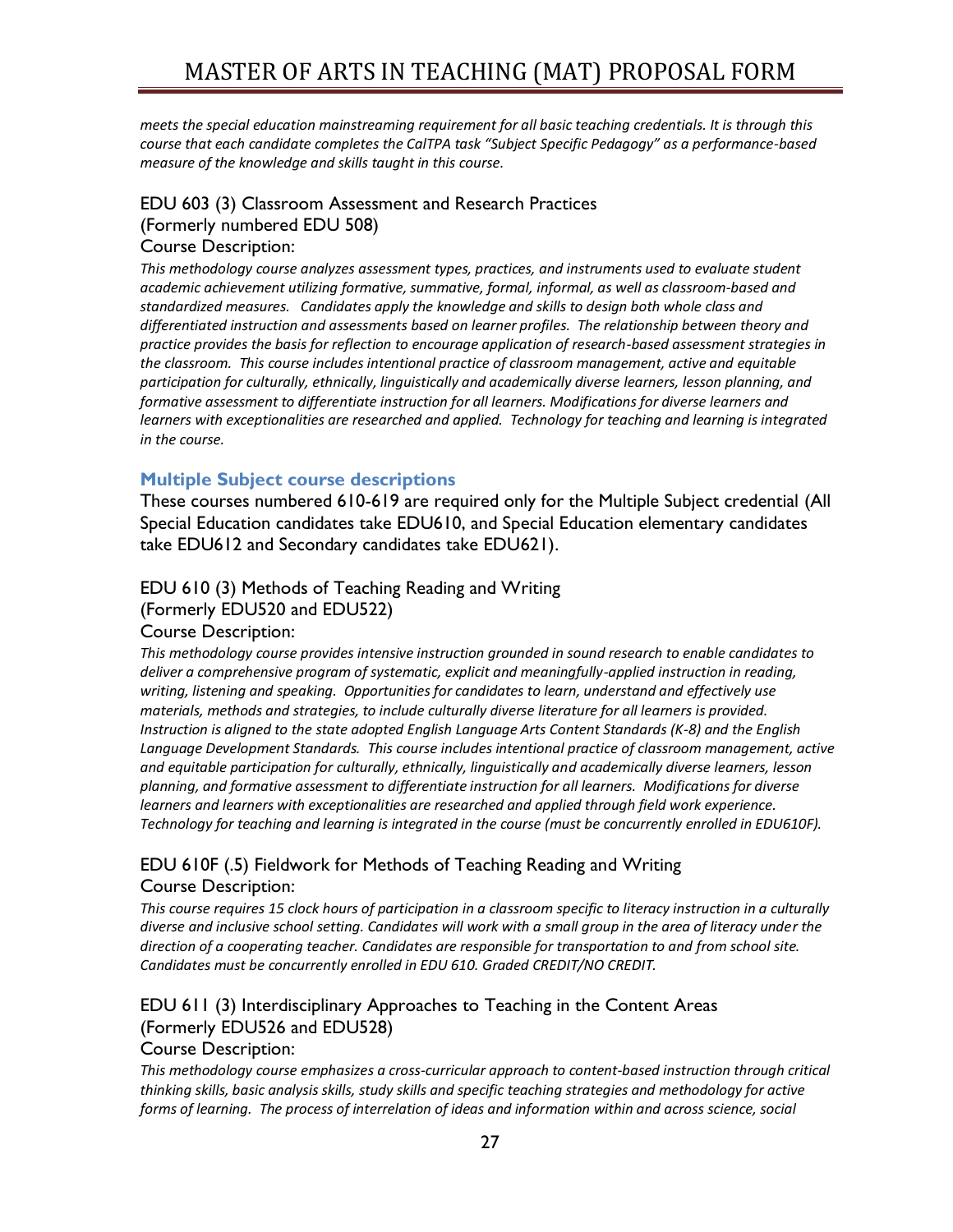*studies, health and physical education utilizing the academic content standards is emphasized. Included in this course is the integration of reading, writing, listening and speaking across content areas. Instruction is aligned to the state adopted content standards (K-8) and the language needs of all learners. This course includes*  intentional practice of classroom management, active and equitable participation for culturally, ethnically, *linguistically and academically diverse learners, lesson planning, and formative assessment to differentiate instruction for all learners. Modifications for diverse learners and learners with exceptionalities are researched and applied. Technology for teaching and learning is integrated in the course.*

# EDU 612 (3) Differentiated Mathematics Instruction for All Learners (TPA 2) (Formerly EDU524)

### Course Description:

*This methodology course addresses the planning of content-specific instruction and delivery of content consistent with state adopted (K-8) mathematics standards and the language needs of all learners. The interrelated components of a balanced program of mathematics and the fostering of positive attitudes toward mathematics are stressed. This course includes instruction in how to model concepts and teach learners to solve problems using multiple strategies and to anticipate, recognize and clarify mathematical misunderstandings that are common among (K-8) learners. This course includes intentional practice of classroom management, active and equitable participation for culturally, ethnically, linguistically and academically diverse learners, lesson planning, and formative assessment to differentiate instruction for all learners. Modifications for diverse learners and learners with exceptionalities are researched and applied through field work experience. Technology for teaching and learning is integrated in the course. It is through this course that Each candidate completes the CalTPA task "Designing Instruction" as a performance-based measure of the knowledge and skills taught in this course (must be concurrently enrolled in EDU612F).*

## EDU 612F (.5) Fieldwork for Differentiated Mathematics Instruction for All Learners Course Description:

*This course requires 15 clock hours of observation and participation specific to math instruction in a culturally diverse and inclusive school setting. Candidates are responsible for transportation to and from school site. Candidates must be concurrently enrolled in EDU 612. Graded CREDIT/NO CREDIT.*

### <span id="page-27-0"></span>**Single subject courses are numbered 620-629**

# EDU 620 (3) Literacy Instruction for Secondary Teachers (Formerly EDU532)

Course Description:

*This methodology course teaches the knowledge and skills necessary to support the literacy development of secondary learners, including English learners, across the content areas. The core areas of reading, writing, listening, and speaking, as outlined in the English Language Arts (7-12) content standards, and the English Language Development standards, serve as the foundation and the focus. The development of reading comprehension skills, vocabulary development, and literary response and analysis and culturally diverse literature are emphasized. Instruction will also emphasize reading and writing across the curriculum to support content area knowledge. This course includes intentional practice of classroom management, active and equitable participation for culturally, ethnically, linguistically and academically diverse learners, lesson planning, and formative assessment to differentiate instruction for all learners. Modifications for diverse learners and learners with exceptionalities are researched and applied through field work experience (must be concurrently enrolled in EDU620F).*

EDU 620F (.5) Fieldwork for Literacy Instruction for Secondary Teachers Course Description: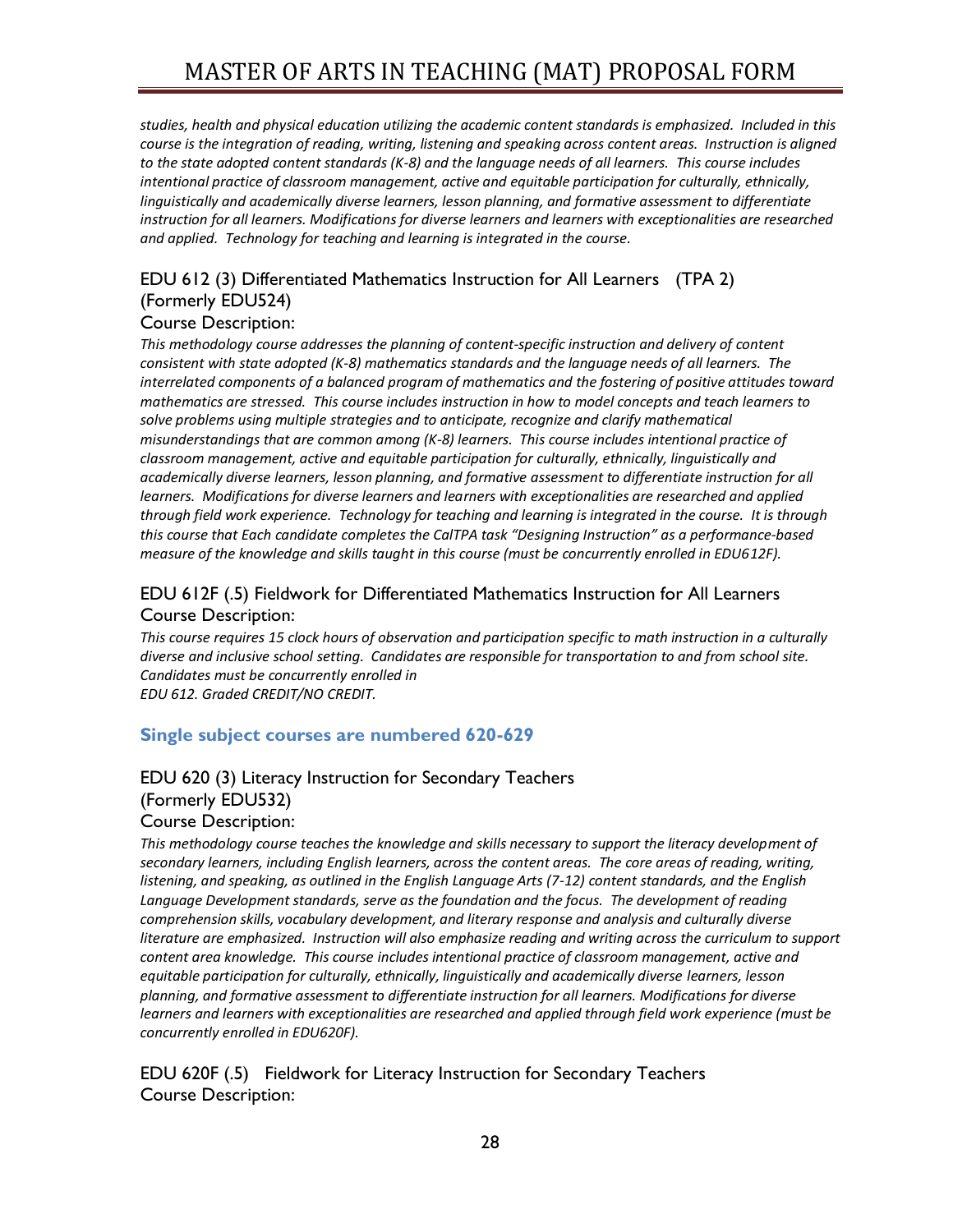*This course requires 15 clock hours of participation in a classroom specific to literacy instruction in a culturally diverse and inclusive school setting. Candidates will work with a small group in the area of literacy under the direction of a cooperating teacher. Candidates are responsible for transportation to and from school site. Candidates must be concurrently enrolled in EDU 620. Graded CREDIT/NO CREDIT.*

# EDU 621(3) General Methods for Secondary Teachers TPA 2 (Formerly EDU534)

### Course Description:

*This methodology course explores current pedagogy and its research underpinnings with the goal of implementing specific strategies, techniques, and practice of the methods presented. Candidates will demonstrate mastery of specific competencies including literacy and language development in detailed lesson plans to make content accessible to all learners through developmentally appropriate pedagogy, effective questioning techniques, and use of appropriate resources. Candidates' demonstration lessons provide opportunity for reflection on attempted practices. This course includes intentional practice of classroom management, active and equitable participation for culturally, ethnically, linguistically and academically diverse learners, lesson planning, and formative assessment to differentiate instruction for all learners. Modifications for diverse learners and learners with exceptionalities are researched and applied through field work experience. Technology for teaching and learning is integrated in the course. It is through this course that Each candidate completes the CalTPA task "Designing Instruction" as a performance-based measure of the knowledge and skills taught in this course (must be concurrently enrolled in EDU621F).*

#### EDU 621F (.5) Fieldwork for General Methods for Secondary Teachers Course Description:

*This fieldwork course requires 15 clock hours of observation and participation specific to content area teaching strategies in a culturally diverse and inclusive school setting. Candidates are responsible for transportation to and from school site. Candidates must be concurrently enrolled in EDU 621. Graded CREDIT/NO CREDIT.*

## <span id="page-28-1"></span><span id="page-28-0"></span>**Single Subject Pedagogy Courses**

The following courses in the single subject program will be offered at a central location and offered once per year for Candidates at all regional centers.

## **EDU 622 (3) Methods of Teaching Secondary Language Arts**

### Course Description:

*This methodology course is designed to prepare prospective secondary-level (Grades 7- 12) candidates for successful teaching of language arts. Candidates will become familiar with a variety of specific methods to use in teaching literature, composition, and language. Among topics include: trends in English curriculum development, the six-trait writing process, assessment, classroom application of various forms of technology, and professional organizations. Instruction is aligned to the state adopted English Language Arts Content Standards (7-12) and the English Language Development Standards. This course includes intentional practice of classroom management, active and equitable participation for culturally, ethnically, linguistically and academically diverse learners, lesson planning, and formative assessment to differentiate instruction for all learners. Modifications for diverse learners and learners with exceptionalities are researched. (Equivalent to LIT 535, Methods of Teaching English (3).* 

## **EDU 623 (3) Methods for Teaching Secondary Mathematics**

#### Course Description:

*This methodology course is designed to prepare prospective secondary-level (Grades 7- 12) candidates for successful teaching of mathematics content. Topics include: strategies and models for developing mathematical concepts, building skills for understanding and communicating mathematical ideas effectively, and techniques for teaching critical thinking and problem solving. Attention will also be given to: methods of*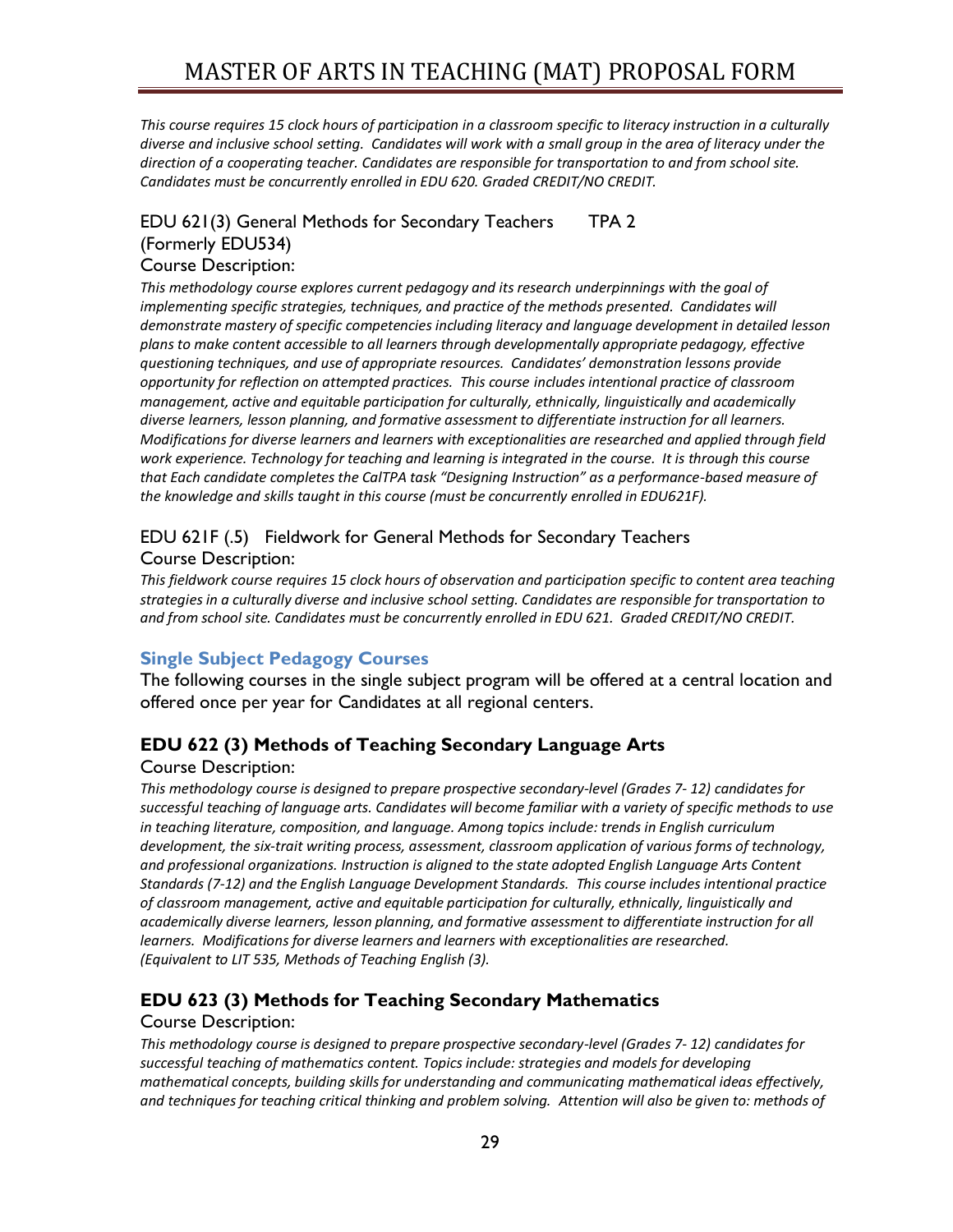*presentation, awareness of national mathematics organizations, the writing of unit/daily lesson plans, microteaching of a math lesson, selection of materials, inclusionary practices, classroom application of various forms of technology, and techniques for assessment. Instruction is aligned to the state adopted Mathematics Content Standards (7-12) and the English Language Development Standards. This course includes intentional practice of classroom management, active and equitable participation for culturally, ethnically, linguistically and academically diverse learners, lesson planning, and formative assessment to differentiate instruction for all learners. Modifications for diverse learners and learners with exceptionalities are researched. (Equivalent to MTH 463 Secondary School Mathematics, 3) PLNU students that complete MTH463 would be exempt from taking EDU623 for their preliminary single subject credential program but would need to replace it with 3 hours of a graduate level elective for the MAT Degree).*

# **EDU 624 (3) Methods of Teaching Secondary Science**

## Course Description:

*This methodology course is designed to prepare prospective secondary-level (Grades 7- 12) candidates for successful teaching of life and physical sciences. Topics include: pedagogical content knowledge, curriculum selection and design, safe laboratory management and operation, integration of language arts and mathematics in the science curriculum, methods and modalities of science teaching, assessment, classroom application of various forms of technology, and professional organizations. Micro-teaching, classroom observation and group and self-evaluation are included. Instruction is aligned to the state adopted Science Content Standards (7-12) and the English Language Development Standards. This course includes intentional practice of classroom management, active and equitable participation for culturally, ethnically, linguistically and academically diverse learners, lesson planning, and formative assessment to differentiate instruction for all learners. Modifications for diverse learners and learners with exceptionalities are researched.*

# **EDU 625 (3) Methods of Teaching Secondary Social Science**

#### Course Description:

*This methodology course is designed to prepare prospective secondary-level (Grades 7- 12) candidates for successful teaching of both the social and behavioral sciences. Topics include: instructional planning, evaluation and questioning techniques, research methods, and professional organizations. Instruction is aligned to the state adopted Social Science Content Standards (7-12) and the English Language Development Standards. This course includes intentional practice of classroom management, active and equitable participation for culturally, ethnically, linguistically and academically diverse learners, lesson planning, and formative assessment to differentiate instruction for all learners. Modifications for diverse learners and learners with exceptionalities are researched.*

# **EDU 626 (3) Methods for Teaching Secondary Foreign Language**  Course Description:

*This methods course is based on the organizing principles of the California State Framework, the National st* 

*Standards for the Learning of Foreign Languages in the 21 Century, the American Council on the Teaching of Foreign Languages Guidelines and current research in methodology in foreign language instruction. Topics include: instructional planning, selection and classroom application of various forms of technology, evaluation and questioning techniques, research methods, and professional organizations. Each candidate will develop a unit of instruction suitable for a secondary level classroom. This course includes intentional practice of classroom management, active and equitable participation for culturally, ethnically, linguistically and academically diverse learners, lesson planning, and formative assessment to differentiate instruction for all learners. Modifications for diverse learners and learners with exceptionalities are researched.*

# **EDU627 (3) Methods for Teaching Secondary Visual Arts Course Description:**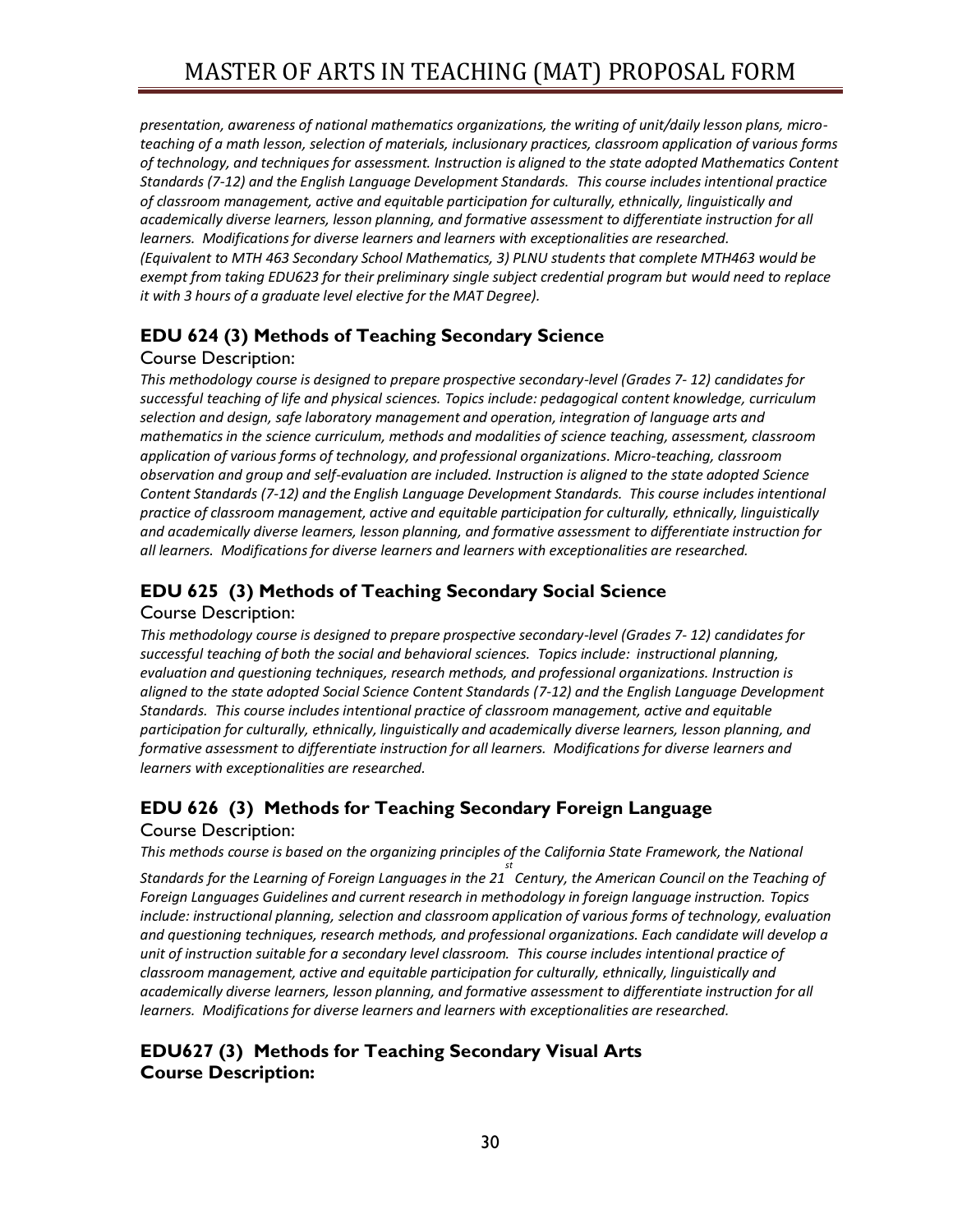*This methods course introduces the study to the theory and practice of teaching visual arts in secondary schools. Content is designed to address content areas of the California Visual Arts Standards in middle and high schools. Topics include: instructional planning and classroom management, selection and classroom application of various forms of technology, evaluation and questioning techniques, state and national content standards and assessments, research methods, professional organizations (National Association of Art Educators), and the inclusive classroom. Each candidate will develop a unit of instruction suitable for a secondary level classroom. Each candidate is required to prepare a final portfolio of the semester's work. This course includes intentional practice of classroom management, active and equitable participation for culturally, ethnically, linguistically and academically diverse learners, lesson planning, and formative assessment to differentiate instruction for all learners. Modifications for diverse learners and learners with exceptionalities are researched.*

*(Equivalent to ART 455 Visual Arts in the Classroom II, 3) PLNU Candidates that complete ART455 would be exempt from taking EDU627 for their preliminary single subject credential program but would need to replace it with 3 hours of a graduate level elective for the MAT Degree).* 

# **EDU628 (3) Methods for Teaching Secondary Physical Education Course Description:**

*This methods course introduces the philosophical bases, instructional techniques and procedures, and the various elements involved in teaching physical education at the secondary level. Topics include: classroom teaching methods, practical application, and the California State Framework in Physical Education. Each candidate is required to prepare a final portfolio of the semester's work. This course includes intentional practice of classroom management, active and equitable participation for culturally, ethnically, linguistically and academically diverse learners, lesson planning, and formative assessment to differentiate instruction for all learners. Modifications for diverse learners and learners with exceptionalities are researched. (Equivalent to PED 416 Methods of Teaching Secondary Physical Education, 3) PLNU Candidates that complete PED416 would be exempt from taking EDU628 for their preliminary single subject credential program but would need to replace it with 3 hours of a graduate level elective for the MAT Degree).* 

## *Note: EDU629 will be offered for content areas where there are not enough enrollees in EDU622 – EDU628 and would be combined into one section with several content areas not addressed in 622 – 628. (i.e., Business, Music, Agriculture, and Home Economics).*

## EDU 629 (3) Content Specific Pedagogy for Secondary Teachers

#### Course Description:

*This methodology course introduces candidates to a variety of assessments, instructional, and management strategies as related to secondary content subject matter. Candidates explore the delivery of instruction in the content areas in which they seek their credential with extensive research, practice, and reflection. Topics include: lesson planning and formative assessment. This course includes intentional practice of classroom management, active and equitable participation for culturally, ethnically, linguistically and academically diverse learners, lesson planning, and formative assessment to differentiate instruction for all learners. Modifications for diverse learners and learners with exceptionalities are researched.*

*(Equivalent to MUE454 Secondary School Music Methods, 3 hours). PLNU Candidates that complete MUE 454 would be exempt from taking EDU628 for their preliminary single subject credential program but would need to replace it with 3 hours of a graduate level elective for the MAT Degree)*

### <span id="page-30-0"></span>**Elementary Student Teaching/Intern courses**

Are numbered 630-639

EDU 630 (4) Elementary Clinical Practice I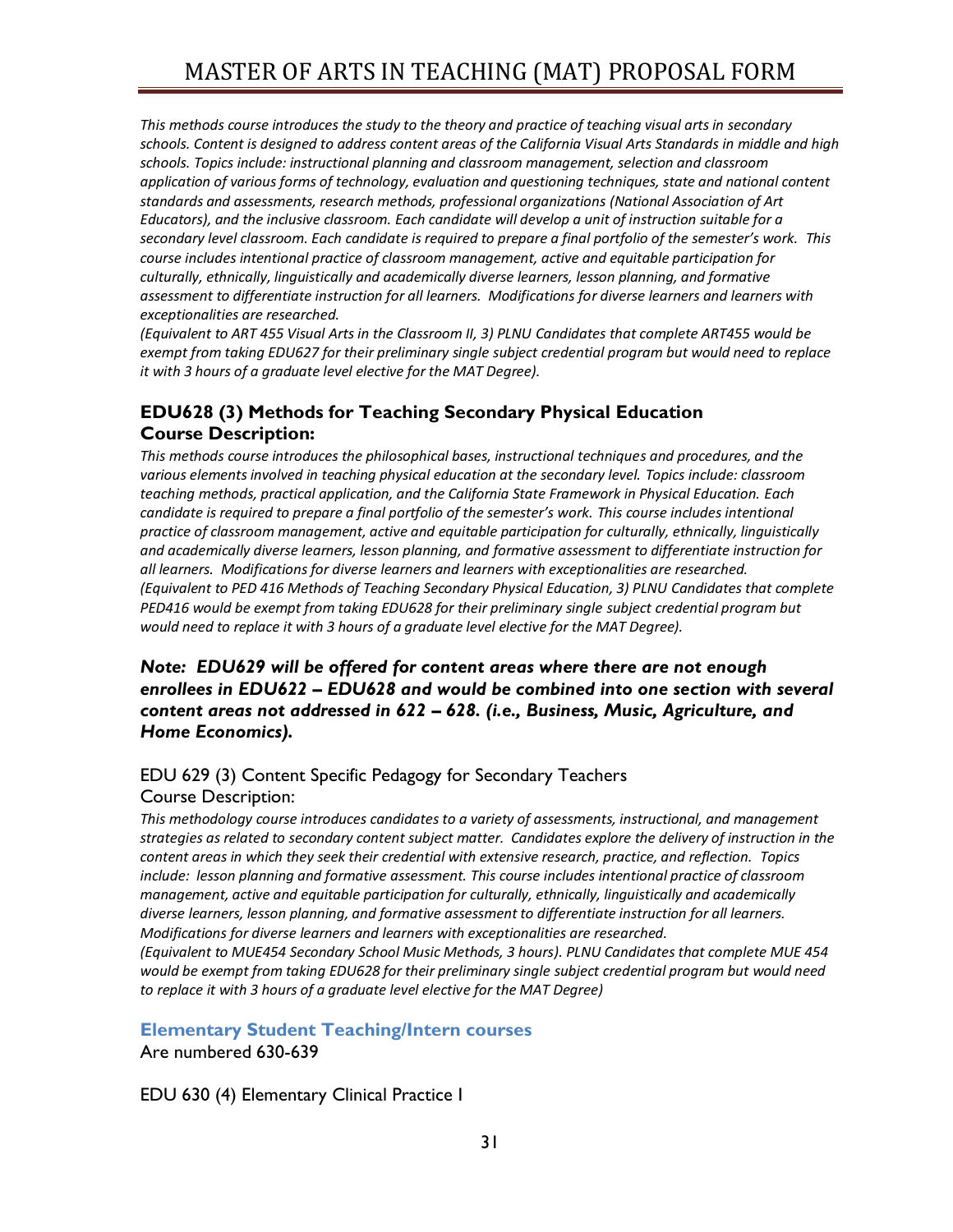# (Formerly EDU 540)

Course Description:

*This Clinical Practice experience provides the candidate with an opportunity to work directly with learners in a university assigned elementary classroom with a Cooperating Teacher. Candidates observe and apply instructional strategies under the leadership of the Cooperating Teacher to learn to manage and deliver instruction in the elementary classroom. The Cooperating Teacher models appropriate teaching methods, lesson planning and delivery, classroom management, use of technology and parent communication. Throughout the student teaching experience, the teaching responsibility gradually shifts from the Cooperating Teacher to the candidate, with careful consideration as to when the candidate is ready to assume the full-day teaching experience. The Clinical Practice experience contributes to candidates' preparation to complete the Teaching Performance Assessment (TPA) required for credential completion. This course is graded Credit/No Credit.*

*Candidates must enroll concurrently in the Clinical Practice I Seminar (EDU 631). Prerequisite: Approval to student teach and completion of all Teacher Education admission requirements.*

## EDU 631(1) Elementary Clinical Practice Seminar I (TPA 3) (Formerly EDU 541) Course Description:

*This seminar course supports the Student Teaching I experience through classroom inquiry and reflection of the principles of effective classroom management, teaching methods, differentiation of instruction, lesson planning and delivery, and parent communication. Emphasis is placed on the modification of lessons and instructional support of English learners, diverse learners and learners with exceptionalities. Candidates will explore school and community demographics and consider methods for teaching diverse populations. It is through this course that Each candidate completes the CalTPA task "Assessing Learning" as a performancebased measure of the knowledge and skills taught in this course. This course is graded "Credit/No Credit." Candidates must enroll concurrently in EDU 630.*

# EDU 632 (4) Intern Elementary Clinical Practice I

### Course Description:

*This Clinical Practice experience provides the Intern candidate with an opportunity to work directly with learners with the support of a district cooperating teacher and a university supervisor. Candidates learn to manage and apply instructional strategies in the elementary classroom with the support of the district Cooperating Teacher and the University Supervisor. Candidates demonstrate basic skills in appropriate teaching methods, lesson planning and delivery, classroom management, use of technology and parent communication. The Clinical Practice experience contributes to candidates' preparation to complete the Teaching Performance Assessment (TPA) required for credential completion. This course is graded Credit/No Credit.*

*Candidates must enroll concurrently in the Intern Elementary Clinical Practice I Seminar (EDU 633). Prerequisite: Approval for Intern Clinical Practice and completion of all Teacher Education admission requirements.*

## EDU 633 (1) Intern Elementary Clinical Practice Seminar I (TPA 3) Course Description:

*This seminar Course supports the Intern Elementary Clinical Practice I experience through classroom inquiry and reflection of the principles of effective classroom management, teaching methods, differentiation of instruction, lesson planning and delivery, and parent communication. Emphasis is placed on the modification of lessons and instructional support of English learners, diverse learners and learners with exceptionalities. Candidates will explore school and community demographics and consider methods for teaching diverse populations. It is through this course that Each candidate completes the CalTPA task "Assessing Learning" as a performance-based measure of the knowledge and skills taught in this course. This course is graded "Credit/No Credit." Candidates must enroll concurrently in EDU 632.*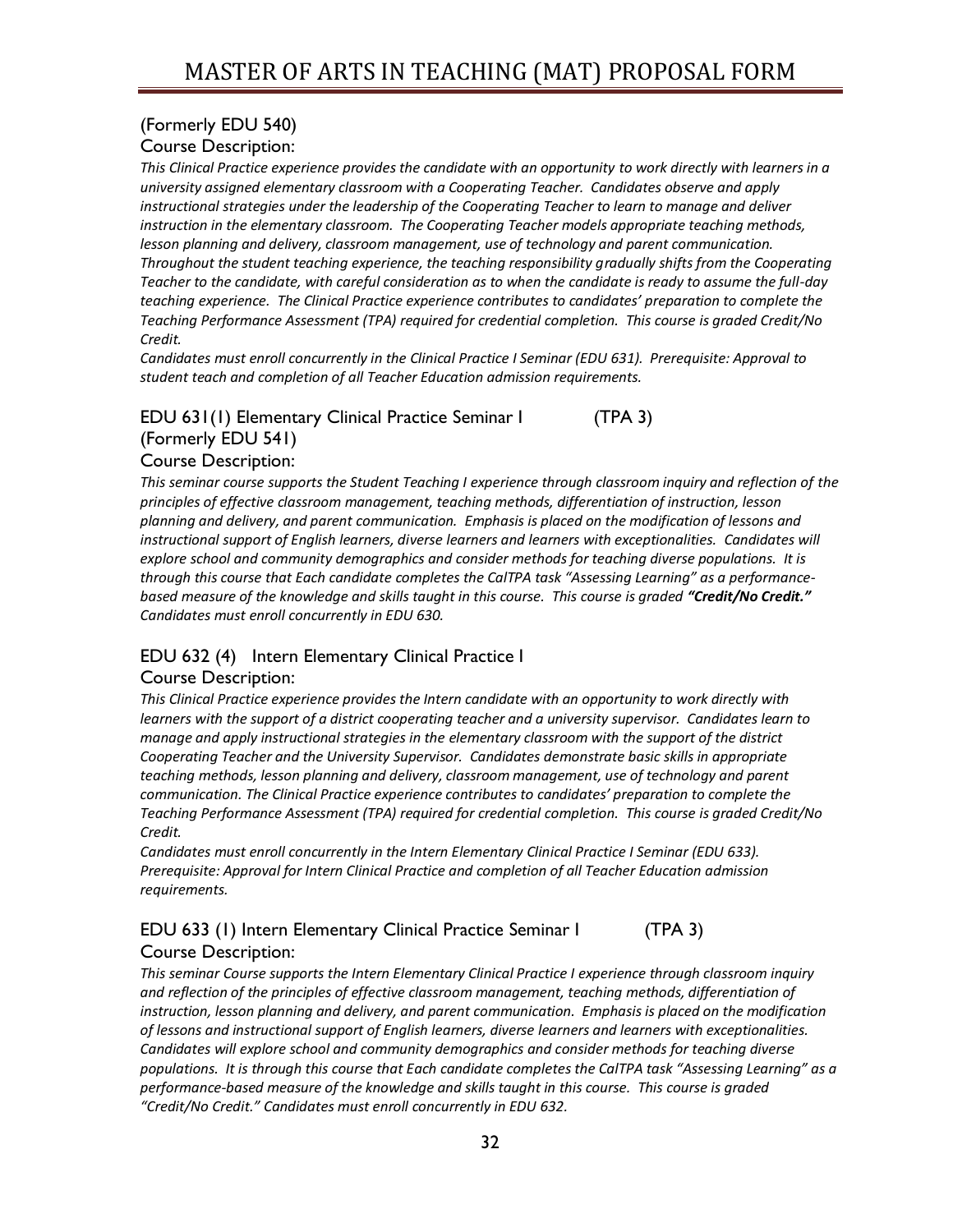# EDU 634 (4) Elementary Clinical Practice II

*This course is the second Clinical Practice teaching experience. Student Teachers are assigned to a different content area and/or grade level in an elementary classroom than in the first Clinical Practice experience with an approved Cooperating Teacher. Candidates observe and apply instructional strategies under the leadership of the Cooperating Teacher to learn to manage and deliver instruction in this new elementary classroom setting. The Cooperating Teacher models appropriate teaching methods, lesson planning and delivery, classroom management, use of technology and parent communication. Throughout the student teaching experience, the teaching responsibility gradually shifts from the Cooperating Teacher to the candidate, with careful consideration as to when the candidate is ready to assume the full-day teaching experience. The Clinical Practice experience contributes to candidates' preparation to complete the Teaching Performance Assessment (TPA) required for credential completion. This course is graded Credit/No Credit. Candidates must enroll concurrently in the Clinical Practice II Seminar (EDU 635). Prerequisite: Successful completion of Clinical Practice I and completion of all Teacher Education admission requirements.*

## EDU 635 (1) Elementary Clinical Practice Seminar II (TPA 4) Course Descriptions:

This seminar course supports the Student Teaching II experience through classroom inquiry and reflection of *the principles of effective classroom management, teaching methods, differentiation of instruction, lesson planning and delivery. And parent communication. Emphasis is placed on further development of skills in the modification of lessons and instructional support of English learners, diverse learners and learners with exceptionalities. Candidates will continue to explore school and community demographics and consider methods for teaching divers populations. It is through this course that Each candidate completes the CalTPA task "Culminating Teaching Experience" as a performance-based measure of the knowledge and skills taught in this course. This course is graded "Credit/No Credit." Candidates must enroll concurrently in EDU634.*

# EDU 636 (4) Intern Elementary Clinical Practice II

*This Clinical Practice experience provides the Intern candidate with an additional opportunity to work directly with learners with the support of a district cooperating teacher and a university supervisor. Interns will complete all their Supervised Intern Teaching in the grade level where they have been hired as "Teacher of Record." Candidates continue to learn to manage and apply instructional strategies in the elementary classroom with the support of the district Cooperating Teacher and the University Supervisor. Candidates demonstrate basic skills in appropriate teaching methods, lesson planning and delivery, classroom management, use of technology and parent communication. The Clinical Practice experience contributes to candidates' preparation to complete the Teaching Performance Assessment (TPA) required for credential completion. This course is graded Credit/No Credit.* 

*Candidates must enroll concurrently in the Intern Secondary Clinical Practice II Seminar (EDU 637). Prerequisite: Approval for Intern Clinical Practice II and completion of all Teacher Education admission requirements.*

# EDU 637 (1) Intern Elementary Clinical Practice Seminar II TPA 4 Course Description:

*This seminar Course supports the Intern Secondary Clinical Practice II experience through additional classroom inquiry and reflection of the principles of effective classroom management, teaching methods, differentiation of instruction, lesson planning and delivery, and parent communication. Emphasis is placed on the modification of lessons and instructional support of English learners, diverse learners and learners with exceptionalities. Candidates will continue to explore school and community demographics and consider methods for teaching diverse populations. It is through this course that each candidate completes the CalTPA task "Culminating Teaching Experience" as a performance-based measure of the knowledge and skills taught in this course. This course is graded "Credit/No Credit." Candidates must be concurrently enrolled in EDU 636.*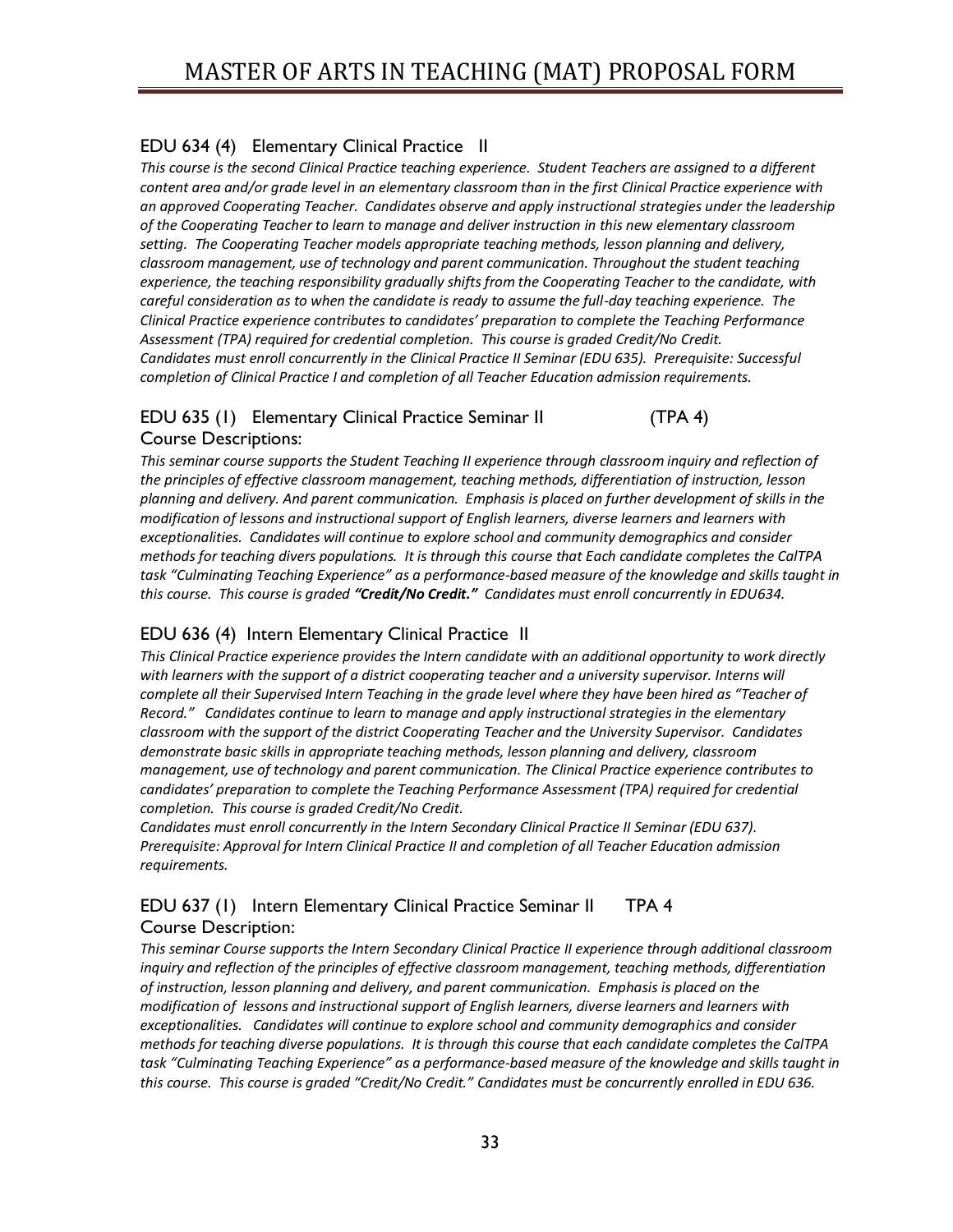### <span id="page-33-0"></span>**Secondary Student Teaching/Intern courses** Are numbered EDU640 – 649

# EDU 640 (4) Secondary Clinical Practice I (Formerly EDU540)

#### Course Description:

*This Clinical Practice experience provides the candidate with an opportunity to work directly with learners in a university assigned secondary classroom with a Cooperating Teacher. Candidates observe and apply instructional strategies under the leadership of the Cooperating Teacher to learn to manage and deliver instruction in the secondary classroom. The Cooperating Teacher models appropriate teaching methods, lesson planning and delivery, classroom management, use of technology and parent communications. Throughout the student teaching experience, the teaching responsibility gradually shifts from the Cooperating Teacher to the candidate, with careful consideration as to when the candidate is ready to assume the full-day teaching experience. The Clinical Practice experience contributes to candidates' preparation to complete the Teaching Performance Assessment (TPA) required for credential completion. This course is graded Credit/No Credit.*

*Candidates must enroll concurrently in EDU 641. Prerequisite: Approval to student teach and completion of all Teacher Education admission requirements.*

# EDU 641 (1) Secondary Clinical Practice Seminar I TPA 3

#### (Formerly 541) Course Description:

*This seminar Course supports the Clinical Practice I experience through classroom inquiry and reflection of the principles of effective classroom management, teaching methods, differentiation of instruction, lesson planning and delivery, and parent communication. Emphasis is placed on the modification of lessons and instructional support of English learners, diverse learners and learners with exceptionalities. Candidates will explore school and community demographics and consider methods for teaching diverse populations. It is through this course that Each candidate completes the CalTPA task "Assessing Learning" as a performancebased measure of the knowledge and skills taught in this course. This course is graded "Credit/No Credit." Candidates must be concurrently enrolled in EDU 640.*

## EDU 642 (4) Intern Secondary Clinical Practice I

*This Clinical Practice experience provides the Intern candidate with an opportunity to work directly with learners with the support of a district cooperating teacher and a university supervisor. Interns will complete all their Supervised Intern Teaching in the grade level/content area where they have been hired as "Teacher of Record." Candidates learn to manage and apply instructional strategies in the secondary classroom with the support of the district Cooperating Teacher and the University Supervisor. Candidates demonstrate basic skills in appropriate teaching methods, lesson planning and delivery, classroom management, use of technology and parent communication. The Clinical Practice experience contributes to candidates' preparation to complete the Teaching Performance Assessment (TPA) required for credential completion. This course is graded Credit/No Credit.*

*Candidates must enroll concurrently in EDU 643. Prerequisite: Approval for Intern Clinical Practice and completion of all Teacher Education admission requirements.*

### EDU 643 (1) Intern Secondary Clinical Practice Seminar I TPA 3 Course Description:

*This seminar Course supports the Intern Secondary Clinical Practice I experience through classroom inquiry and*  reflection of the principles of effective classroom management, teaching methods, differentiation of *instruction, lesson planning and delivery, and parent communication. Emphasis is placed on the modification of lessons and instructional support of English learners, diverse learners and learners with exceptionalities.*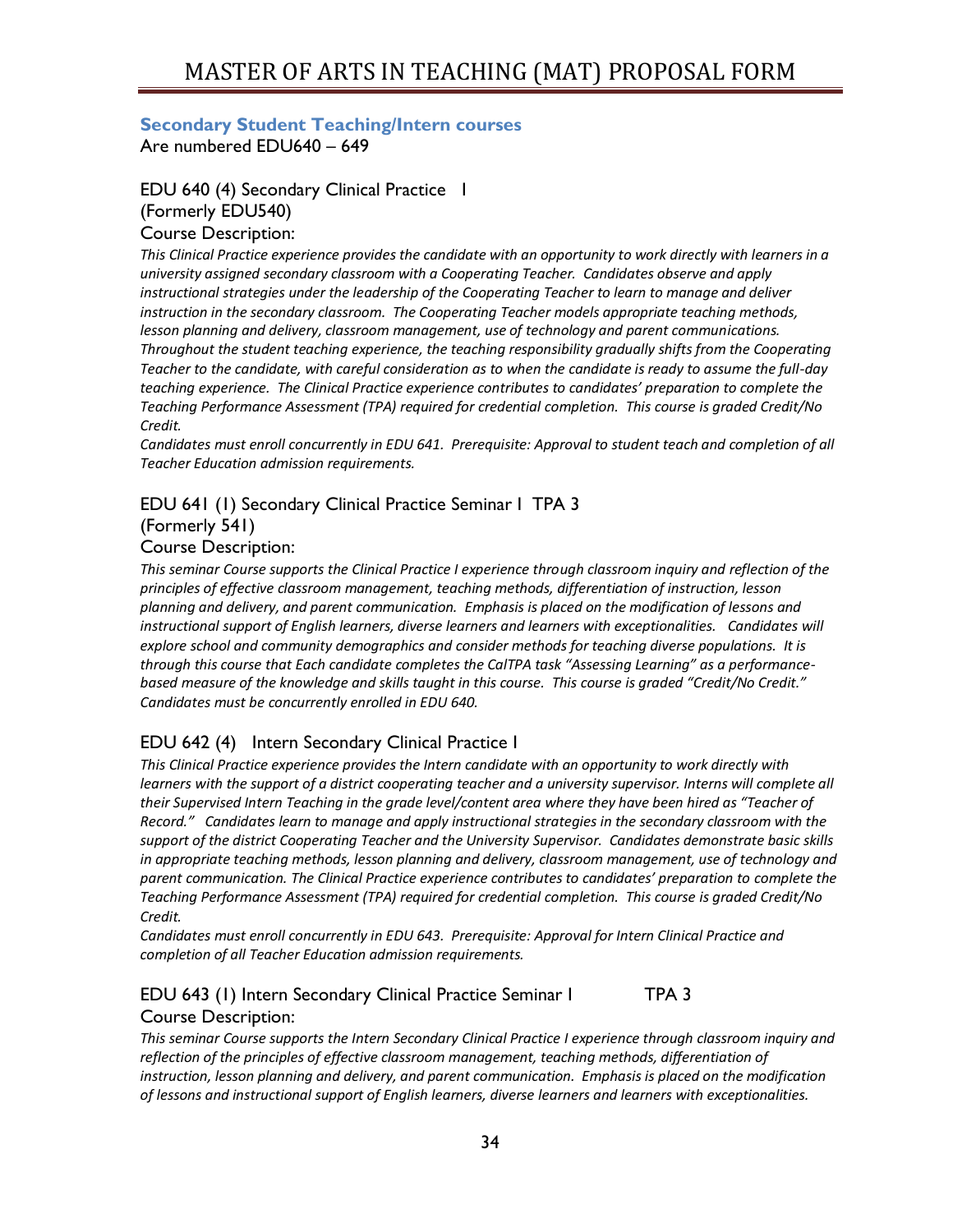*Candidates will explore school and community demographics and consider methods for teaching diverse populations. It is through this course that each candidate completes the CalTPA task "Assessing Learning" as a performance-based measure of the knowledge and skills taught in this course. This course is graded "Credit/No Credit." Candidates must be concurrently enrolled in EDU 642.*

# EDU 644 (4) Secondary Clinical Practice II (Formerly EDU 550)

# Course Description:

*This course is the second Clinical Practice teaching experience. Student Teachers are assigned to a different content area and/or grade level in a secondary classroom than in the first Clinical Practice experience with an approved Cooperating Teacher. Candidates observe and apply instructional strategies under the leadership of the Cooperating Teacher to learn to manage and deliver instruction in this new secondary classroom setting. The Cooperating Teacher models appropriate teaching methods, lesson planning and delivery, classroom management, use of technology and parent communication. Throughout the student teaching experience, the teaching responsibility gradually shifts from the Cooperating Teacher to the candidate, with careful consideration as to when the candidate is ready to assume the full-day teaching experience. The Clinical Practice experience contributes to candidates' preparation to complete the Teaching Performance Assessment (TPA) required for credential completion. This course is graded Credit/No Credit.*

*Candidates must enroll concurrently in the Clinical Practice II Seminar (EDU 645). Prerequisite: Successful completion of Clinical Practice I and completion of all Teacher Education admission requirements.*

# EDU 645 (1) Secondary Clinical Practice Seminar II TPA 4 (Formerly EDU 551)

#### Course Description:

*This seminar course supports the Student Teaching II experience through classroom inquiry and reflection of the principles of effective classroom management, teaching methods, differentiation of instruction, lesson planning and delivery, and parent communication. Emphasis is placed on further development of skills in the modification of lessons and instructional support of English learners, diverse learners and learners with exceptionalities. Candidates will continue to explore school and community demographics and consider methods for teaching diverse populations. It is through this course that Each candidate completes the CalTPA task "Culminating Teaching Experience" as a performance-based measure of the knowledge and skills taught in this course. This course is graded "Credit/No Credit." Candidates must be concurrently enrolled in EDU 644.*

## EDU 646 (4) Intern Secondary Clinical Practice II

*This Clinical Practice experience provides the Intern candidate with an additional opportunity to work directly with learners with the support of a district cooperating teacher and a university supervisor. Interns will complete all their Supervised Intern Teaching in the grade level/content area where they have been hired as "Teacher of Record." Candidates continue to learn to manage and apply instructional strategies in the secondary classroom with the support of the district Cooperating Teacher and the University Supervisor. Candidates demonstrate basic skills in appropriate teaching methods, lesson planning and delivery, classroom management, use of technology and parent communication. The Clinical Practice experience contributes to candidates' preparation to complete the Teaching Performance Assessment (TPA) required for credential completion. This course is graded Credit/No Credit.*

*Candidates must enroll concurrently in the Intern Secondary Clinical Practice II Seminar (EDU 647). Prerequisite: Approval for Intern Clinical Practice II and completion of all Teacher Education admission requirements.*

### EDU 647 (1) Intern Secondary Clinical Practice Seminar II TPA 4 Course Description:

*This seminar Course supports the Intern Secondary Clinical Practice II experience through additional classroom inquiry and reflection of the principles of effective classroom management, teaching methods, differentiation*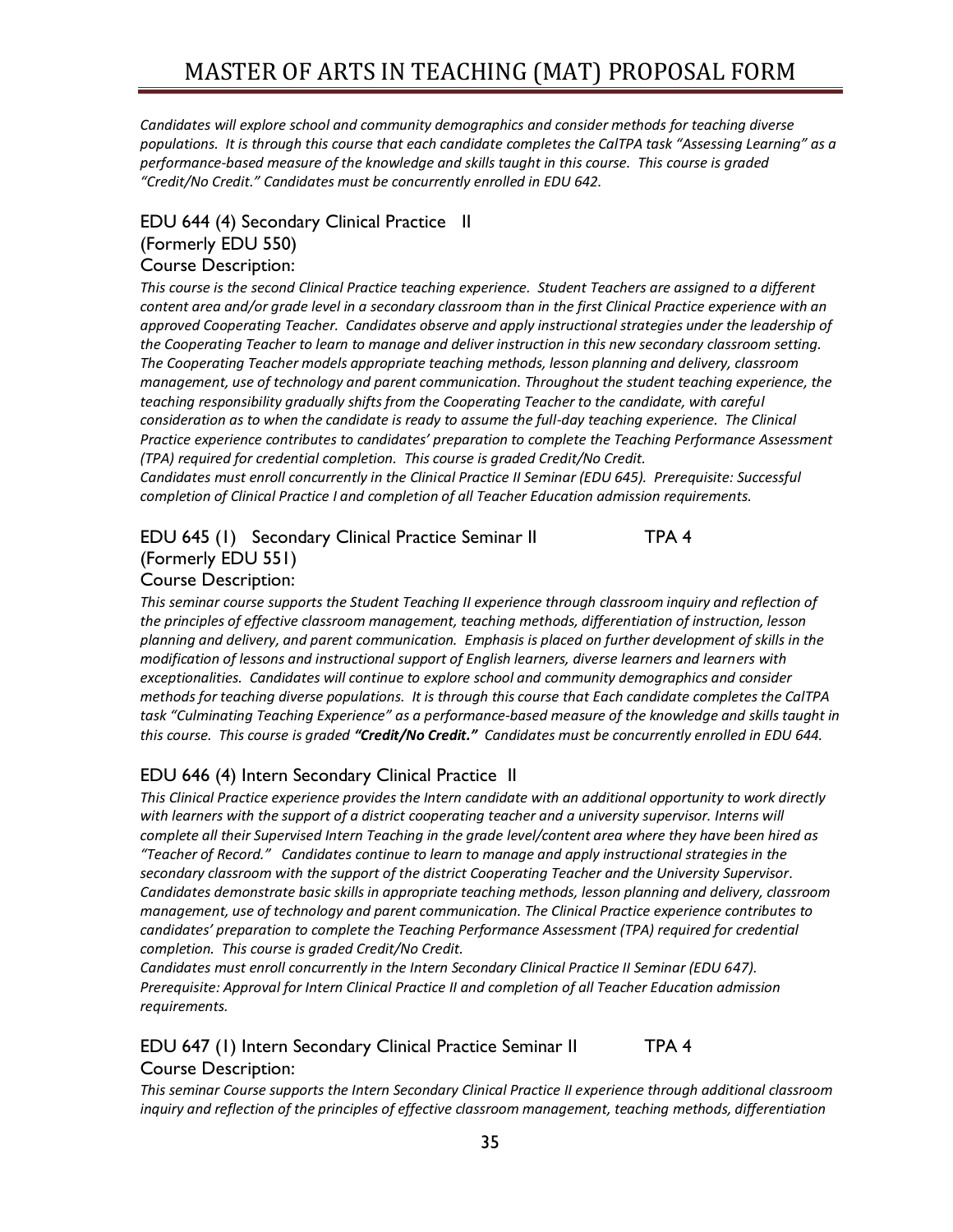*of instruction, lesson planning and delivery, and parent communication. Emphasis is placed on the modification of lessons and instructional support of English learners, diverse learners and learners with exceptionalities. Candidates will continue to explore school and community demographics and consider methods for teaching diverse populations. It is through this course that each candidate completes the CalTPA task "Culminating Teaching Experience" as a performance-based measure of the knowledge and skills taught in this course. This course is graded "Credit/No Credit." Candidates must be concurrently enrolled in EDU 646.*

# <span id="page-35-0"></span>**Interns Only/ Multiple Subject, Single Subject and Special Education**

EDU 648 (.5 units for 4 Semesters= 2 units) Intern Support Seminar (Formerly EDU 555) Course Description:

This seminar is designed for processing urgent issues that interns face in their classrooms. This seminar will *create a network of intern teachers (multiple subject, single subject, special education) who will help problem solve from a variety of perspectives, be able to identify resources, and introduce intern teachers to effective practitioners and build professional collegiality between and among those serving diverse learners in different districts.* 

# <span id="page-35-1"></span>**SPECIAL EDUCATION COURSES**

THE COURSES NUMBERED 650-669 ARE REQUIRED ONLY FOR THE SPECIAL EDUCATION CREDENTIAL. The Special Education program offers two major areas of service or authorization: (1) Mild/Moderate and (2) Moderate/Severe. The preliminary special education endorsement courses have been renumbered from GED to EDU600's to designate that they are preliminary teaching credential courses offered at the graduate level.

### <span id="page-35-2"></span>**Mild/Moderate authorization**

EDU 650 (3) Assessment and Services for Candidates with Disabilities (Formerly GED 621)

#### Course Description:

*This methodology course explores current knowledge and best practice in the screening, referral, assessment, and placement procedures necessary to identify and qualify learners with disabilities for special education services. The significant issues of learners with disabilities will be reviewed through discussions of the developmental, academic, behavioral, social, communication, vocational, and community life skill needs of individual learners in order to develop and implement effective programs. Strategies in consultation and coordination of the assessment process will be addressed .*

## EDU 651 (3) Curricular and Instructional Adaptations for Candidates with Mild/Moderate **Disabilities**

(Formerly GED 631)

# Course Description:

*This methodology course provides current knowledge in the major educational practices of special education, including emergent issues, theories and research as they relate to curricular and instructional decision making for learners with mild/moderate disabilities. This course provides the necessary knowledge regarding curriculum, instruction, and technology, learning methodology and skill acquisition necessary to provide special education services.*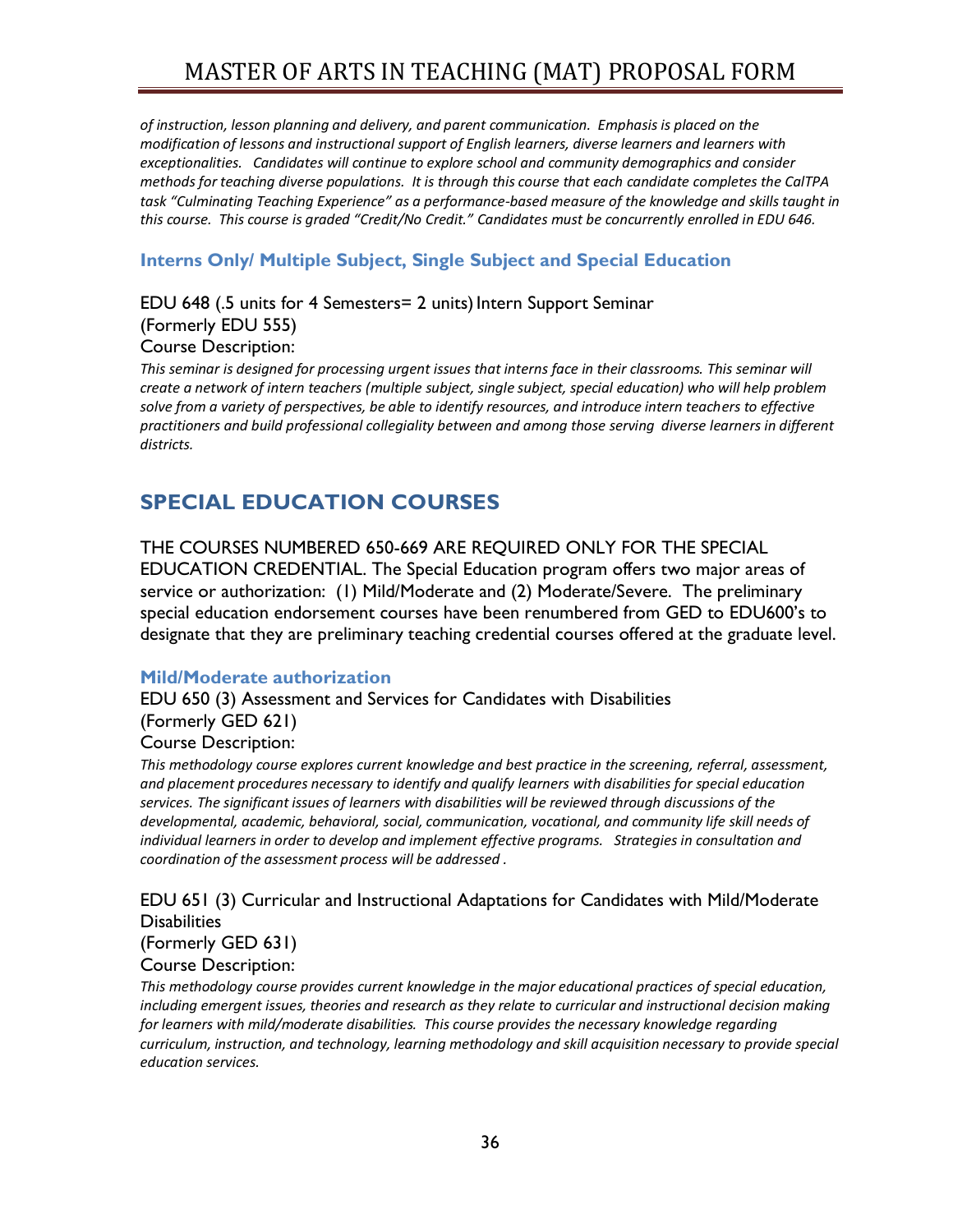# EDU 652 (3) Collaboration and Consultation for IEP Implementation, Evaluation, and Program Improvement (Formerly GED 632)

Course Description:

*This methodology course provides expanded knowledge regarding the synthesis of all aspects of educating learners with disabilities. The candidate will be given the opportunity to synthesize information related to the assessment of standards, short-range and long-range planning for learners, transition services language and the effective use of consultation and collaboration skills. An emphasis of this course will be training for collaboration with learners, parents, family members, school personnel, and agency representatives to build teams to ensure effective transitions across the lifespan of all learners.*

#### <span id="page-36-0"></span>**Moderate/Severe authorization**

## EDU 653 (3) Principles of Language Acquisition for students with Moderate/Severe **Disabilities** (Formerly EDU 507)

#### Course Description:

*This theory course specifically examines issues of language acquisition as related to learners with moderate/severe disabilities. Areas examined include assessment, behavior management, and communication styles that impact learning. The development of appropriate IEP goals, assistive technology, augmentative communication, and social skills instruction are emphasized. This course focuses on the principles of language acquisition and effective instructional practices for English learners. It further examines the pedagogy of educational equity to provide English learners access to the core curriculum. Foundational knowledge and classroom instructional practices are linked through the systematic study of phonemic awareness, oral language, and literacy development. Special emphasis is placed on the Structured English Immersion model as practiced in California Schools. Effective instructional strategies that ensure active and equitable participation of learners who are culturally, ethnically, and socio-economically diverse are introduced and applied through 15 hours of fieldwork experiences (must be concurrently enrolled in EDU 653F).* 

## EDU 653F (.5) Fieldwork for Principles of Language Acquisition for Candidates with Moderate/Severe Disabilities

#### Course Description:

*This course requires 15 clock hours of observation and participation specific to learners with moderate/severe disabilities in addition to culturally and linguistically diverse learners in a culturally diverse and inclusive school setting. Candidates are responsible for transportation to and from school site. Candidates must be concurrently enrolled in EDU 653. Graded CREDIT/NO CREDIT.*

# EDU 654 (3) Methods of Teaching Candidates with Moderate/Severe Disabilities (Formerly EDU 525)

### Course Description:

*This methodology course examines curriculum and instruction appropriate for individualized services including supplementary aids, services, and technology. Curricular issues addressed include modification of the curriculum within inclusive settings and natural environments, selecting appropriate curricula materials, developing and modifying appropriate curricula, and developing individual instructional plans based on formative assessment.*

EDU 654F (.5) Fieldwork for Methods of Teaching Candidates with Moderate/Severe **Disabilities** Course Description:

37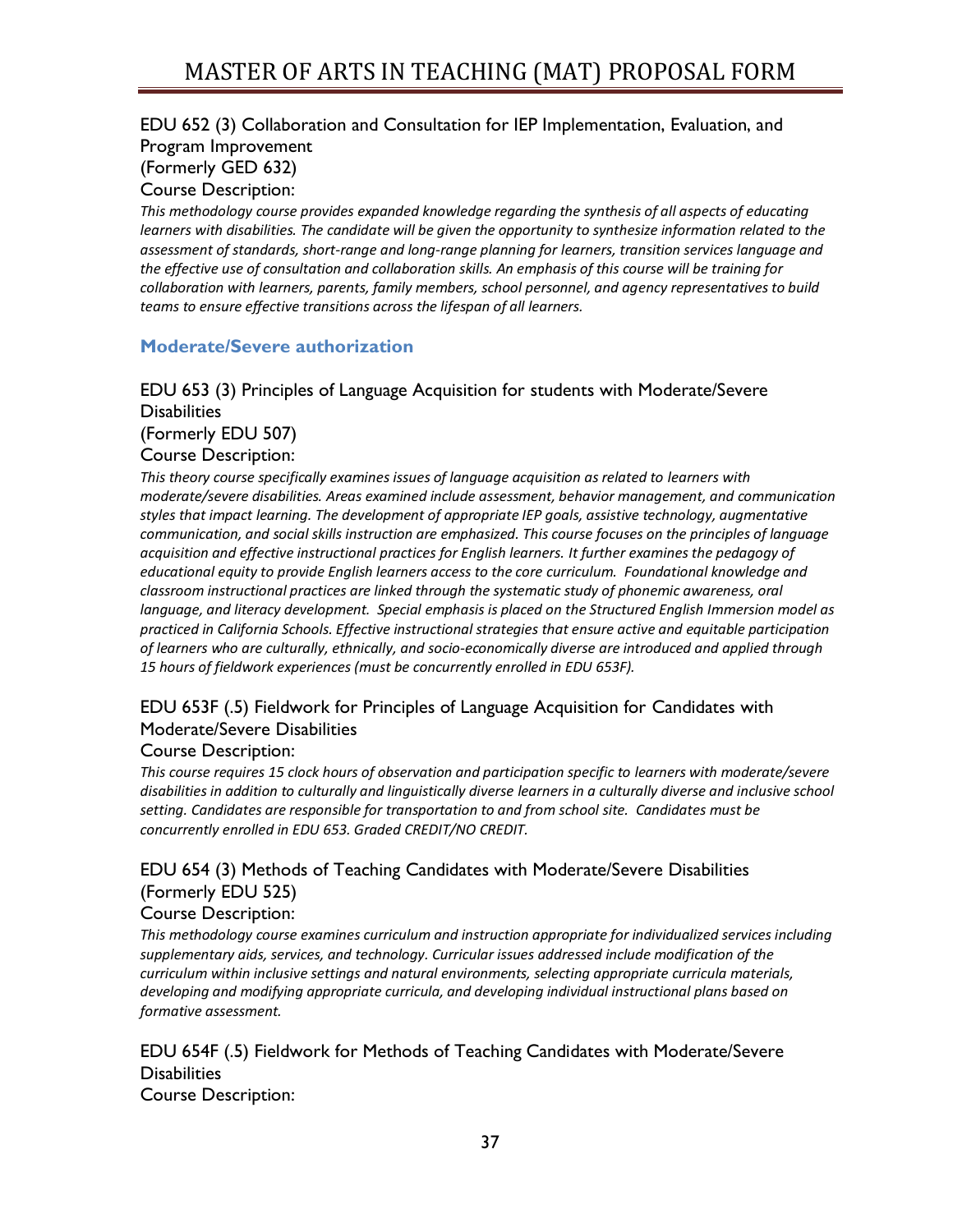*This course requires 15 clock hours of observation and participation specific to learners with moderate/severe disabilities in addition to culturally and linguistically diverse learners in a culturally diverse and inclusive school setting. Candidates are responsible for transportation to and from school site. Candidates must be concurrently enrolled in EDU 654. Graded CREDIT/NO CREDIT.*

#### EDU 655 (3) Organization and Management for Success in the Moderate/Severe Classroom (Formerly GED 626)

#### Course Description:

*This methodology course focuses on issues of managing the learning environment to promote success in inclusive settings for learners with moderate/severe disabilities. Techniques in training support personnel to actively use appropriate monitoring systems for support in classroom settings and natural environments will be studied. Strategies related to positive behavior supports across all learning environments will be emphasized.*

#### <span id="page-37-0"></span>**Special Education Student Teaching/Intern courses**  Are numbered 670-679

(Clinical Practice/Supervised Teaching I and II total 8 units and 2 units of seminar I and II)

## EDU 670 (4) Special Education Clinical Practice I

### (Formerly all Preliminary credential students enrolled in EDU 540) Course Description:

*This Clinical Practice experience provides the candidate with an opportunity to work directly with learners in a university assigned classroom setting with a Cooperating Teacher and focus on the general education curriculum and California standards. Candidates observe and apply instructional strategies under the leadership of the Cooperating Teacher to learn to manage and deliver the general education curriculum and California standards. The Cooperating Teacher models appropriate teaching methods, lesson planning and delivery, classroom management, use of technology and parent communication. Throughout the student teaching experience, the teaching responsibility gradually shifts from the Cooperating Teacher to the*  candidate, with careful consideration as to when the candidate is ready to assume the full-day teaching *experience. The Clinical Practice experience contributes to candidates' preparation to complete the Teaching Performance Assessment (TPA) required for credential completion. This course is graded Credit/No Credit. Candidates must enroll concurrently in EDU 671. Prerequisite: Approval to student teach and completion of all Teacher Education admission requirements.*

## EDU 671 (1) Special Education Clinical Practice Seminar I TPA 3 (Formerly all Preliminary credential students enrolled in EDU 541) Course Description:

*This seminar course supports the Student Teaching I experience through classroom inquiry and reflection of the principles of effective classroom management, teaching methods, differentiation of instruction, lesson planning and delivery, and parent communication. Emphasis is placed on the modification of lessons and instructional support of English learners, diverse learners and learners with exceptionalities. Candidates will explore school and community demographics and consider methods for teaching diverse populations. It is through this course that Each candidate completes the CalTPA task "Assessing Learning" as a performancebased measure of the knowledge and skills taught in this course. This course is graded "Credit/No Credit." Candidates must be concurrently enrolled in EDU 670.* 

EDU 672 (4) Intern Special Education Clinical Practice I (Formerly EDU 570) Course Description: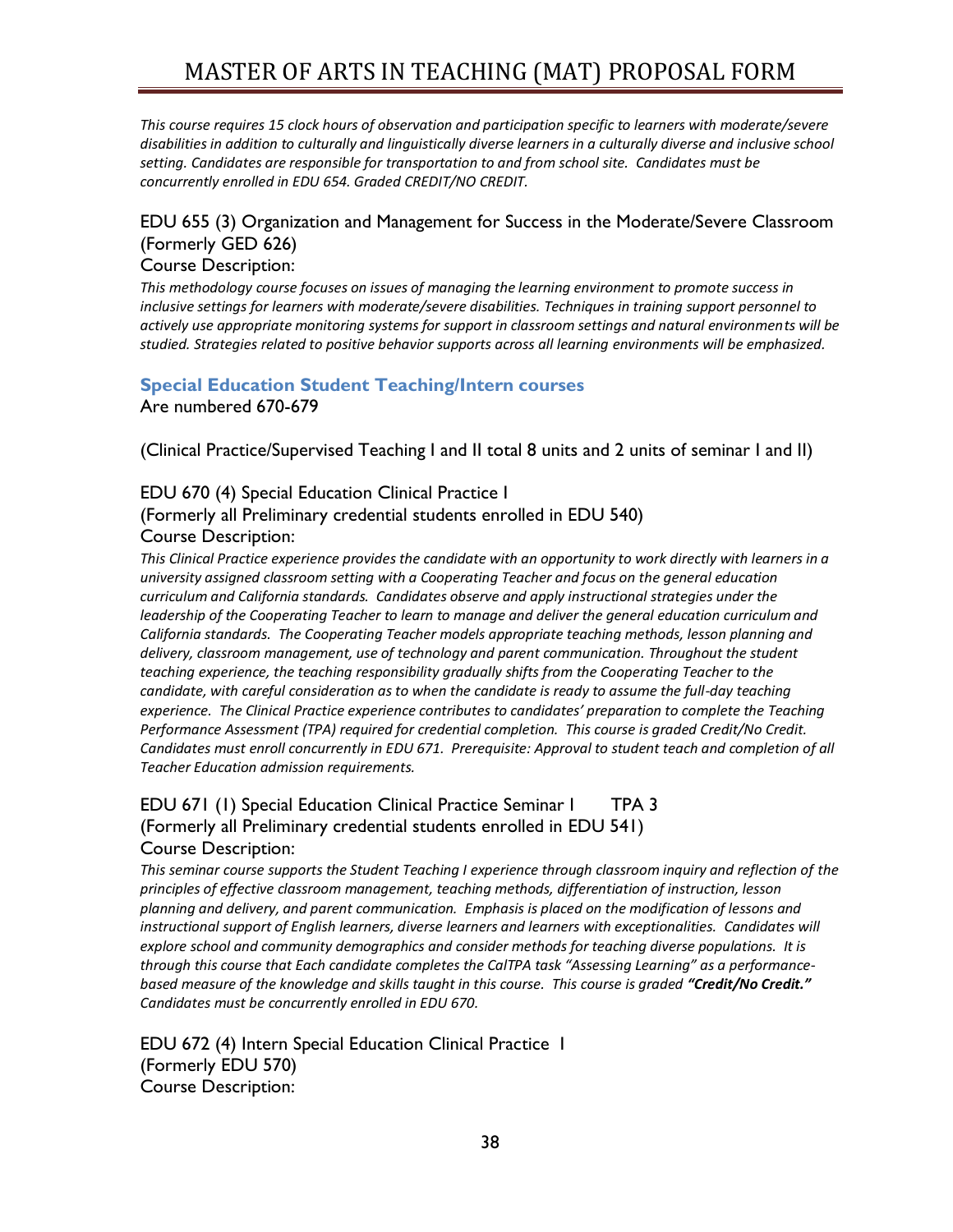*This Clinical Practice experience provides the Intern candidate with an opportunity to work directly with learners* with the support of a district cooperating teacher and a university supervisor and focus on the general *education curriculum and California standards. Candidates learn to manage and apply instructional strategies related to the general education curriculum and California standards with the support of the district Cooperating Teacher and the University Supervisor. Candidates demonstrate basic skills in appropriate teaching methods, lesson planning and delivery, classroom management, use of technology and parent communication. The Clinical Practice experience contributes to candidates' preparation to complete the Teaching Performance Assessment (TPA) required for credential completion. This course is graded Credit/No Credit.*

*Candidates must enroll concurrently in EDU 673. Prerequisite: Approval for Intern Clinical Practice and completion of all Teacher Education admission requirements.*

# EDU 673 (1) Intern Special Education Clinical Practice Seminar I TPA 3 (Formerly EDU 571)

#### Course Description:

*This seminar Course supports the Intern Clinical Practice I experience through classroom inquiry and reflection on the general education curriculum and California standards including the principles of effective classroom management, teaching methods, differentiation of instruction, lesson planning and delivery, and parent communication. Emphasis is placed on the modification of lessons and instructional support of English learners, diverse learners and learners with exceptionalities. Candidates will explore school and community demographics and consider methods for teaching diverse populations. It is through this course that each candidate completes the CalTPA task "Assessing Learning" as a performance-based measure of the knowledge and skills taught in this course. This course is graded "Credit/No Credit." Candidates must be concurrently enrolled in EDU 672.*

# EDU 674 (4) Special Education Clinical Practice II

#### Course Description:

*This course is the second Clinical Practice teaching experience and it focuses on instructional strategies appropriate for learners with disabilities. Student Teachers are assigned to a different content area, grade*  level, or special education service area other than that in the first Clinical Practice experience with an approved *Cooperating Teacher. Candidates observe and apply instructional strategies appropriate for learners with disabilities under the leadership of the Cooperating Teacher to learn to manage and deliver instruction. The Cooperating Teacher models appropriate teaching methods, lesson planning and delivery, classroom management, use of technology and parent communication. Throughout the student teaching experience, the teaching responsibility gradually shifts from the Cooperating Teacher to the candidate, with careful consideration as to when the candidate is ready to assume the full-day teaching experience. The Clinical Practice experience contributes to candidates' preparation to complete the Teaching Performance Assessment (TPA) required for credential completion. This course is graded Credit/No Credit.*

*Candidates must enroll concurrently in EDU 675. Prerequisite: Successful completion of Clinical Practice I and completion of all Teacher Education admission requirements.*

# EDU 675 (1) Special Education Clinical Practice Seminar II TPA 4 (Formerly EDU 561)

#### Course Description:

*This seminar course supports the Student Teaching II experience through classroom inquiry and reflection of the principles of specialized instruction for learners with disabilities, effective classroom management, teaching methods, differentiation of instruction, lesson planning and delivery and parent communication. Emphasis is placed on further development of skills in the modification of lessons and instructional support of English learners, diverse learners and learners with exceptionalities. Candidates will continue to explore school and community demographics and consider methods for teaching diverse populations. It is through this course that Each candidate completes the CalTPA task "Culminating Teaching Experience" as a performance-based*